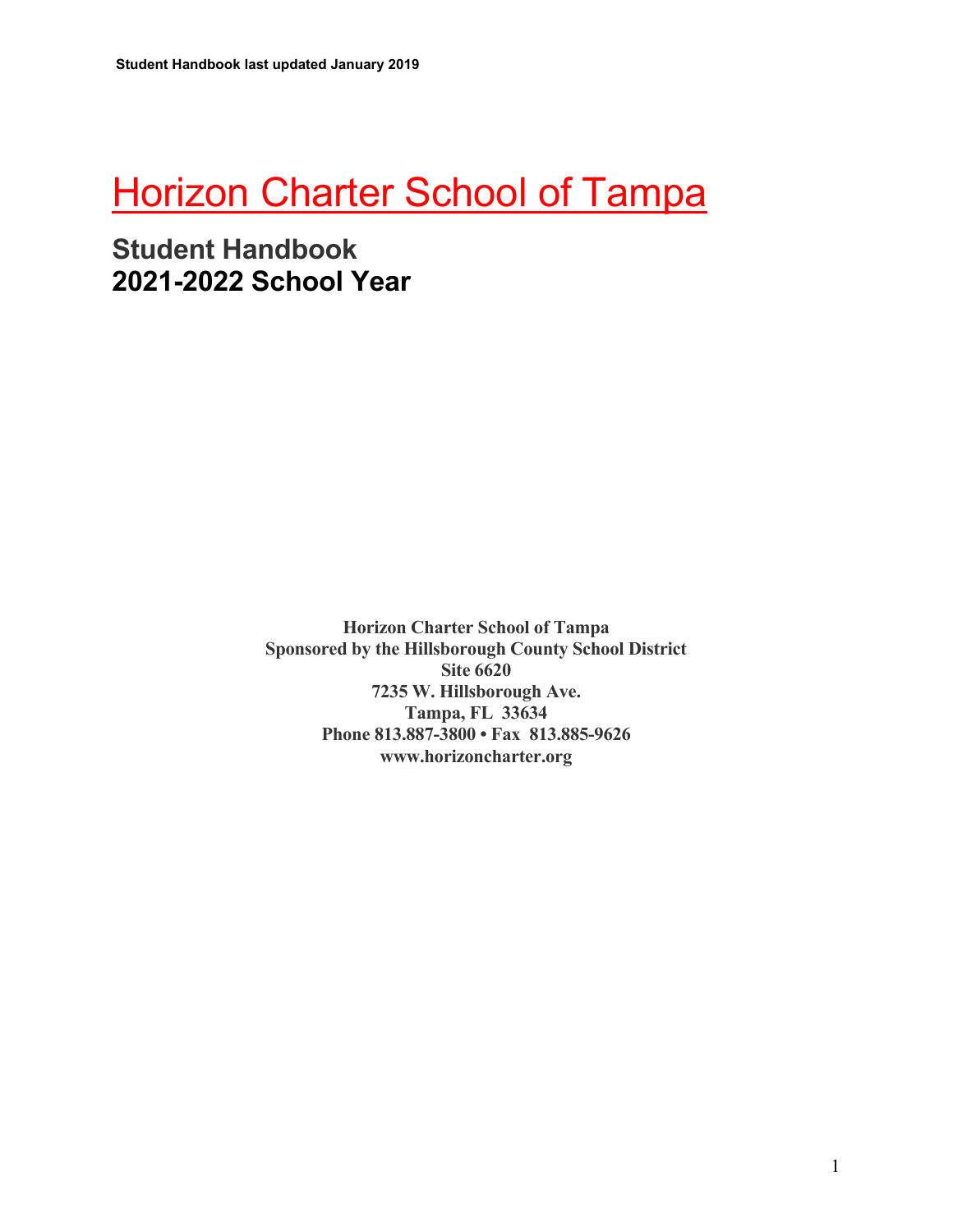This student handbook is a living document and as we the administration of HCST reserves the right to make changes to policies in this handbook.

Employees, parents and students will be notified of any changes or revisions to the handbook.

**TABLE OF CONTENTS Page 2012** 

| Information           |                                                                   | 5                |
|-----------------------|-------------------------------------------------------------------|------------------|
| Information           |                                                                   | 6                |
| Section 100           | Introduction                                                      | 7                |
| 100.01                | To the Parents                                                    | 7                |
| 100.02                | To the Students                                                   | $\boldsymbol{7}$ |
| 100.03                | Purpose                                                           | 7                |
| 100.04                | Philosophy                                                        | 8                |
| 100.06                | Statement of Non-Discrimination                                   | 8                |
| 100.06                | State of Parent/Family Volunteerism to the School                 | $8\,$            |
| Section 200           | Conduct                                                           | $8\,$            |
| 200.01                | Assembly and Association                                          | $\,$ $\,$        |
| Section 300           | Compulsory School Attendance                                      | 9                |
| 300.01                | Attendance                                                        | 9                |
| 300.02                | To Report an Absence                                              | 9                |
| 300.03                | <b>Excused Absences</b>                                           | 10               |
| 300.04                | <b>Unexcused Absences</b>                                         | 10               |
| 300.05                | Tardiness                                                         | 11               |
| 300.06                | Release of Students                                               | 12               |
| 300.06.1              | Policy on Non-Motorized Transportation from School                | 12               |
| 300.07                | <b>Student Sign-Out Procedures</b>                                | 12               |
| 300.08                |                                                                   | 13               |
| Form                  | Make Up Work<br>Student Discipline Matrix (Gold Card)             | 15               |
| Form                  |                                                                   | 17               |
|                       | Student Behavior/Discipline Referral Form                         |                  |
| Section 500<br>500.01 | School Climate and Discipline                                     | 18<br>18         |
| 500.02                | Discipline<br>Detention                                           | 21               |
|                       |                                                                   | 21               |
| 500.03<br>500.04      | <b>ID</b> Badges                                                  | 21               |
| 500.05                | School Uniform Policy<br>Sexual Harassment                        | 22               |
| 500.06                |                                                                   | 24               |
| Section 600           | <b>Bullying</b><br>Electronics                                    | 25               |
| 600.01                | <b>Computer Education</b>                                         | 25               |
|                       | Electronics                                                       | 26               |
| 600.02<br>600.03      |                                                                   | 26               |
| Section 700           | Cell Phones and Usage<br>Patriotism                               | 27               |
| 700.01                |                                                                   | 27               |
| Section 900           | <b>Student Rights</b>                                             | 27               |
| 900.01                | Rights and Responsibilities<br><b>Student Safety and Security</b> | 27               |
| Section 1002          | Vandalism                                                         | 28               |
| Section 2000          | General School Policies                                           | 28               |
| Section 2001          | Grading/Progress Reports                                          | 28               |
| Section 2002          | Homework                                                          | 29               |
| Section 2003          | Athletics and Co-Curricular Activities                            | 30               |
| Section 2004          | Financial                                                         | 31               |
| 2004.01               |                                                                   |                  |
|                       | Check Policy                                                      | 31               |
| 2004.02               | Administrative Fee Policy                                         | 32               |
| 2004.03               | <b>Student Fees</b>                                               | 32               |
| Section 2005          | School Health Center                                              | 32               |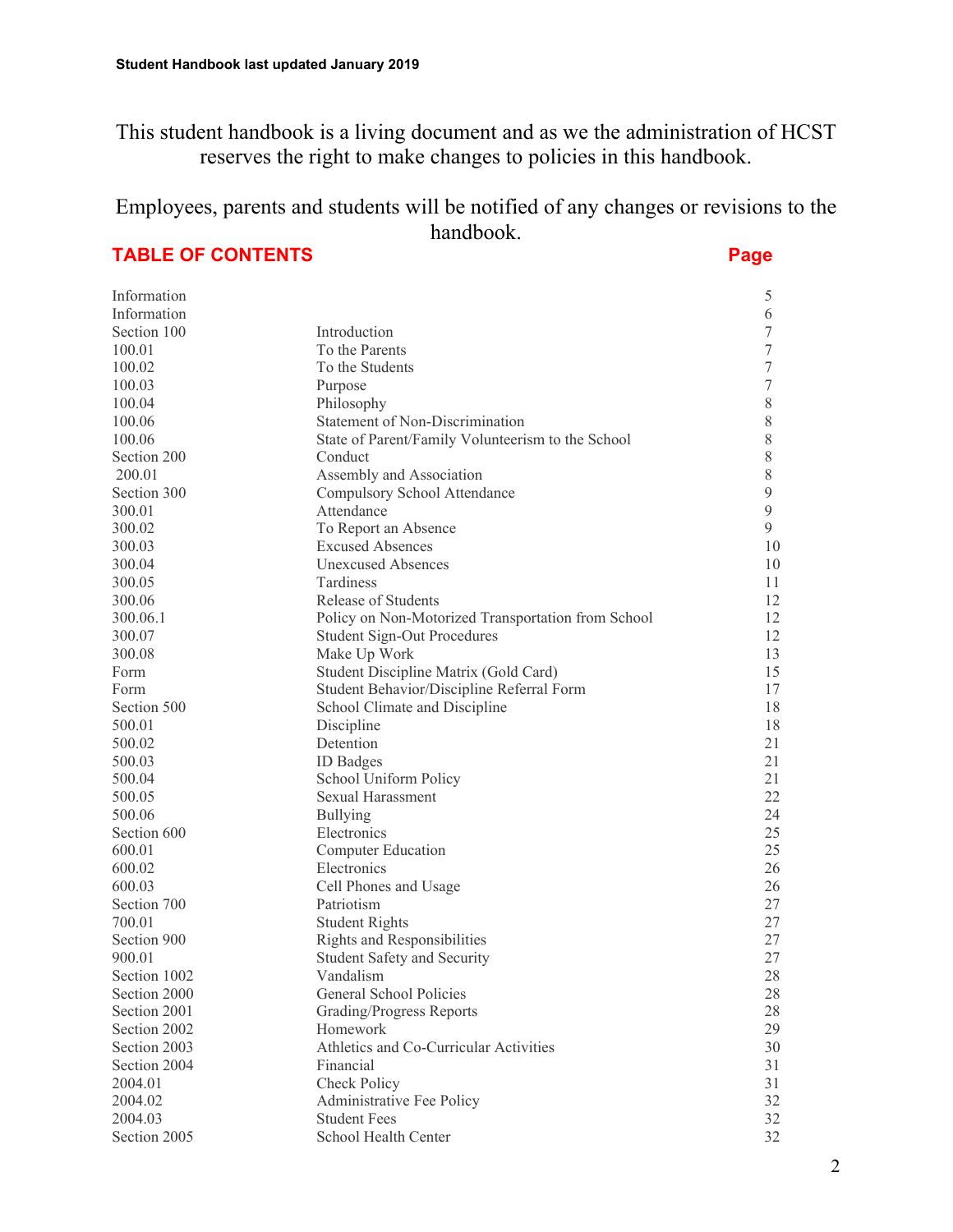| 2005.01      | Clinic, Health Issues          |    |
|--------------|--------------------------------|----|
| Section 2006 | Learning Beyond the Classroom  |    |
| 2006.01      | Field Trips                    |    |
| 2006.02      | <b>Student Field Trip Fees</b> | 34 |
| Section 2007 | Fundraising                    | 34 |

| Section 2008<br>Section 2010   | Grievances<br>Food Service                       | 35<br>35 |
|--------------------------------|--------------------------------------------------|----------|
| 2010.1                         |                                                  | 35       |
| Section 2011                   | Lunch<br>Communications to Home                  | 36       |
|                                |                                                  |          |
| 2011.01                        | Means of Communication                           | 37       |
| 2011.02                        | Additional Mailings of Above Mentioned Format    | 37       |
| Section 2012                   | Parental Involvement                             | 37       |
| 2012.01                        | Parental Input                                   | 37       |
| 2012.02                        | PRA Survey                                       | 37       |
| Section 2013                   | Property Insurance                               | 37       |
| 2013.01                        | Personal Insurance for Property                  | 37       |
| Section 2014                   | <b>Student Matriculation</b>                     | 38       |
| 2014.01                        | Placement and Grading                            | 37       |
| 2014.02                        | Promotion                                        | 38       |
| 2014.03                        | Retention                                        | 39       |
| Section 2015                   | Publications                                     | 39       |
| Section 2016                   | Records                                          | 40       |
| Section 2017                   | Registration and Immunization                    | 40       |
| Section 2018                   | Religion                                         | 41       |
| Section 2019                   | Sales and Advertising                            | 42       |
| Section 2020                   | Search and Seizure                               | 42       |
| Section 2022                   | Special Student Services                         | 42       |
| Section 2023                   | <b>Student Assistance</b>                        | 43       |
| Section 2024                   | Telephones                                       | 43       |
| Section 2025                   | Textbooks                                        | 43       |
| Section 2026                   | Visitors to Campus                               | 44       |
| Section 2027                   | Student Withdrawals                              | 44       |
| Section 2028                   |                                                  | 44       |
|                                | Schedule for Early Release Days                  |          |
| <b>Administrative Policies</b> |                                                  |          |
| 731                            | Testing                                          | 45       |
| 732                            | End of the School Year Awards Policy             | 45       |
| 733                            | Homework Identification                          | 46       |
| 734                            | Security Policy and Procedure                    | 46       |
| 735                            | <b>Civility Policy</b>                           | 46       |
| Appendix 1                     | Glossary                                         | 47       |
| Appendix 2                     | <b>Public Notice</b>                             | 50       |
| Appendix 3                     | 2011-2012 Student and Family Agreement           | 52       |
| Appendix 4                     |                                                  | 54       |
| Forms to be Completed          |                                                  |          |
|                                |                                                  | 62       |
|                                | Acceptable Use Policy and Parent Permission Form | 63       |
|                                | 2011-2012 Student Handbook Agreement             | 65       |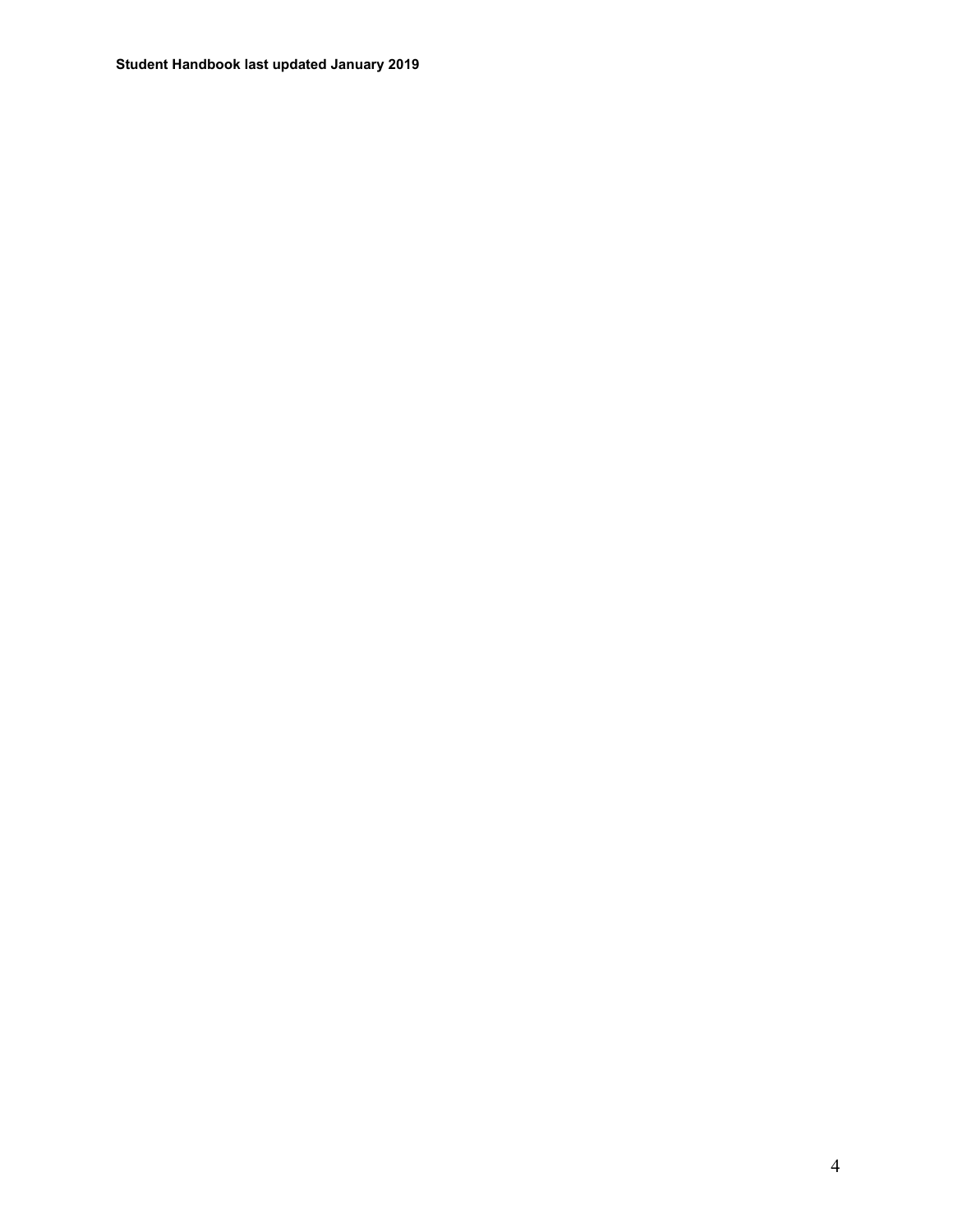## **Section 100 – INTRODUCTION**

## **Vision**

Horizon Charter School of Tampa will provide a high-quality education in a safe environment.

## **Mission**

Equip all students with the knowledge and skills to lead a productive, successful life.

## **100.01 To the Parents**

Horizon Charter School of Tampa ("HCST" or the "school") believes that well-informed parents promote a positive school environment. Consistent with this philosophy, we are requiring that your student bring home a copy of this Handbook so that you may become acquainted with the school's policies and procedures and school life. In this Handbook, the school has included various regulations, the Code of Student Conduct, activities, and general information, all of which aid students in becoming productive members of the school community.

## **100.02 To the Students**

This Handbook has been developed for the purpose of informing you of the policies and procedures of HCST. We hope that it will assist you in making your school days pleasant and successful. It is the responsibility of each student and parent/guardian to read, understand, and abide by this Handbook.

## **100.03 Purpose**

The purpose of this Handbook is to inform students and parents of HCST about the school's program, curriculum and student policies.

## **100.04 Philosophy**

The philosophy of the school is that every student, regardless of race, ethnicity, language, gender, nationality or socio-economic status is entitled to an educational environment dedicated to lifelong learning.

## **100.05 Statement Of Non-Discrimination**

HCST does not discriminate on the basis of race, religion, color, national origin, gender, disability, sexual orientation, age or politics in educational programs, operations, activities or employment practices. Students and staff shall be provided learning and working environments free from sexual, racial, ethnic, and religious discrimination and/or harassment of any kind for any reason.

## **100.06 State of Parent/Family Volunteerism to the School**

HCST requires that parents donate a minimum of 36 hours per year at home with his or her own child. Parents of students who has academic challenges may be asked to spend more time working with their children. Parents of children in Kindergarten must attend a Kindergarten orientation and screening. The attendee must be the legal guardian of the child. Failure to attend the orientation and screening will result in the loss of the child's seat at Horizon Charter.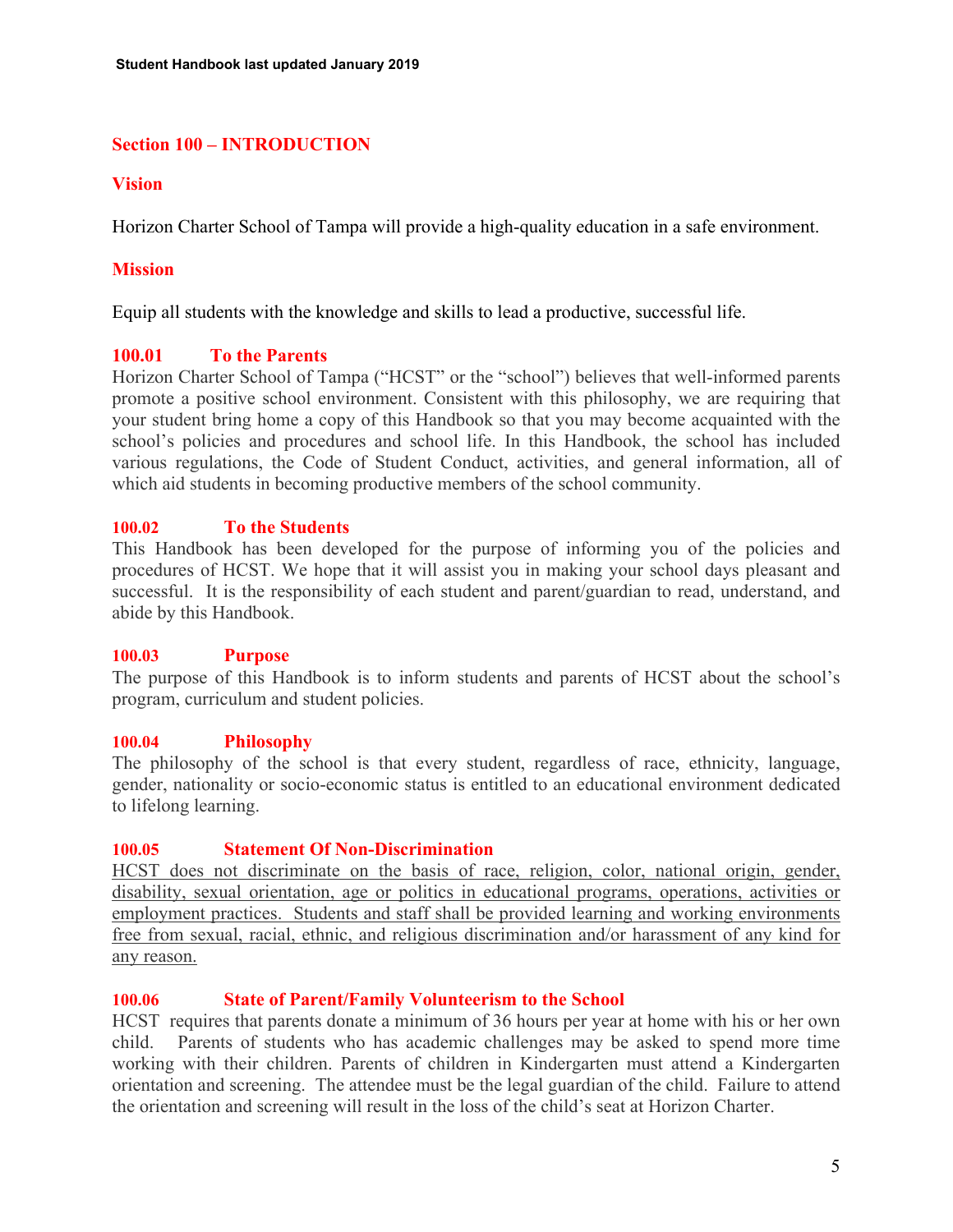## **SECTION 200 - CONDUCT**

#### **200.01 Civility Policy** *HORIZON CHARTER SCHOOL OF TAMPA CIVILITY POLICY*

In order to provide a safe, caring, and orderly environment, Horizon Charter School of Tampa expects civility from ALL who engage in school activities. Mutual respect and common courtesy are essential qualities that all need to demonstrate in promoting an educational environment free from disruptions, harassment, bullying, and aggressive actions.

The following are unacceptable behaviors (as determined by the principal or site administrator) that violate the school's civility policy:

- 1.) Behaviors that interfere with or threaten to interfere with school activities
- 2.) Using loud, offensive language or profanity
- 3.) Intimidating, harassing, bullying, and inappropriate display of temper
- 4.) Threatening verbal or physical harm
- 5.) Threatening, abusive, or obscene telephone conversations, written communication, electronic mail, or voice mail.

## **SECTION 300 – COMPULSORY SCHOOL ATTENDANCE**

## **300.01 Attendance**

- 1. Because HCST is a **public school of choice** in the state of Florida, students may attend even if it is outside of their attendance area.
- 2. Students have the right to:
	- (a) receive information concerning attendance policies at the school;
	- (b) make up any work missed because of excused absences and/or excused tardy within the appropriate amount of time.
- 3. Students have the responsibility to:
	- (a) attend classes daily and on time;
	- (b) request make-up work from their teachers within the appropriate amount of time.
	- (c) complete any work that was requested in advance upon return to school.

## 4. Parents have the responsibility to: refrain from sending their child to school with a fever, within 24 hours of having a fever.

## **300.02 To Report An Absence:**

(a) It shall be the responsibility of the student's parent or guardian to explain a student's absence to the school office in person, by note or by telephone on the day of the absence. Parents or guardians are expected to call the school to report an absence when students are absent for all or any part of the day. Absences for which the reason is unknown shall be unexcused in compliance with State Statutes. These calls should be made to the school by 8:00 a.m. Parents or guardians should leave a message on voice mail if no one is available to take the call. Parents may also utilize the online form on the Horizon Charter Website to report an absence.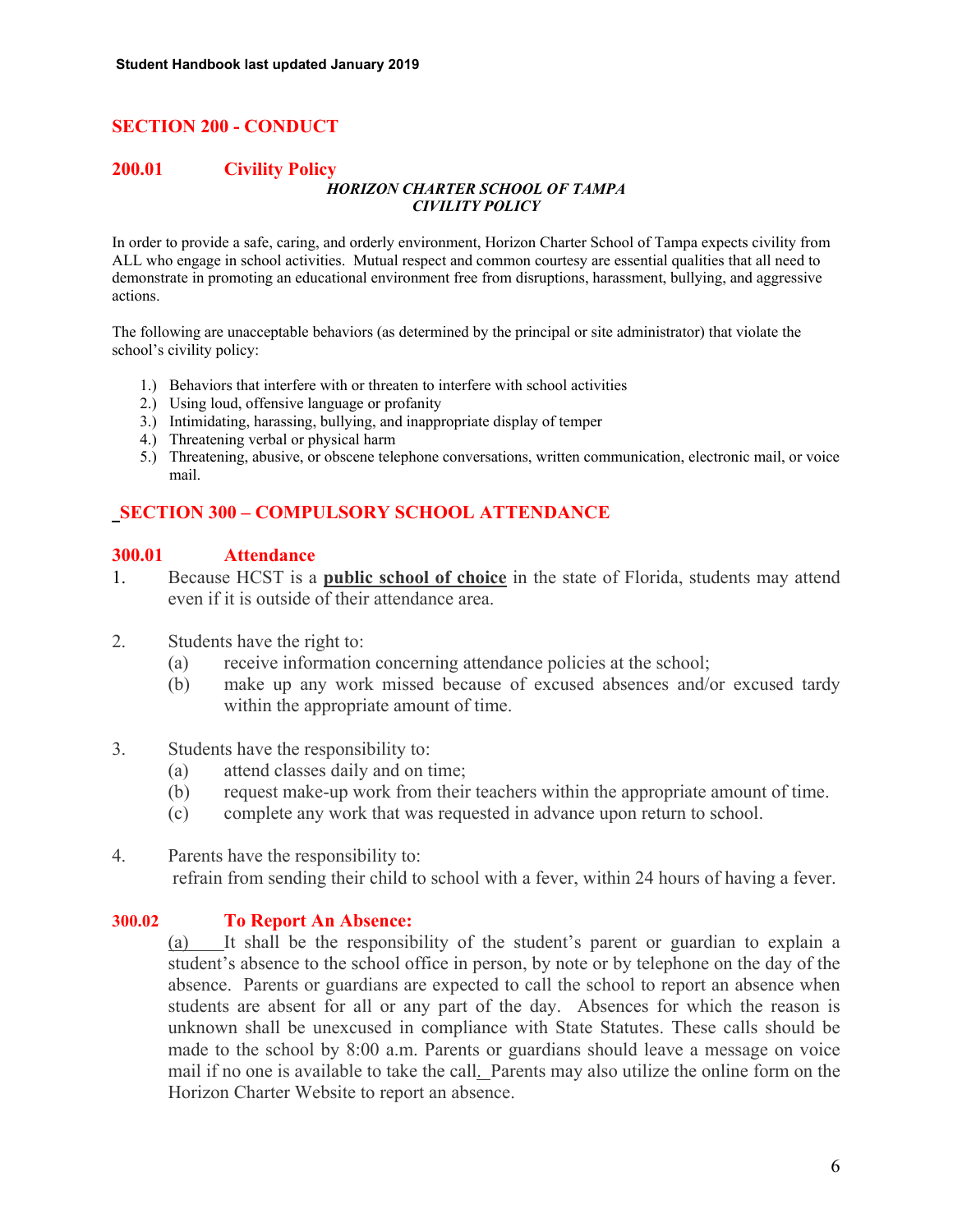*The parent/guardian who is unable to speak to someone in the office and leaves a voice mail, the message will constitute notification. However, the office may contact parent to ensure accuracy of date, time and reason for the request of an excused absence. Please keep a record of your call(s) in to the office for purposes of requesting that a student's absence be considered excused.* 

A student is considered absent from compulsory school attendance if student is not attending classes for more than 50% of the instructional day, as determined by the Principal.

*A student absence is considered an excused after the parent/guardian contacts the school's administration to verify said absence, providing the reason for the absence is acceptable.* 

(b) If the parent or guardian does not call, school personnel will attempt to contact the parent or guardian at home or at work if necessary to verify the student's absence. If there is no answer or communication with the parent/guardian, the absence shall be considered unexcused.

Students and parents must provide school personnel with accurate telephone contact numbers (home, work and cell for parents or legal guardians) and ensure the number(s) are correct if there is a change during the school year. This information must be given on the emergency contact card provided by the school at the beginning of the school year and updated as changes occur.

*(c) Should a parent choose to request that a student to be excused from school, the purpose and dates of the trip should be submitted to the principal no less than three days in advance of the planned absence. The Administration and a committee that is comprised of the Administration and the student's teaching team will consider the request. The committee may, or may not, issue an approval for the absence. Factors that might influence approval include, but are not limited to: length of absence, student's academic standing, number of previous absences, and the need to participate in state mandated testing.* 

*Please send the note directly to the Principal's attention, and not to the teacher.* 

- (d) A student who is absent for more than 10 days in any school year may be required to present medical evidence or have the parent visit the school to verify absences.
- (e) On the  $5<sup>th</sup>$  and  $10<sup>th</sup>$  absence, student and parent will receive a letter from the school Principal as to the excessive absences and possible truancy consequences as in compliance with the state compulsory education policy

## 300.03 **Excused Absences**:

In order to request that an absence be considered as excused, a parent must communicate with the school by phone, email or in writing the information indicated below. Determination of whether or not the absence will be excused will be made by the teacher of record. Parents may request that a determination on the status of an absence be reviewed by administration. Written requests to excuse an absence must be presented to the school no less than 1 week following the student's return to school. Requests for excusal of an absence that arrive later than one week will be decided by Administration on a case by case basis. Absent requests that arrive more than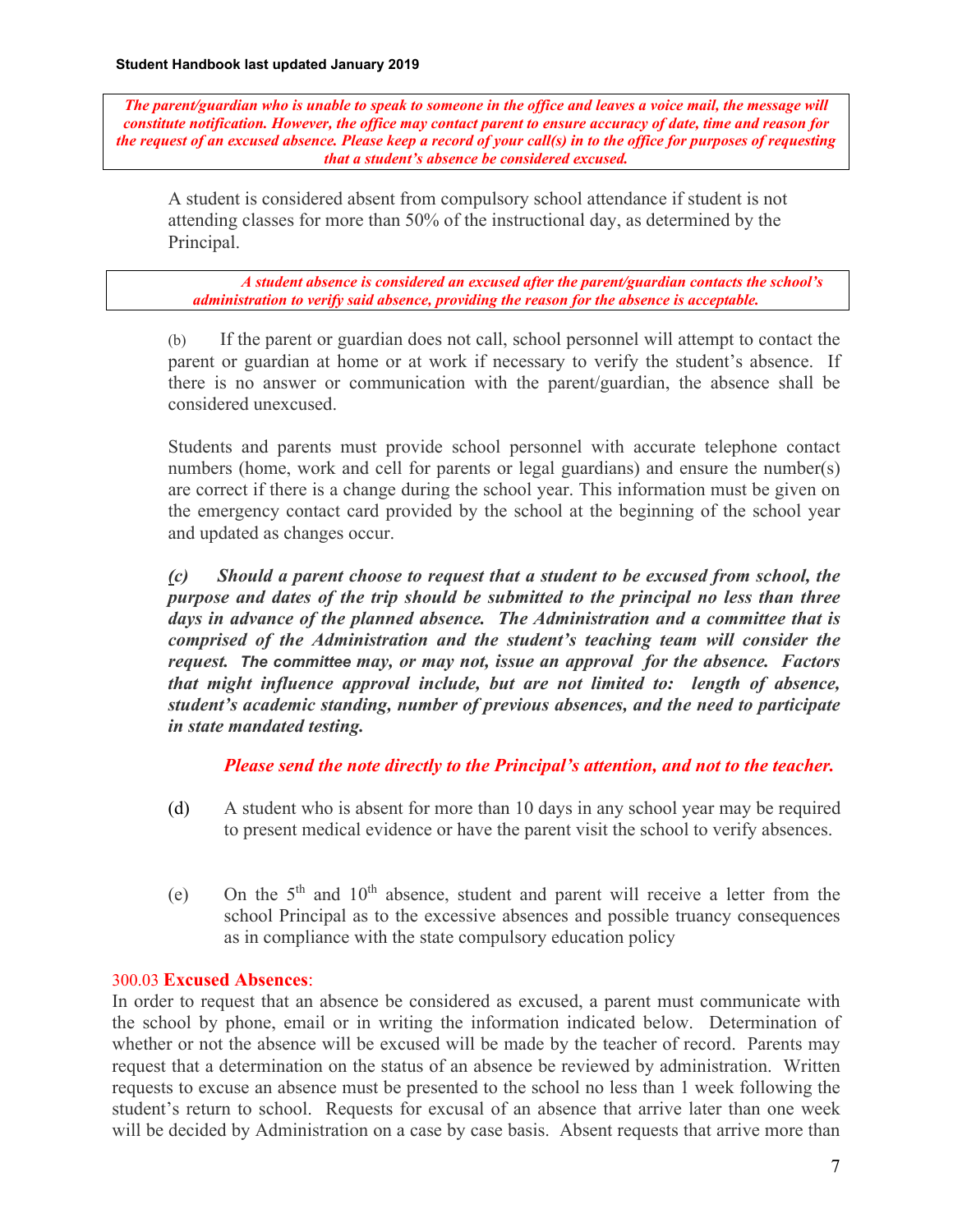30 days after the student's return to school will not be considered as excused under any circumstances.

- Child's Name
- Parent Name
- Date of Absence
- Reason for Absence
	- (a) Examples of excused absences are:
		- (1) an illness of the student or a medical or dental appointment that cannot be scheduled outside of school hours (a doctor's statement may be required by school officials);
		- (2) an accident resulting in injury to the student;
		- (3) a death in the immediate family of the student;
		- (4) an observance of an established religious holiday
		- (5) a pre-planned absence for a personal reason that is acceptable to the Attendance Committee; in order for the absence to be excused, the Principal or designee must be informed three days prior to the absence;
		- (6) a subpoena by a law enforcement agency or a required court appearance;
		- (7) an emergency for a reason acceptable to the Principal or designee for an emergency such as severe weather conditions, a major personal or family problem, fire, flood, or other major damage to the home.

## **300.04 Unexcused Absences**:

- (a) Unexcused absences are absences that:
	- (1) are not accepted as excused;
	- (2) are caused by truancy of the student;
	- (3) are caused by a parent failing to report the absence.
	- (4) result from the student being suspended.
- (b) A student whose absence is unexcused shall receive a grade of "zero" for tests and/or graded work missed.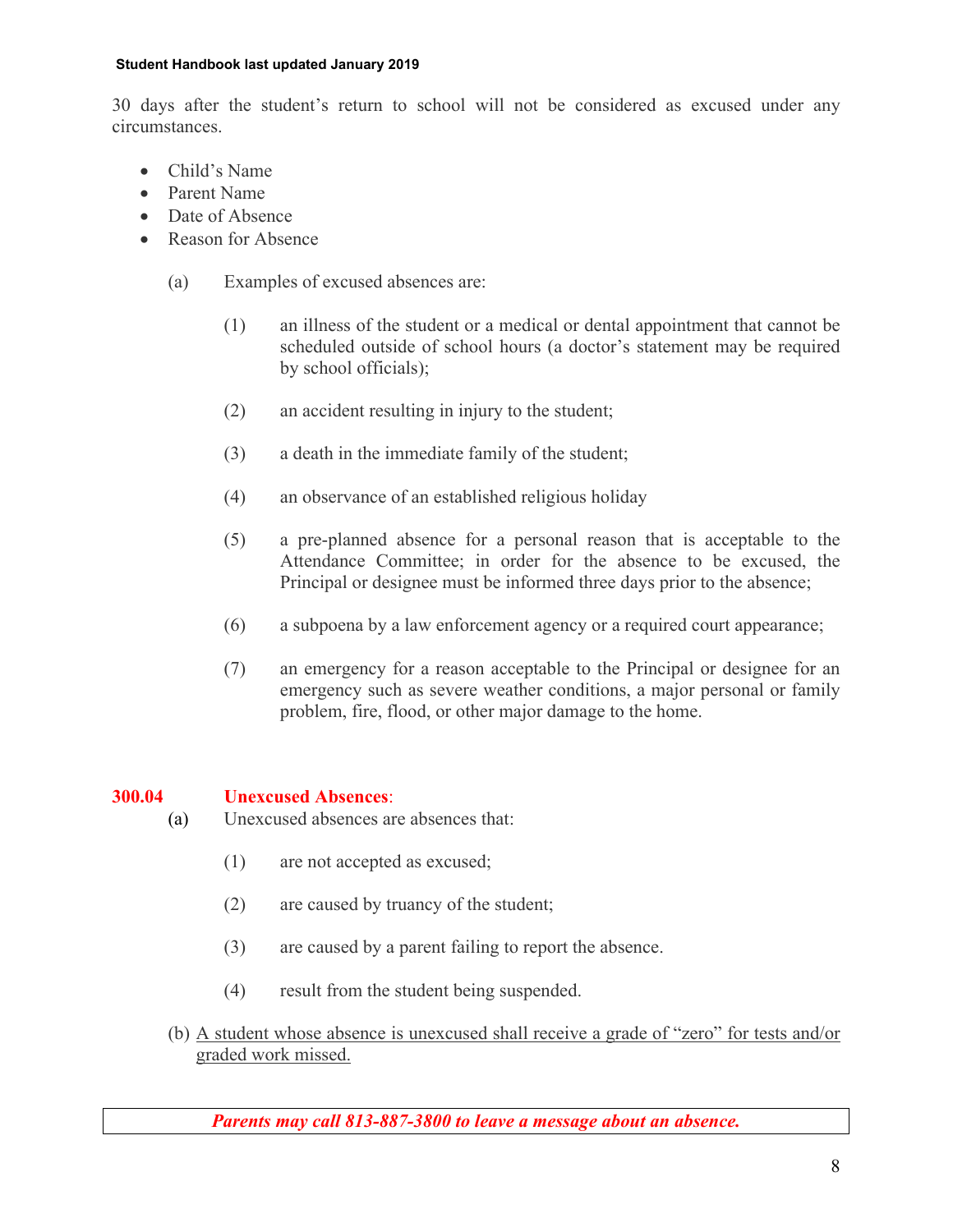## **300.05 Tardiness**

Punctuality is paramount to success in school, career and life. HCST fosters a learning and working environment that fully supports this belief.

1. A student is tardy when the student arrives after the beginning of the school day. Any student arriving to school after the session has begun must report to the school office. An admit slip shall be issued indicating excused or unexcused tardy or absence. *For the student to receive an excused sign-in, a parent or guardian must do the following: accompany the student to the school office with an acceptable excuse, as stated below; send a note with the student explaining the reason the child is late, or a telephone call to the office with an explanation within 24 hours of the event*. Failure to do so will result in an unexcused sign-in. More than four sign-ins per nine-week period may require medical or other documentation.

2. A student's tardiness shall be excused when the reason given is acceptable to the Principal or designee. Examples of excused tardies include the following:

- (a) medical or dental appointments (doctor's statement may be required);
- (b) automobile accident;
- (c) death or funeral;
- (d) emergency situations acceptable to the Principal or designee;
- (e) required court appearance (subpoena may be required);
- (f) established religious observance;
- (g) severe weather;
- (h) breakdown or delay of school bus.
- 3. Unexcused tardies include the following:
	- (a) heavy traffic;
	- (b) overslept;
	- (c) returned for forgotten items (for example, books, lunch, money, homework, projects, P.E. clothing, absentee notes).
	- (d) car trouble
	- (e ) parent work schedule
- 4. A student should make every effort to be in class on time. A student failing to make an effort to attend class shall be considered truant and subject to disciplinary action.
- 5. A student's excessive unexcused tardiness shall be considered willful disobedience, and the student shall be subject to disciplinary action.
- 6. Teachers may deal with the tardies per nine weeks by:
	- Holding a student conference.
	- Holding a parent conference.
	- Utilizing student free time to make up work missed.

## **300.06 Release of Students**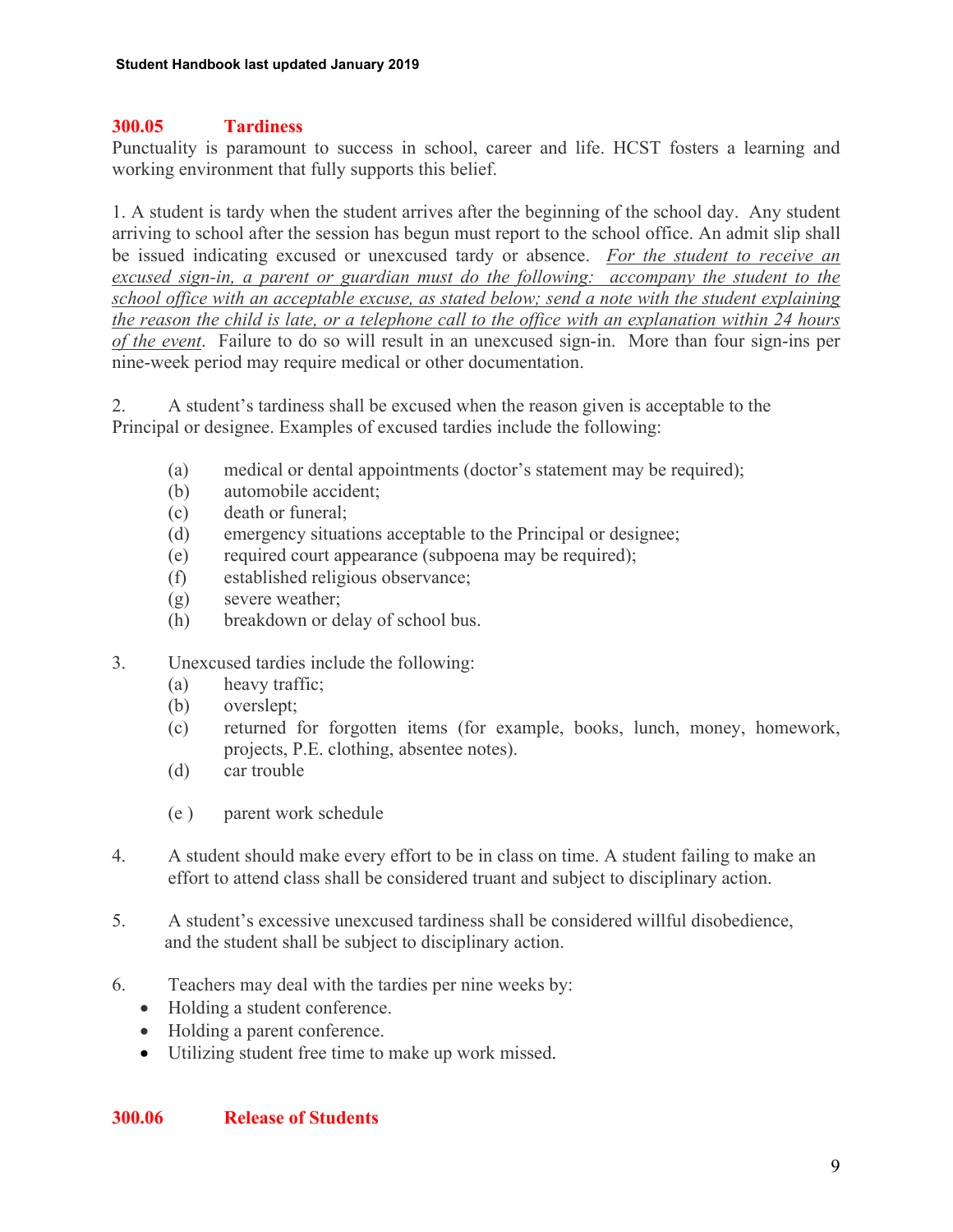For safety and security HCST has the following policy:

## **1. If a student is going to be picked up early from school for an appointment, a parent shall notify the school office as early as possible to ensure smooth departure.**

During school hours, the Principal or designee shall permit a child to leave school only in the custody of one of the following adults:

- (a) parent(s) or guardian(s) of the student;
- (b) an individual with written, verified parent permission (must present a photo ID);
- (c) a law enforcement officer;
- (d) an authorized worker from the Department of Children and Families.

2. At the end of the school day, students are released at a specified time and place and are required to go directly home or attend the after school program for a fee. If there is a change in a student's mode of transportation, please call the school office prior to 1:30 pm so that the student can be notified in a timely manner. **ALL HCST STUDENTS MUST BE OFF CAMPUS NO LATER THAN 3:00 PM, IN A SUPERVISED HCST SCHOOL MEETING (ie. Yearbook, Student Senate..etc), OR PARTICIPATING IN THE HCST AFTER SCHOOL PROGRAM.** 

3. Car riders shall be picked up immediately in the area designated by the school.

## **300.06.1 Policy on Non-Motorized Transportation From School**

It shall be the policy of HCST that students are not allowed to walk or ride bicycles home from school. The exception(s) to this rule shall be as follows:

- a) The parent(s) or guardian has communicated the desire for the student to walk home by written communication with a genuine parental signature.
- b) The parent(s) or guardian has received approval from the Principal or Assistant Principal.
- c) Student's parent(s) or guardian must send a letter to school administration releasing HCST of any liability.
- d) The final destination of the student is no more than 1 mile  $(+\frac{1}{4})$  from the school

## **300.07 Student Sign-Out Procedures**

1. Once students arrive on campus, they may not leave without permission from the Principal or designee. Students who must leave school during school hours shall be permitted to do so only upon the parent or guardian submitting a written request to the school office in order to obtain pre-approval.

2. Students who become ill during the day must contact their parent/guardian in order to receive permission to leave campus. When students become ill at school, every effort shall be made to notify parents, guardians, or an emergency contact person.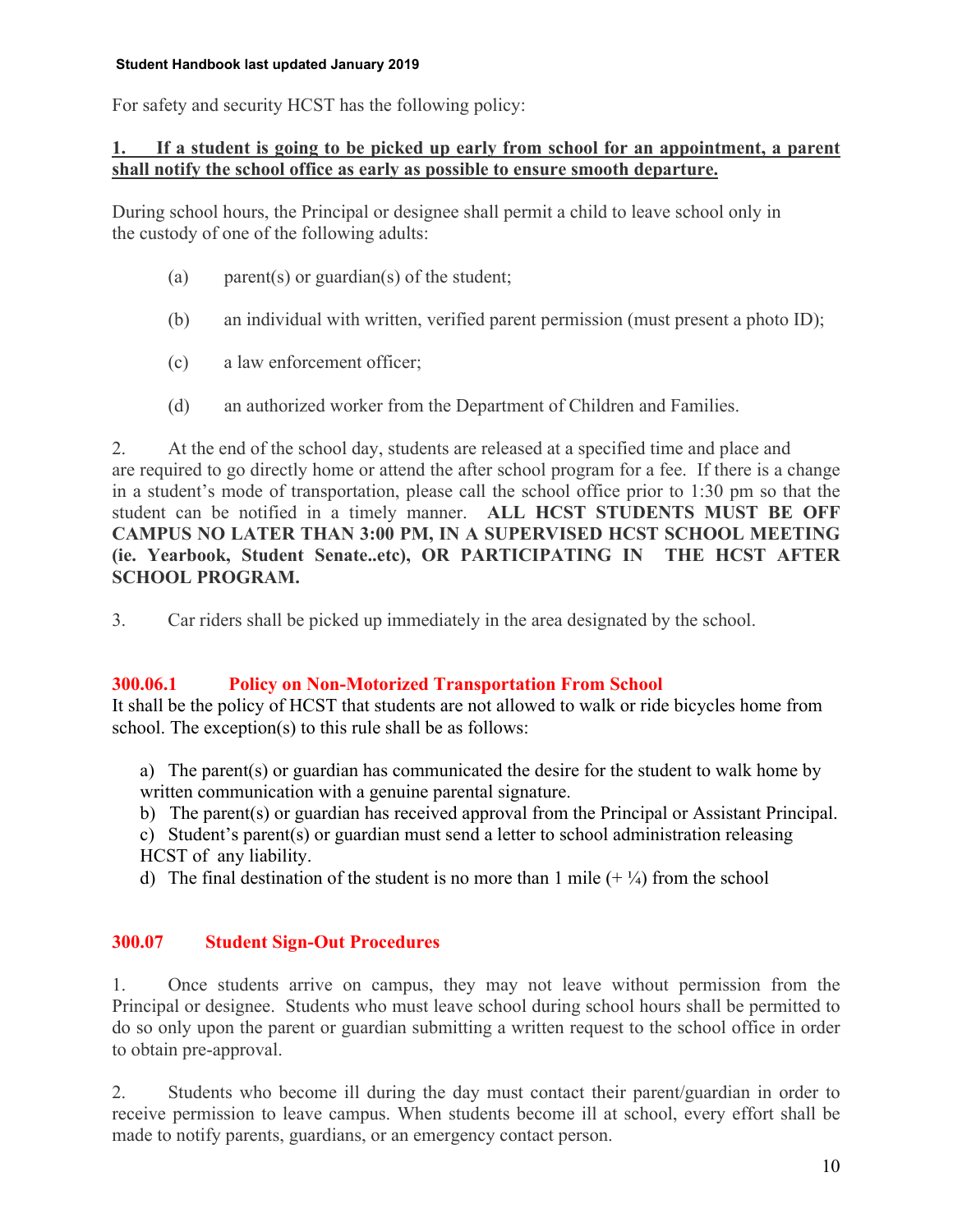3. An Emergency Information Card must be on file in the school office. Students shall be released ONLY to persons listed on the Emergency Card unless otherwise notified by the parent. **PHOTO ID WILL BE REQUIRED FOR ANYONE REMOVING A STUDENT FROM SCHOOL DURING THE INSTRUCTIONAL DAY. OFFICE PERSONNEL MAY WAIVE THE REQUIREMENT IF THE ADULT IS A KNOWN FAMILY MEMBER AND LISTED ON THE EMERGENCY CARD.** 

4. IT IS IMPERATIVE THAT THE SCHOOL HAVE A CURRENT TELEPHONE NUMBER WHERE PARENTS/GUARDIANS MAY BE REACHED AT ANY TIME DURING THE DAY. THE SCHOOL SHOULD BE IMMEDIATELY NOTIFIED AS CHANGES OCCUR. AN EMERGENCY NUMBER MUST BE ON FILE IN THE SCHOOL OFFICE.

5. More than four sign-outs in a nine-week period may require medical or other documentation and/or a parent must be present in order to be considered excused.

- 6. Excused sign-outs include the following:
	- (a) medical or dental appointments (doctor's statement may be required);
	- (b) death or funeral;
	- (c) emergency situations acceptable to the Principal or designee;
	- (d) court appearance (subpoena may be required);
	- (e) illness;
	- (f) personal reasons acceptable to the Principal or designee.
- 7. Unexcused sign-outs include the following:
	- (a) forgotten items (for instance, books, lunch, money, homework, projects, P.E. clothing, admits);
	- (b) violation of dress code (to obtain appropriate dress);

## **300.08 Make-Up Work**

A student who has excused absences is permitted to make up the work that was assigned during the absence(s). **It is the student's responsibility to inquire about and/or obtain missed assignments immediately upon return to school. Students will have 1 day for each day of excused absence to complete assignments.** The exceptions to this rule are long-range projects or assignments that were announced in advance. If the work was assigned **prior** to the absence, then the materials shall be due upon the student's return. We ask that parents do not call teachers to request homework for pick up at the end of the day, or to e-mail the request. Students will make arrangements with teachers as to due dates for missing work when 3 or more consecutive days of absences have occurred. If a student arrives tardy to school it is the student's responsibility to turn in assignments due that day for all classes missed.

## SCHOOL BUSINESS:

- 1. Students on official school business shall be counted present and will be required to make up work missed.
- 2. Examples of official school business are:
	- (a) taking a day off from school to shadow at a public high school;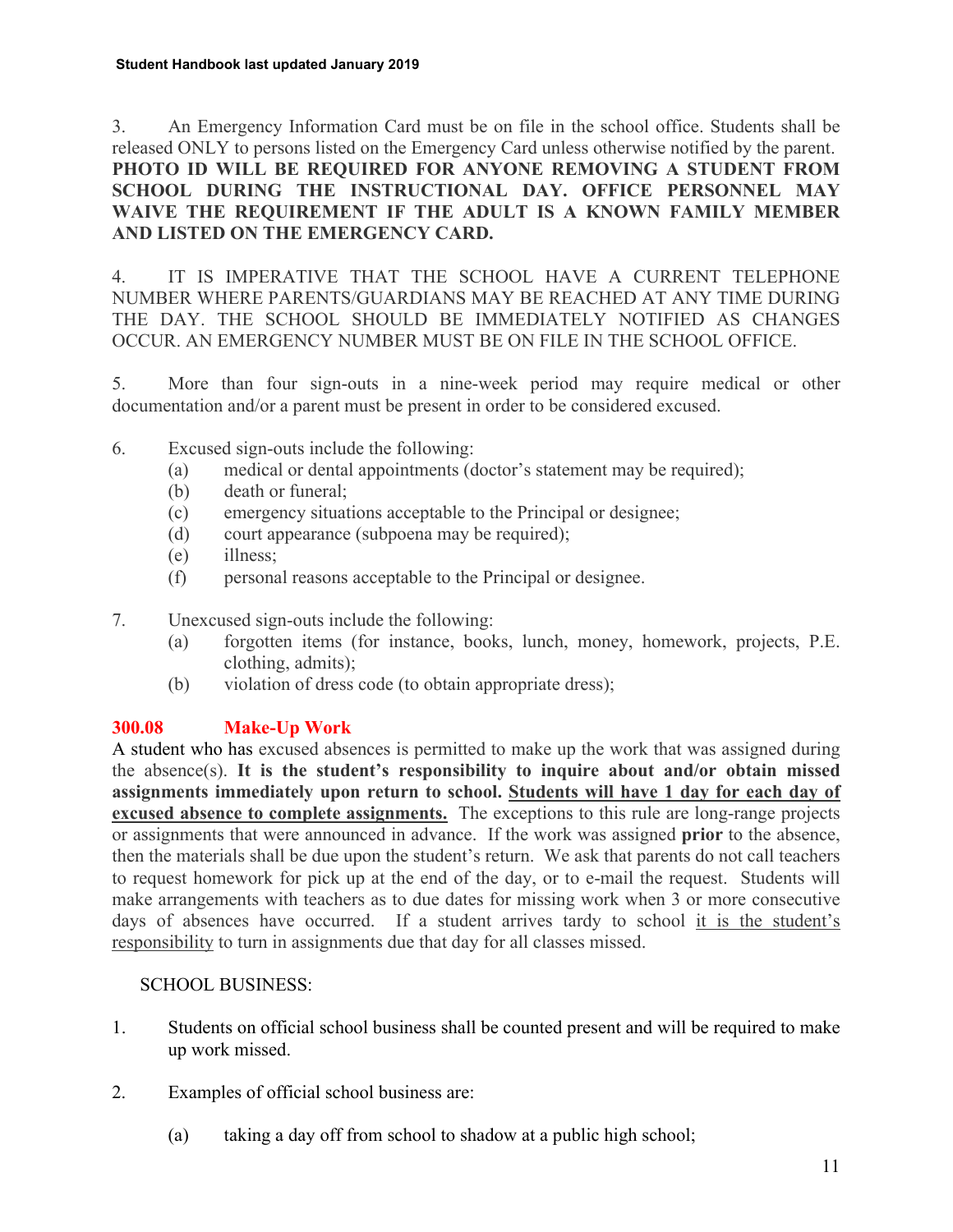- (b) participating in an academic activity directly related to the instructional outcomes of one or more courses;
- (c) participating in a regularly scheduled, school-sponsored intra mural sports event;
- (d) a summons to one of the school offices;

**All of the above must be approved by the school Administration.**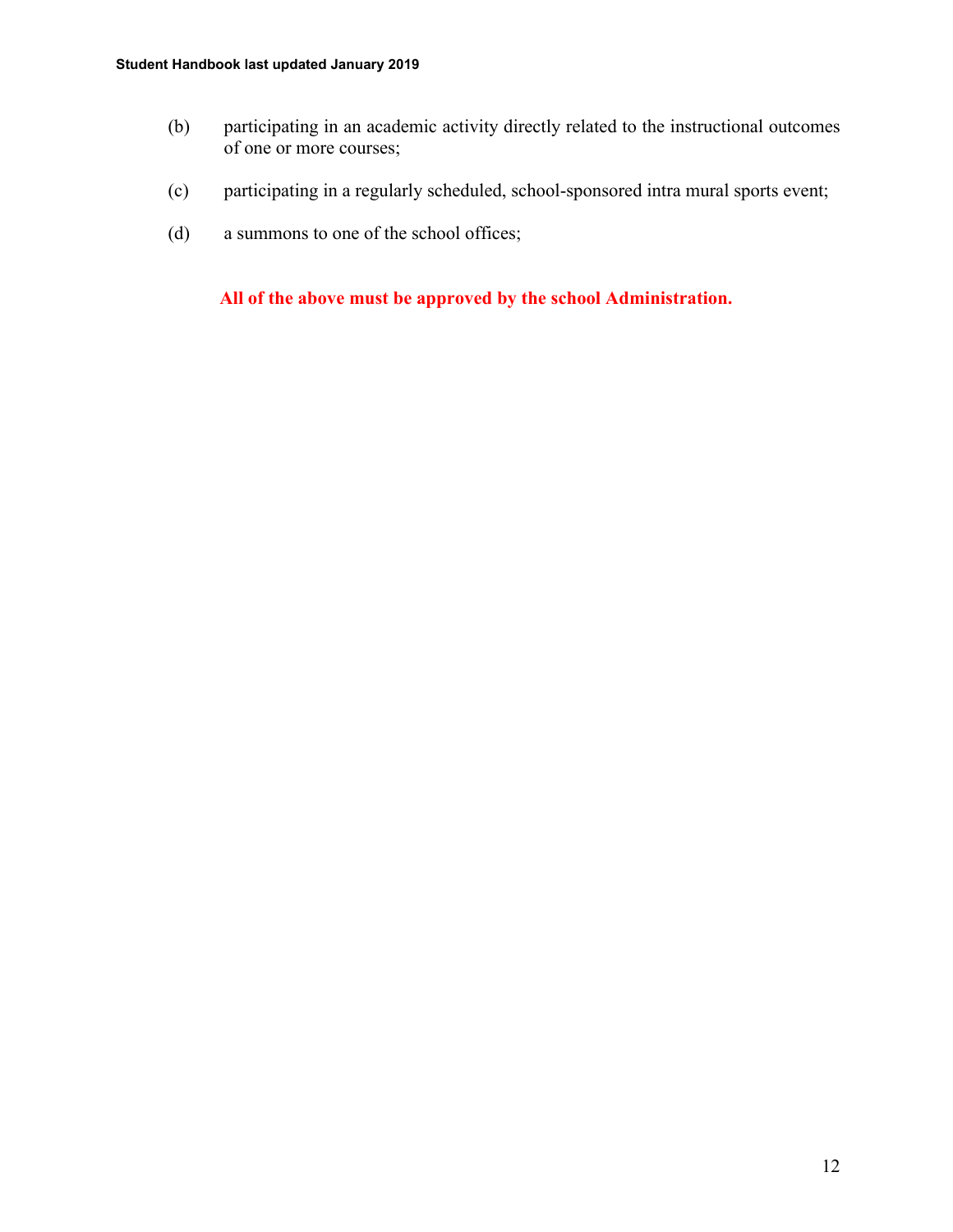#### **HORIZON CHARTER SCHOOL OF TAMPA A CHARTER SCHOOL OF CHOICE STUDENT DISCIPLINE MATRIX**

Purpose: This matrix is a guide for establishing clear and consistent consequences for the specified offenses. Administration reserves the right, from time to time, to digress from the stated consequences depending on the uniqueness of the challenge. At times, parent attendance at school may be requested in lieu of suspension.

#### **PARENTS ARE CONTACTED AND NOTIFIED OF ALL OFFENSES AND CONSEQUENCES EITHER IN WRITING OR BY PHONE BY ADMINISTRATION OR A FACULTY REPRESENTATIVE**

| <b>Offense</b>                  | # of X's | <b>Consequences</b>                                   |
|---------------------------------|----------|-------------------------------------------------------|
| <b>ASSAULT</b>                  |          |                                                       |
| <b>Verbal Assault</b>           |          |                                                       |
| Student to Student              | First    | Loss of Privileges                                    |
|                                 |          | Parent Conference; conference with school             |
|                                 | Second   | administrator                                         |
|                                 |          | One day suspension (ISS or OSS); returns with         |
|                                 | Third +  | parent for meeting with Admin.                        |
|                                 |          |                                                       |
|                                 |          | One day suspension (ISS or OSS) and possible          |
| Student to Faculty and or Staff | First    | referral to law enforcement.                          |
|                                 |          | Removal from HCST; student may enroll in another      |
|                                 | Second   | school                                                |
|                                 |          |                                                       |
|                                 |          | One day suspension (ISS or OSS) or more depending     |
| PHYSICAL BATTERY                |          | upon severity of the incident, return with parent for |
| <b>Student to Student</b>       | First    | meeting with Admin                                    |
|                                 |          | Three day suspension (ISS or OSS), return status      |
|                                 | Second   | pending conference with Admin.                        |
|                                 |          | Removal from HCST; student may enroll in another      |
|                                 | Third    | school                                                |
|                                 |          | Removal from HCST and report file with police;        |
|                                 |          | student will be recommended for expulsion from the    |
|                                 |          | public schools for up to two years and placement in   |
| Student to Faculty and/or Staff | First    | an alternative school                                 |
|                                 |          |                                                       |
| <b>COMPULSORY EDUCATION</b>     |          |                                                       |
| <b>REGULATIONS</b>              |          |                                                       |
| Truancy                         | First    | Loss of privileges; all work must be made up          |
|                                 | Second   | Parent meeting with administration                    |
|                                 |          | Possible removal from HCST; may enroll in another     |
|                                 | Third+   | school: meeting with appropriate authorities          |
|                                 |          |                                                       |
| <b>Skipping Class</b>           | First    | Loss of privileges                                    |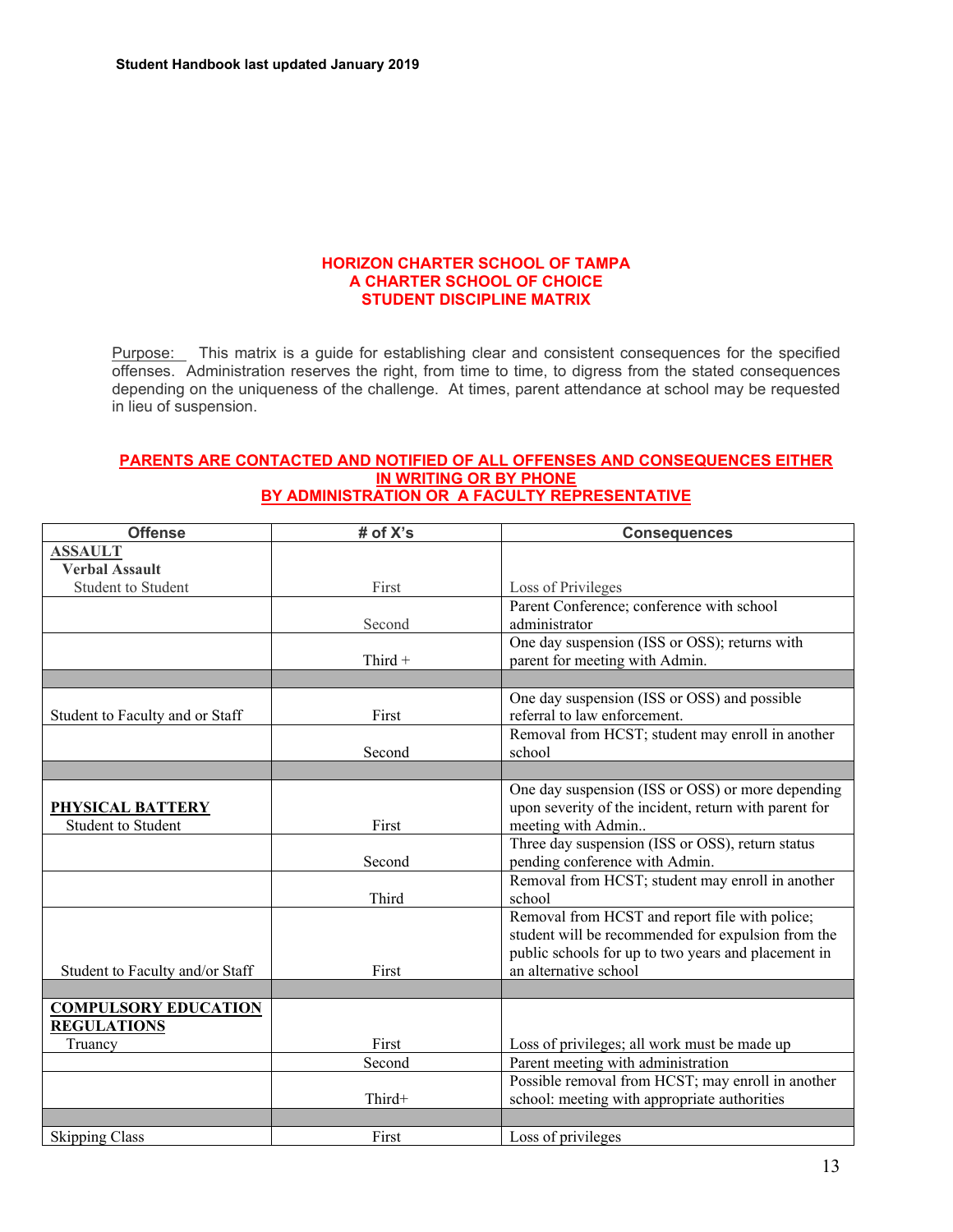|                                                         |            | Multiple loss of privileges; mandatory parent                           |
|---------------------------------------------------------|------------|-------------------------------------------------------------------------|
|                                                         | Second     | conference with Admin.                                                  |
|                                                         | Third      | One day suspension; mandatory parent conference<br>with Administration. |
|                                                         |            |                                                                         |
| <b>Offense</b>                                          | # of $X's$ |                                                                         |
| Defiance of School                                      |            | Consequences                                                            |
| Authority/Personnel                                     | First      | Verbal warning                                                          |
|                                                         | Second     | Parent conference and loss of privilege                                 |
|                                                         |            | One or more days suspension; mandatory parent                           |
|                                                         | Third      | conference with Admin.                                                  |
|                                                         |            | Removal from HCST; student may enroll in another                        |
|                                                         | Fourth     | school                                                                  |
|                                                         |            |                                                                         |
| Cheating                                                | First      | Zero on work involved and parent conference                             |
|                                                         | Second     | Zero on work involved and ISS                                           |
|                                                         | Third      | Zero on work involved and OSS                                           |
|                                                         |            |                                                                         |
|                                                         |            | Immediate removal from HCST. Referral to law                            |
| Drug/Alcohol Possession or use,<br>sale or distribution | <b>ANY</b> | enforcement agency.                                                     |
|                                                         |            | Restitution and suspension up to 10 days; possible                      |
| Theft                                                   | <b>ANY</b> | referral to law enforcement and removal from HCST                       |
|                                                         |            |                                                                         |
| Destruction of school property,                         |            | Restitution, work detention; suspension up to 10                        |
| graffiti, vandalism                                     | First      | days; possible referral to law enforcement agency                       |
|                                                         |            |                                                                         |
| Throwing of any objects                                 | First      | Suspension of privileges and parent conference                          |
|                                                         | Second+    | ISS or OSS, parent conference.                                          |
|                                                         |            |                                                                         |
| Sexual Harassment                                       | First      | Suspension up to 10 days                                                |
|                                                         | Second     | Suspension up to 10 days, removal from HCST                             |
|                                                         |            |                                                                         |
|                                                         |            | Suspension for 10 days, removal from HCST, referral                     |
| Sexual Misconduct                                       | <b>ANY</b> | to law enforcement agency                                               |
|                                                         |            |                                                                         |
| Violation of school's technology                        |            |                                                                         |
| policy; possession and use of                           |            |                                                                         |
| electronic devices; possession                          |            |                                                                         |
| and use of cell phones on campus                        |            | See Technology Policies and Procedures                                  |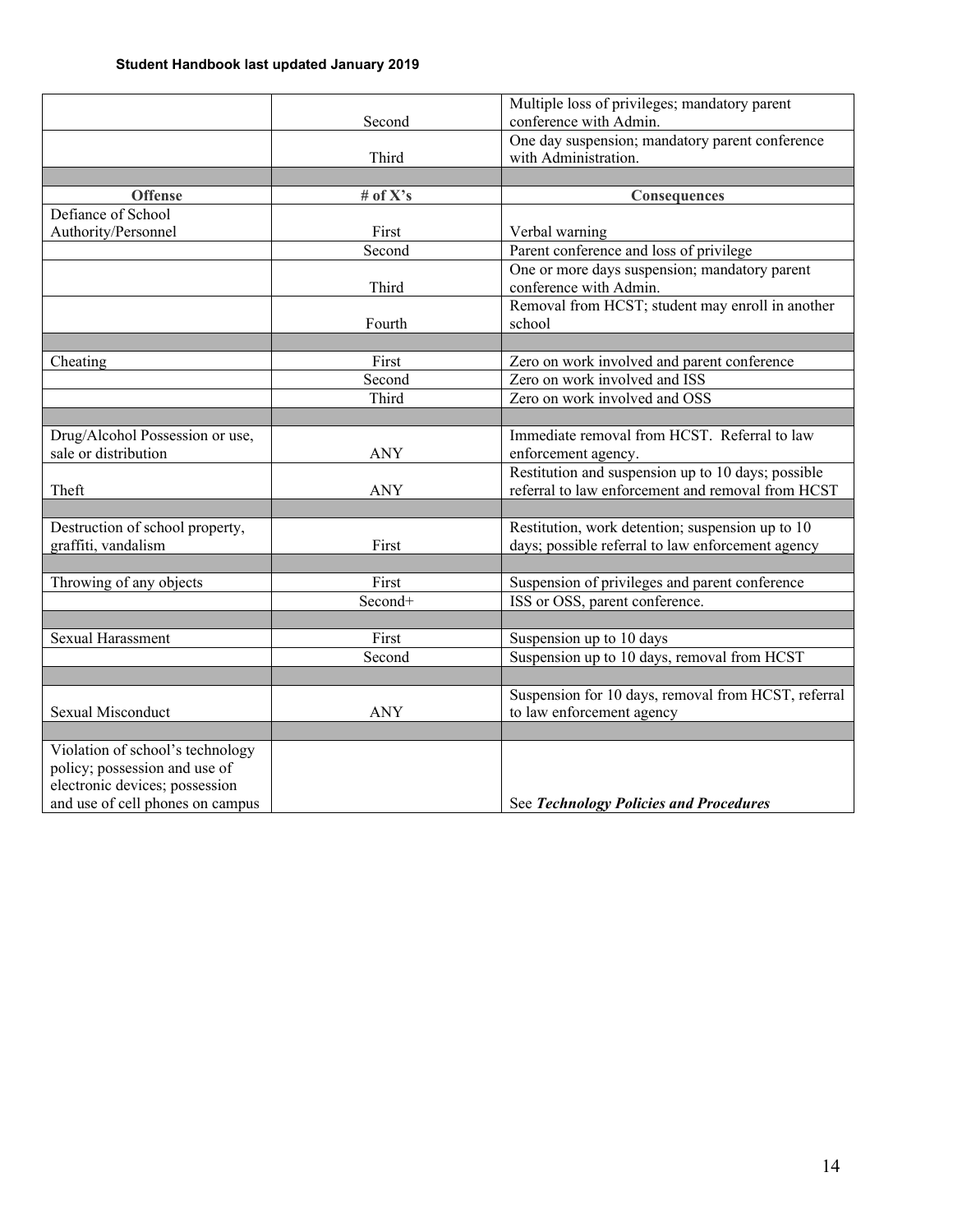## **SECTION 500—SCHOOL CLIMATE AND DISCIPLINE**

The school's governing board and administration are firmly committed to ensuring a safe, secure, respectful, tolerant and positive learning and working environment for all students, parents, faculty, staff, administration and board. IN that light, the administration models behavior that not only embraces such a philosophy, but also models daily most broad reaching tenets. Administration's expectation is no less for all students, parents, faculty, staff and board members who are an active part of the school's daily life.

## **500.1 Discipline**

1. HCST has established a comprehensive Code of Conduct that students must follow and HCST enforces uniformly. HCST does not tolerate behavior that disrupts or interferes with the education of other students or the school learning environment. Students are responsible for understanding and adhering to this Code of Conduct. Parents are responsible for helping students understand and abide by these policies, for recognizing that unacceptable behavior is subject to disciplinary action, and for supporting the enforcement of these policies.

2. Administration, including Principal and Assistant Principal, or designee is responsible for discipline and determines the level of the offense and its appropriate consequence. Terms are defined in the handbook's glossary. The HCST Board of Directors gives the administration reasonable degree of discretion in determining the level of the offense and the resulting consequences. The factors considered include, but are not limited to:

- a) seriousness of offense;
- b) premeditation, impulse, or self-defense;
- c) strength of evidence:
- d) cooperation or remorse;
- e) disciplinary history;
- f) gang-relationship;
- g) age or disability;

3. Three levels of offenses and consequences include graduated levels of offenses and consequences with the most serious offenses listed first. Administration of discipline includes violations of the Code of Student Conduct occurring on school property and at school-sponsored functions and events. In addition, the reassignment to another school may be recommended if a student commits a crime off of HCST property.

## 4**. LEVEL ONE—ZERO TOLERANCE OFFENSES:**

HCST has adopted a zero-tolerance policy for serious crimes involving violence, weapons, drugs and behaviors that threaten the safely and/or well-being of students or personnel; illegal activities will not be tolerated.

Zero tolerance offenses include, but are not limited to, the following:

- a) alcohol possession, use or sale of;
- b) arson;
- c) battery; fighting of any form, type degree or level of intensity;
- d) assault on, threat, or intimidation of a HCST student, employee, or agent;
- e) bomb threats or general threats to the school population;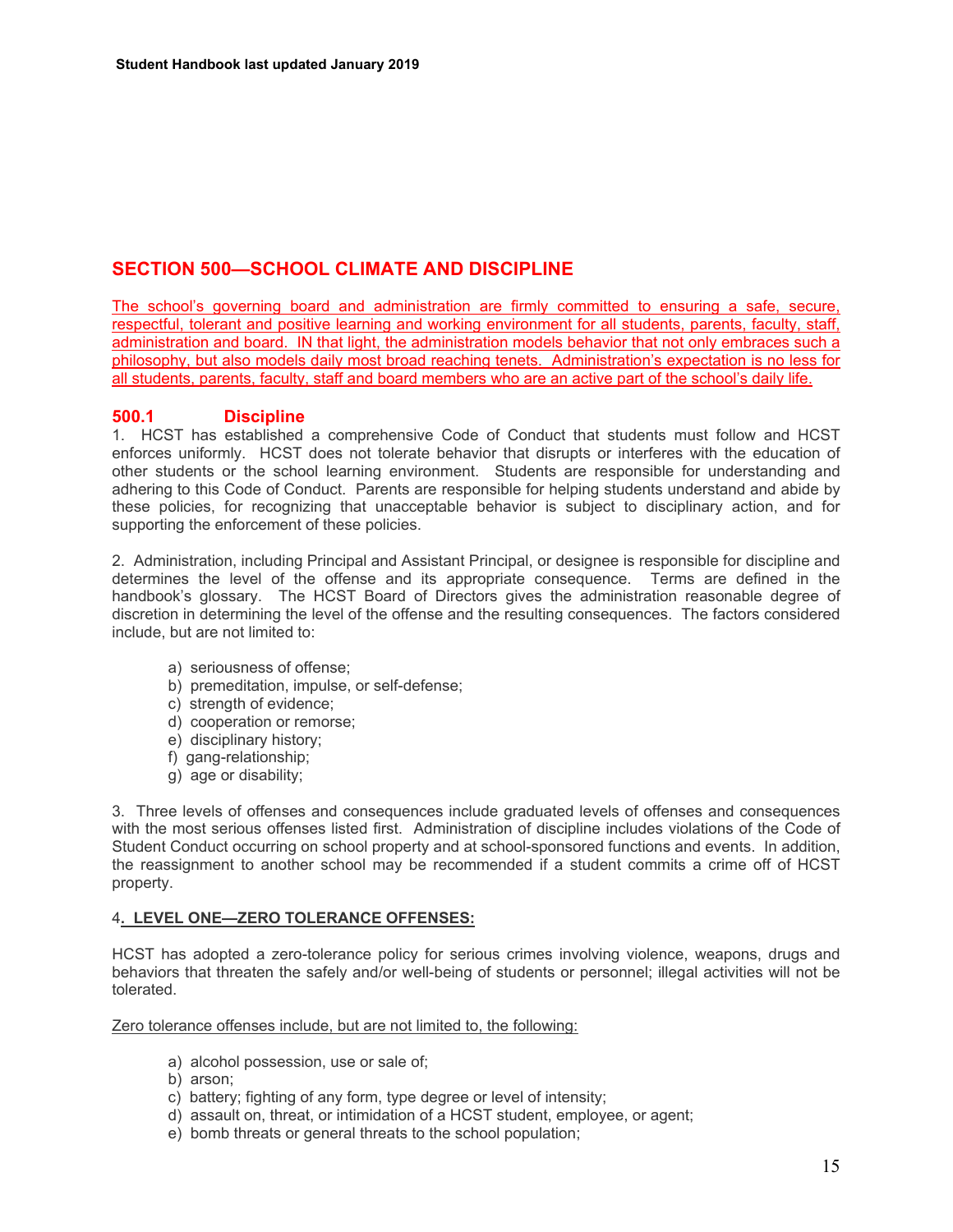- f) breaking/entering/theft/robbery;
- g) defiance of public school authority that results in a threat to the safety of HCST student, teacher, employee or agent;
- h) false fire alarms;
- i) homicide;
- j) kidnapping;
- k) creating a major disruption at a school function on or off campus;
- l) motor vehicle theft;
- m) possession, use, sale of firearms, bombs, explosives, weapons;
- n) possession, use, sale, distribution or being under the influence of a controlled substance or tobacco;
- o) possession of drug paraphernalia;
- p) sale or distribution of any substance represented by the student as being a controlled substance;
- q) sexual assault;
- r) use of a non-weapon as a weapon;
- s) willfully and knowingly attempting to do bodily harm to a HCST student, teacher, employee, or agent;
- t) misrepresentation of facts resulting in public slander toward a HCST student, teacher, employee, agent or the school either written, spoken, or electronically transmitted;
- u) threat or intimidation or a HCST student, teacher, employee or agent either written, spoken or electronically transmitted;
- v) any activity that is punishable as a criminal offense under Florida or federal law (i.e. the commission of a crime);
- w) crimes against HCST students, teachers, employees, agents or property that, when referred to law enforcement, could result in criminal charges;
- x) any other offense, which at the judgment of Administration or designee, is deemed to endanger the safety, security, and well-being of students, teachers, employees, agents, and/or visitors to HCST or any school activity;
- y) technology abuse

Consequences of a Level One Offense shall include, but may not be limited to the following:

- a) notification of parent or guardian;
- b) out-of-school suspension, up to ten days;
- c) referral to law enforcement agency as appropriate;
- d) referral to HCST Board of Directors with recommendation for dismissal as appropriate;
- e) referral to Hillsborough County School District (HCSD) for expulsion as appropriate

Administration will contact parents to discuss any actions from a discipline referral.

Exceptions and recommendations for students to regain privileges may be made to administration in cases where a student has completely improved behavior.

## **5. LEVEL TWO—MAJOR OFFENSES:**

Major offenses are serious acts of misconduct. Major offenses include, but are not limited to the following:

- a) technology misuse;
- b) continuous and/or repeated disruptive behavior;
- c) disorderly conduct;
- d) fighting;
- e) sexual harassment or other sexual offenses; non-assault;
- f) trespassing;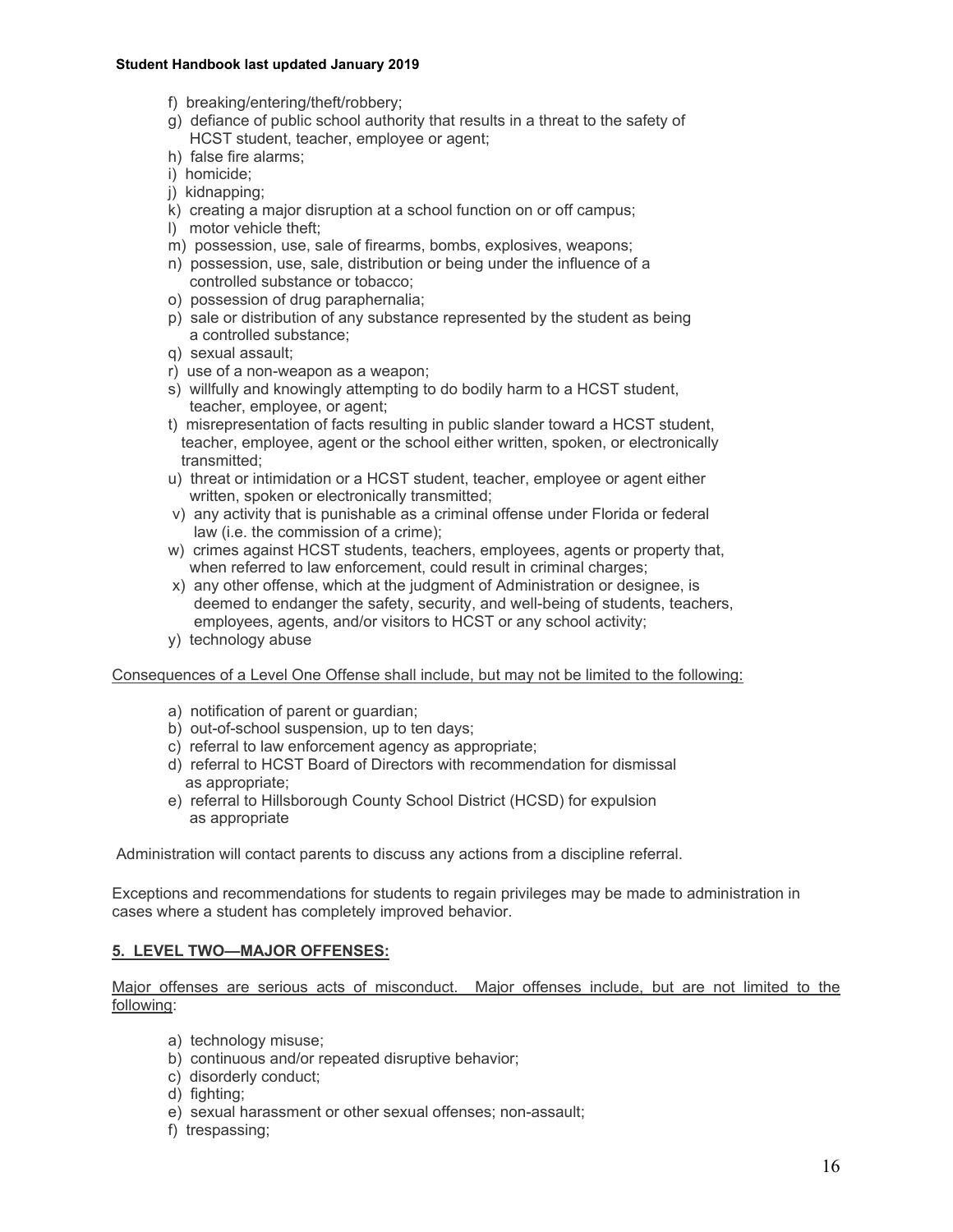- g) vandalism;
- h) leaving campus without permission;
- i) pattern of continuous disruptive behavior;
- j) participation in disruption of school function;

Consequences of a Level Two Offense shall include, but may not be limited to the following:

- a) notification of parent or guardian;
- b) verbal and/or written reprimand;
- c) detention or multiple detentions;
- d) out-of-school suspension, up to ten days;
- e) referral to HCST Board of Directors with recommendation for dismissal, as appropriate;
- f) referral to law enforcement agency, as appropriate
- g) referral to HCSD for expulsion

**NOTE:** When a pattern of continuous disruptive behavior has been documented by a third out-of-school suspension, a letter from Administration or designee shall be sent to the parent(s) or guardian(s) stating that further out-of-school suspensions may result in dismissal from HCST and/or expulsion by the HCSD.

## **6. LEVEL THREE OFFENSES**

Other acts of misconduct that violate this Handbook or other wise interfere with orderly classroom procedures, school functions, extracurricular programs, approved transportation, or a student's own learning process shall be subject to a range of consequences as determined by Administration or designee.

#### Level Three Offenses include, but shall not be limited to the following:

 a) violations of dress code may include but are not limited to: wrong uniform piece, uniform item that has been identified by a staff member as inappropriate, etc.

- b) tardiness;
- c) gum chewing;
- d) academic dishonesty, including plagiarism;
- e) falsifying a parent/guardian signature;
- f) vulgar or inappropriate language
- g) throwing objects

Consequences for Level Three Offenses include, but shall not be limited to the following:

- a) notification of parent or guardian;
- b) verbal and/or written reprimand;
- c) detention or multiple detentions;
- d) assignments or duties other than class tasks;
- e) consultations with administrative personnel;
- f) counseling by guidance personnel or by teachers;
- g) parent conference with teacher and/or Administration;
- h) work detail;
- i) behavior contract;
- j.) restitution;
- k.) out-of-school suspension, up to ten days;
- l.) referral to HCST Board of Directors with recommendation for dismissal,
- as appropriate;

## **SECURITY THREATS/TERRORISM/POSSESSION OF WEAPONS**

#### **Threats of any type on the safety of student(s), teachers, employees, agents, of the school facility will be handled by the appropriate party including, but not limited to Principal, Assistant Principal**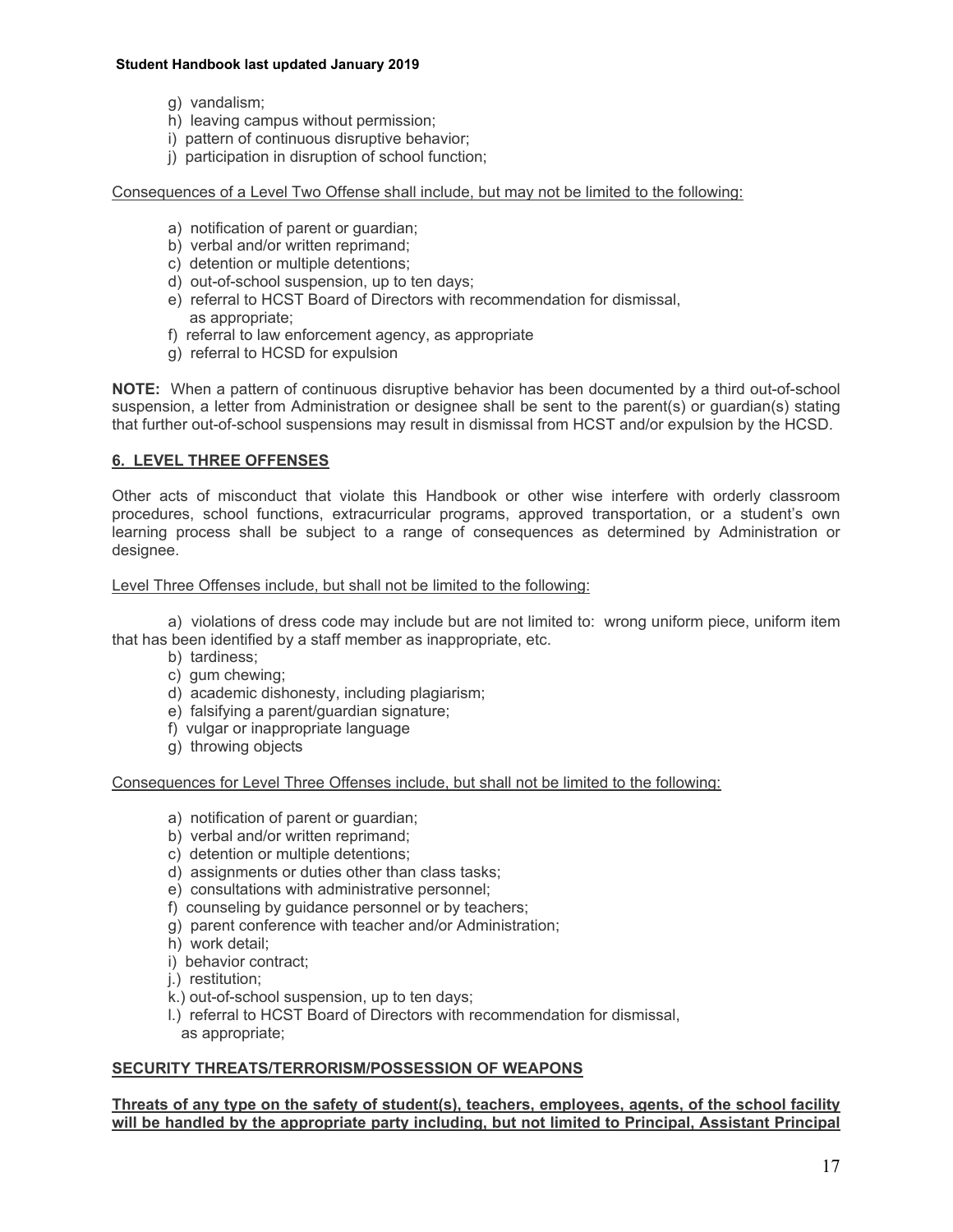**and law enforcement agency if deemed necessary by Administration. Consequences will be in compliance with Florida Department of Education, School District of Hillsborough County, local and federal law enforcement agency policies and procedures on such matters.** 

## **500.2 Detention**

Detention authorized by assigning teacher or staff member will be held during free times according to the schedule announced by each grade level for students who misbehave or otherwise violate the Code of Conduct. .

## **500.3 ID Badges**

 Only staff members are issued a permanent ID badge. All visitors must sign in and will be issued a temporary badge to be worn at all times while in the school.

## **500.4 School Uniform Policy**

Horizon Charter School of Tampa students are **REQUIRED** to wear school uniforms to school each day unless otherwise announced or they have a non-uniform pass. The administration reserves the right to interpret these guidelines and/or make changes during the course of the year. Students are expected to follow the letter and the spirit of these guidelines. This dress code includes the following requirements:

#### **CLOTHING STANDARDS:**

- All clothing must be in clean serviceable condition.
- All clothing must be to size (not overlarge).
- Pants, shorts, skirts must be secured at the natural waist and of sufficient length to adequately fit (e.g. no dropping or sagging of pants or shorts, and no revealing or "skin tight" sizes).
- A navy cardigan may be worn during cool weather or when reasonable.
- Jackets, warm-ups and other outdoor apparel may not be worn during school.
- Hats, sunglasses, bandanas, face or body paint, and glitter are not permitted.

#### **TOPS:**

- Black, or white polo/golf-style shirt or school sponsored shirt.
- Shirts that expose bare skin when arms are raised or at any other time are unacceptable.
- The top button on approved shirts may be open, but all others must be closed.
- Undershirts may be solid red, blue, or white only.

#### **BOTTOMS**:

- Navy blue or khaki pants, shorts, skirts, skorts, or jumper.
- Pants must be worn at the natural waistline. Sagging pants or exposed undergarments are not acceptable.
- Hemlines shall be no shorter than fingertip length.
- Athletic shorts or pants are not permitted.
- Leggings or tights may be worn under jumpers or skirts, so long as the length of the skirt or jumper would be acceptable without the leggings or tights. Legging or tights may only be black, white or navy in colors

#### **SHOES**

- Footwear must be neat and clean.
- Tennis shoes or "sneakers" may be worn at any time.
- Shoelaces must remain tied.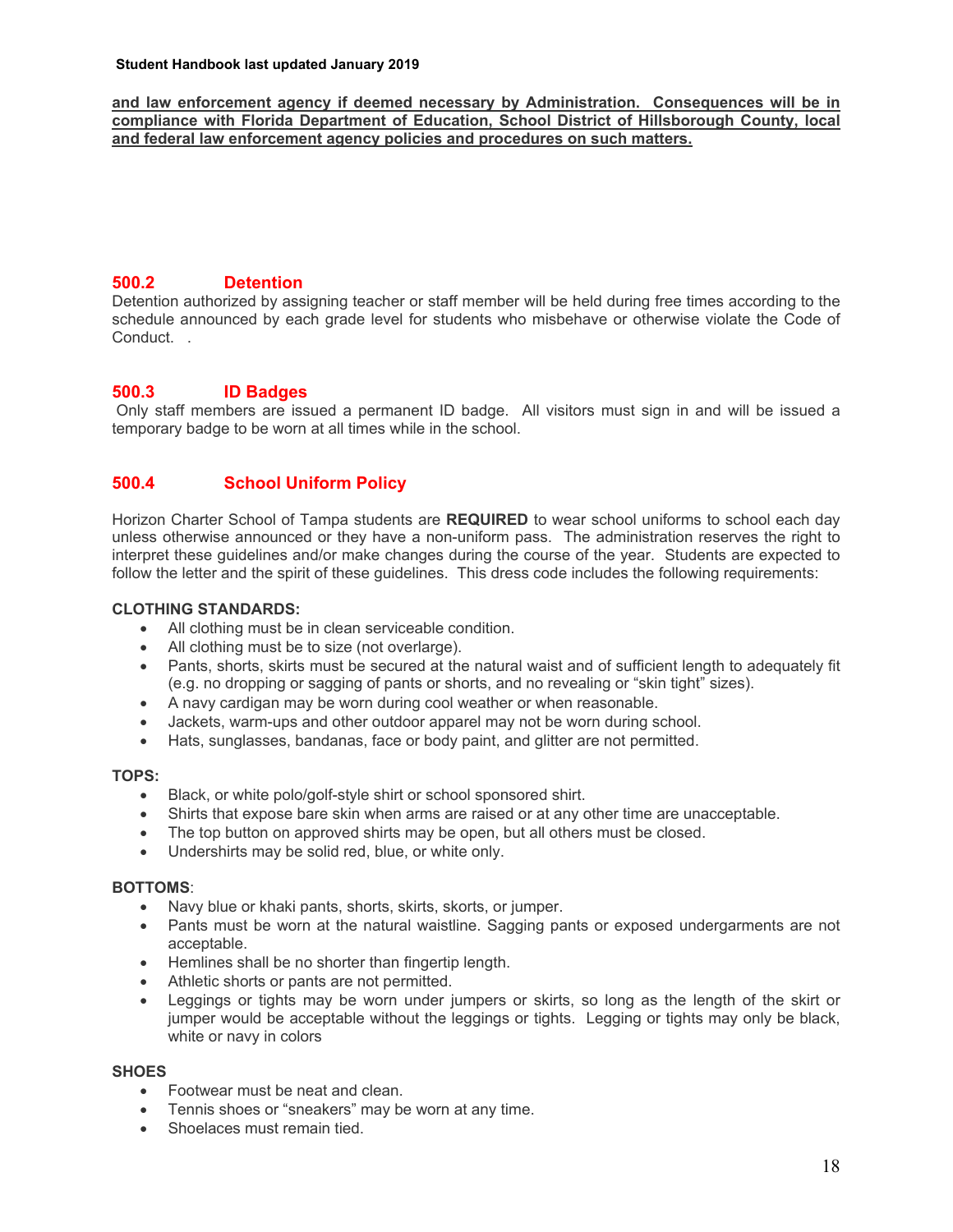**Prohibited:** Shoes with wheels, flip flops or thongs shoes made of rubber, terry cloth, nylon, webbing, or shoes with heels over 2 inches.

#### **HAIR STANDARDS:**

- All hair and make-up must be in good taste.
- No hairstyles, colors, or combination thereof which are unnatural or may cause a distraction are permitted. Prohibited styles include but are not limited to: mohawk/phauxhawk style, fades, shaved patterns, shaved lines, or shaved parts in the hair
- Hair must be styled out of the eyes.
- Shaved heads are not permitted.
- No facial hair.

#### **JEWELRY STANDARDS**

- No visible body piercing, permanent or temporary tattoos or "gauging" of the ears (unless covered) are permitted.
- Jewelry must not be excessive in length, number, or size, and must be non-distracting.
- Heavy chains, leather collars, and/or spiked jewelry that could be considered a weapon are not permitted.

#### **BOOK BAGS**

 Book Bags that contain no disruptive characters, colors, sayings, lights or music, are permitted, but must not be larger than 18 inches X 13 inches. This is a standard size backpack. Students who bring to school only such items as are required by HCST for their school work should not experience backpacks of extreme weight. Overloaded backpacks present a safety hazard and will not be permitted.

Administration shall exercise appropriate discretion in implementing this policy, including making reasonable accommodations on the basis of students' religion or medical conditions. Students are expected to adhere to standards of dress and appearance that are compatible with an effective, safe, secure and respectful learning environment. If a student's dress is not in compliance with the Dress Code Policy, Administration may require the student to change his or her dress. A second or repeated violation of this policy may result in disciplinary action and would be considered as defiance of public school authority.

## **500.05 Sexual Harassment**

HCST does not tolerate sexual harassment by any of its students. Students who engage in such conduct shall be subject to a range of punishment which may include, but shall not be limited to, notification to parent or guardian, verbal or written reprimand, detention, out-of-school suspension, or dismissal from HCST (sexual harassment occurring in cyberspace would result in appropriate punishment as well).

1. Examples of sexual harassment may include, but are not limited to, the following unwanted and unwelcome behavior:

- (a) verbal harassment or abuse of a sexual nature;
- (b) subtle pressure for sexual activity;
- (c) repeated remarks to a person with sexual or demeaning implication (for example, a person's body);
- (d) display of, being shown, given or left sexually suggestive objects, pictures, illustrations, messages or written materials;
- (e) sexual or suggestive comments, jokes or gestures;
- (f) being "sexually rated" by an individual, for example, on a scale from 1 to 10;
- (g) being pressured to go out with someone;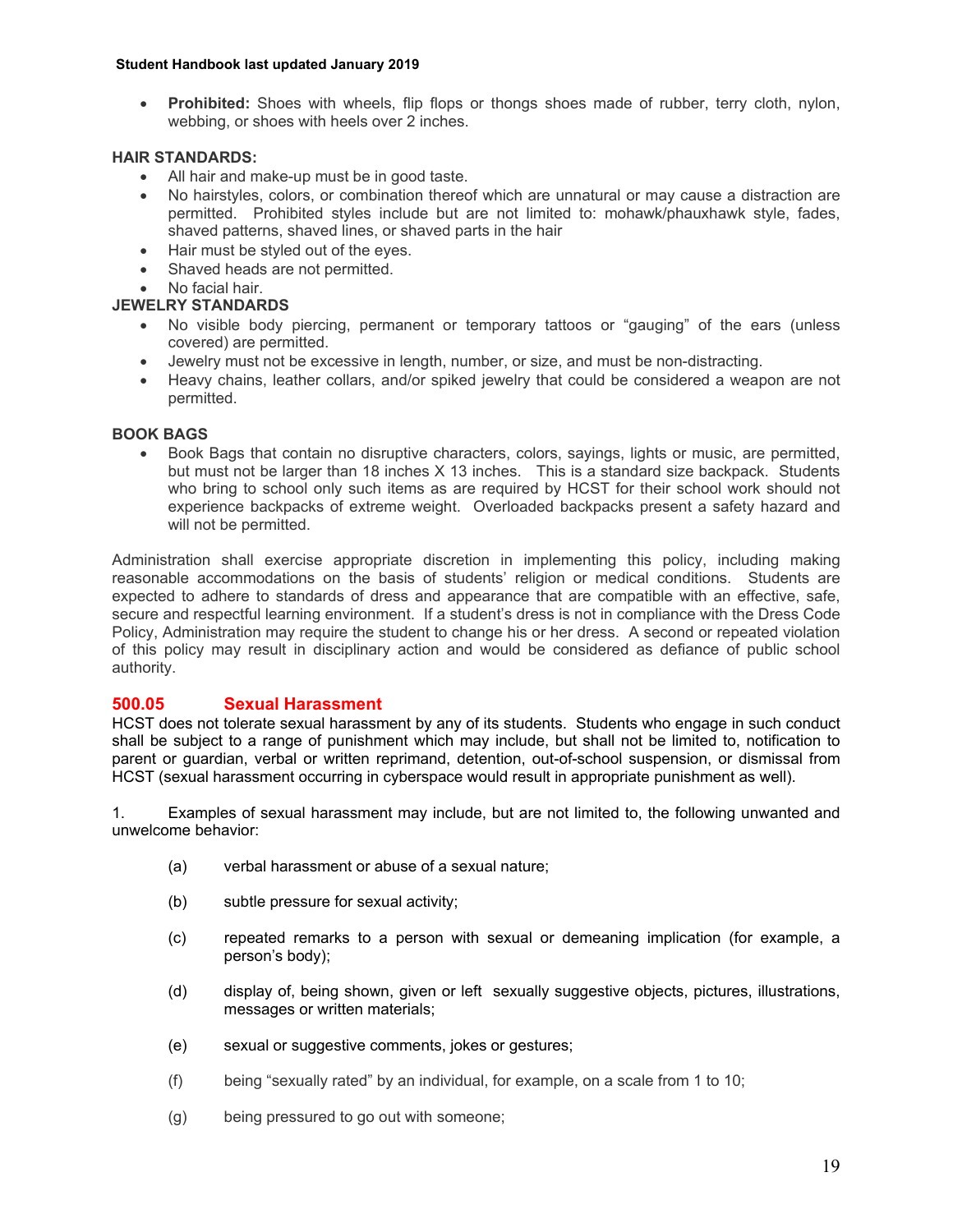- (h) being the recipient of whistles, jeers, or catcalls;
- (i) being touched, grabbed, or brushed up against or pinched in a sexual way;
- (j) spreading sexual rumors about a person;
- (k) having clothing pulled/removed in a sexual manner;
- (l) being forced to view centerfolds, photographs, posters, or drawings of a sexual nature;
- (m) having one's way blocked in a sexual way;
- (n) placing messages or graffiti written about that person on a computer screen, restroom walls, in locker rooms, or any other public site;
- (o) being forced to kiss someone or do something sexual other than kissing;
- (p) being called a name that identifies ones sexual orientation: i.e., gay, lesbian, straight, hetero, homo, etc.
- (q) being spied on or photographed while dressing or showering;
- (r) requesting sexual favors.

2. Sexual harassment does not refer to occasional compliments or welcomed interactions of a socially acceptable nature.

3. A student has the right at any time to raise the issue of sexual harassment with appropriate school and/or district personnel without fear of reprisal. Do not think that if you just ignore the problem, it will go away.

4. Allegations of sexual harassment shall be promptly investigated, giving due regard to the need for confidentiality.

5. Those being sexually harassed should take the following steps:

- (a) Clearly tell the harasser to stop.
- (b) Make a written record of the incident including date, time, witness or witnesses and parties involved in the incident.
- (c) Report the incident immediately to an adult at the school, such as a teacher, guidance counselor, or Senior Administrator.
- (d) Report the incident immediately to your parents or guardian.
- (e) Avoid being alone with the person who has harassed you.

6. If harassment continues and you feel uncomfortable reporting this fact to adult personnel at the school, contact someone on the following list:

- (a) Hillsborough County Schools Guidance Services, 273-7505
- (b) Hillsborough County Schools Social Work, 273-7090

7. When a person is alleged to have engaged in any sexual harassment, the common reaction of that person is to be angry and want to pay him or her back (retaliate).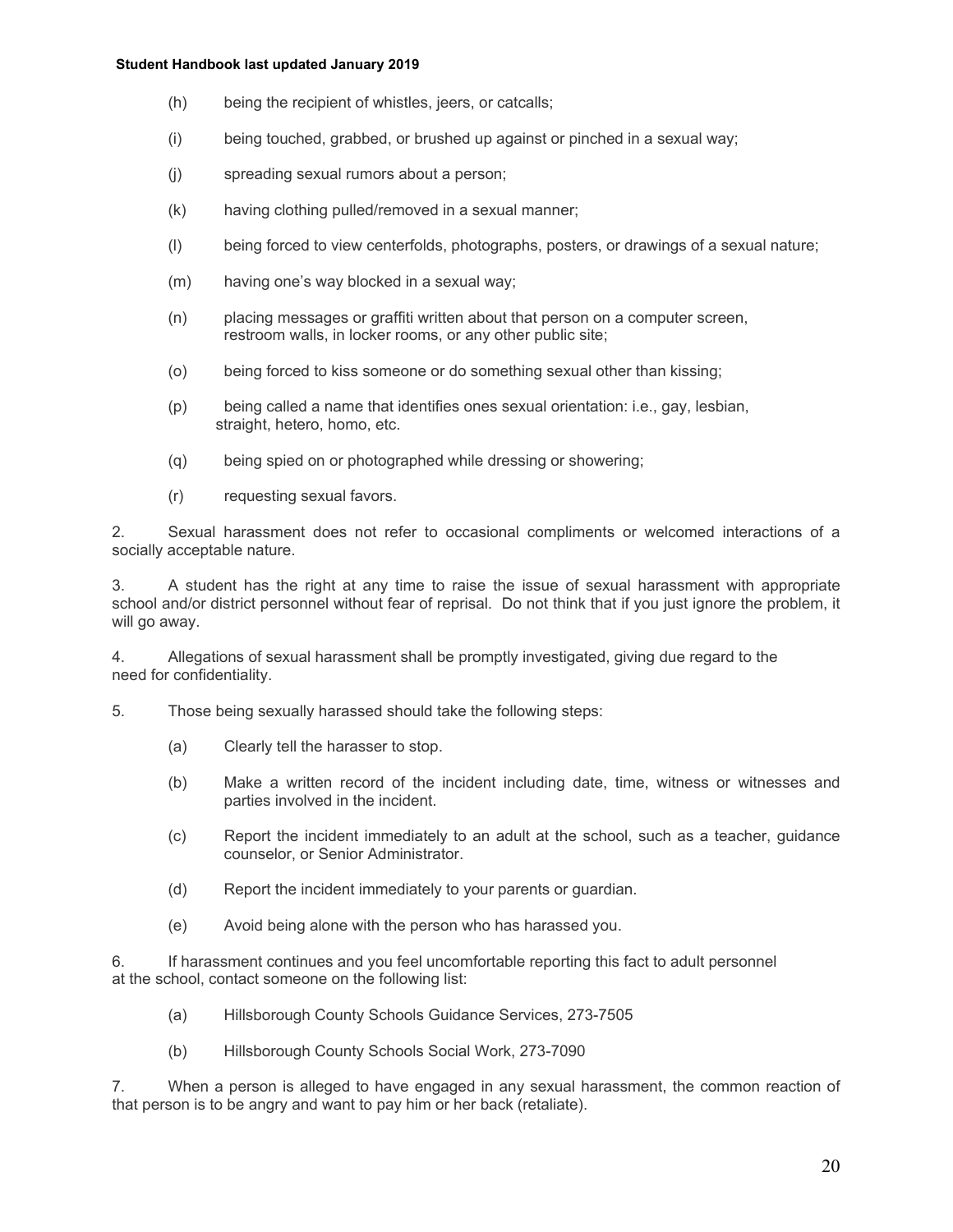Retaliation is defined as meaning "to pay back (an injury) in kind." HCST does not tolerate retaliation. Some examples of retaliation include, but are not limited to, the following:

- (a) attempting to discuss the matter in any way while it is under investigation;
- (b) spreading rumors;
- (c) following the person;
- (d) becoming physical in any way;
- (e) destroying property;
- (f) using the telephone, computer or other electronic means to retaliate in any way.
- 8. To minimize the risk of being accused of sexual harassment:

**DO:** 

- (a) Keep your hands to yourself.
- (b) Think before you speak.

#### **DON'T:**

- (a) Touch anyone in an inappropriate way.
- (b) Keep asking a person to go out with you after he/she has said "No".
- (c) Be in a room alone with a person with the door closed.
- (d) Make remarks that have sexual overtones or implications.

## **500.06 Bullying**

Bullying is when someone keeps doing or saying things to have power over another person. Some of the ways they bully other people is by repeatedly:

- calling them names
- saying or writing nasty things about them physically or electronically
- leaving them out of activities, not talking to them
- threatening them
- making them feel uncomfortable or scared
- talking or damaging their things
- hitting or kicking them, or making them do things they don't want to do.

At HCST, we respect and protect the dignity, safety and well being of our students, their property, our staff and our community. Violence/disrespect is any word, look, sign or act that hurts another person's body, feelings, dignity, safety or property. NO ONE IS ENTITLED TO USE VIOLENCE; therefore, violence in any form will not be tolerated at our school, on our campus or any school-sponsored function on or off campus.

What can you (student) do if you are being bullied?

- Ignore the bully, telling him/her to stop and walk away whenever the bullying starts
- Tell an adult you trust. This isn't telling tales. The student has the right to be safe and adults can do things to make certain the bullying stops.
- If you feel you have solved the problem on your own, tell an adult anyway in the event it happens again.
- An adult you trust may be a teacher, the guidance counselor, the school's Senior Administrator, a parent, someone from your family or a friend's parent. If you find it difficult to talk about being bullied, you might find it easier to write down what has been happening and give it to an adult you trust.

## **SECTION 600 - ELECTRONICS 600.01 Computer Education**

HCST provides its students with many opportunities for computer and Internet usage. In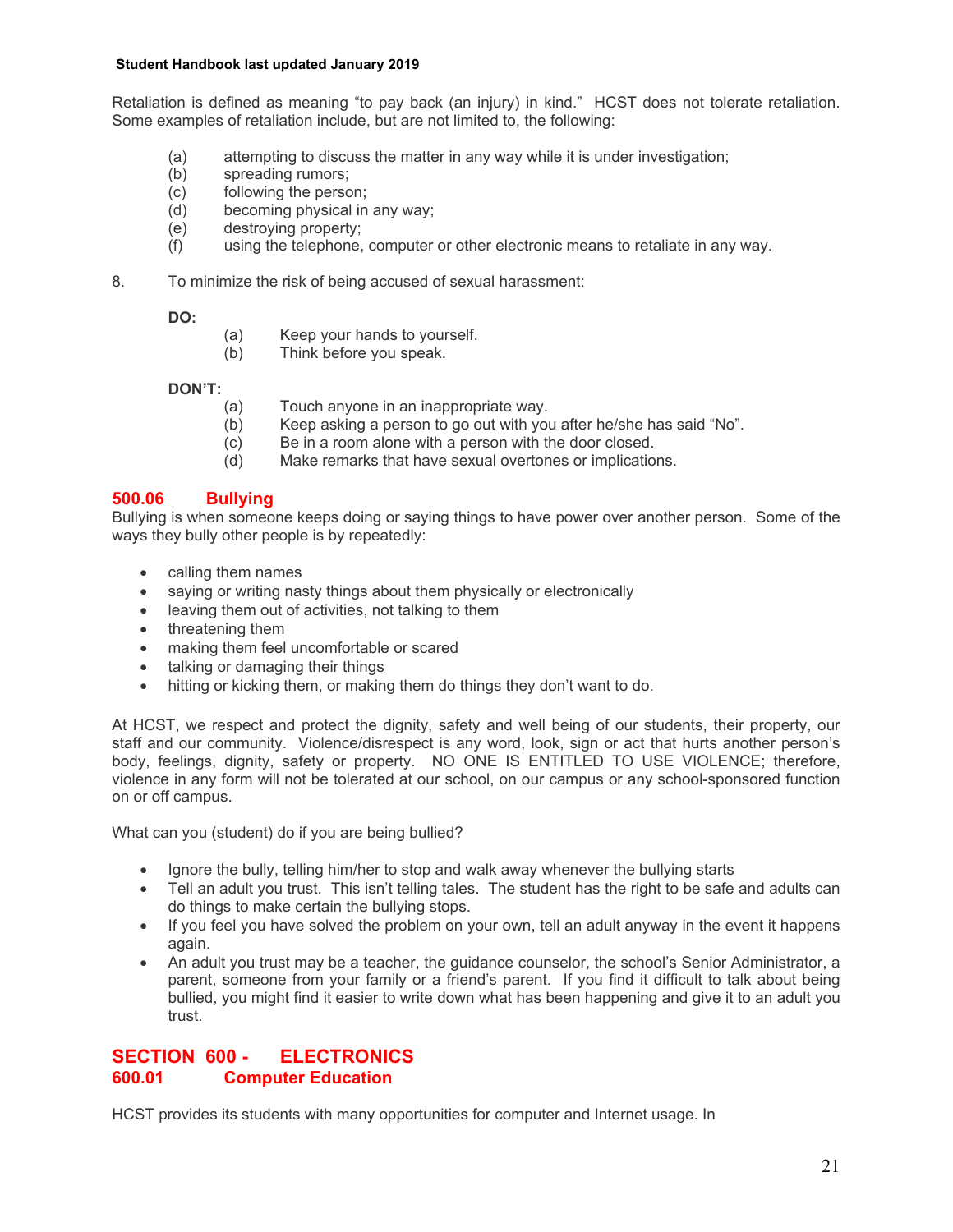order to participate in these opportunities, each student and family must fully understand and agree to the principles that guide this usage. Any student or family member that is not willing to accept these responsibilities will not be afforded computer or Internet access.

All HCST student behavior is governed by this Handbook. The acceptable use of technology and Internet privileges is an extension of the Handbook. The Internet is a global database system providing access to information from around the world. Students will have limited and supervised access to the Internet. The following principles guide this usage:

- (a) Personal Safety and Personal Property: No personal contact information or pictures of self or other students, faculty or staff may be posted by students on an Internet site or other HCST locations. Personal information includes a home address, telephone number, school address, etc. This information may not be provided to an individual, organization, or company, including websites that solicit personal information. Students will promptly disclose to a teacher or school employee any message received that is inappropriate or makes them feel uncomfortable. It is required and incumbent on the parent to counsel their child regarding inappropriate internet usage as defined.
- (b) Illegal Activities: Students will not attempt to gain unauthorized access to any computer system, including the HCST network. This includes attempting to log in through another person's account or access another person's files. Students will not make deliberate attempts to disrupt the computer system or destroy data by spreading computer viruses or by any other illegal act. Such an act will result in immediate notification of the school Senior Administrator for his/her action.
- (c) Inappropriate Language: Restrictions against inappropriate language apply to public messages, private messages, and material posted on Web pages. Students will not use obscene, profane, lewd, vulgar, rude, inflammatory, threatening, or disrespectful language. Students will not post information that could cause damage or a danger of disruption. Students will not engage in personal attacks, including prejudicial or discriminatory attacks. Students will not harass other students. If a student is told by another individual to stop sending messages, that student must stop. Students will not knowingly post false or defamatory information about a person or organization.
- (d) Respect for Privacy: Students will not repost a message that was sent to them privately. Students will notify teachers immediately should they receive a message via the network. Students will not post private information, including personal contact information, about another person.
- (e) Respecting Resource Limits: Students will use the system only for educational activities. Students will not download without teacher approval. Students will not post chain letters or engage in "spamming." Such action shall be deemed a level one offense which may result in immediate suspension from HCST.
- (f) Plagiarism: Students will not plagiarize works that are found on the Internet. Plagiarism is taking the ideas or writings of others and presenting them as one's own.
- (g) Copyright: Students will respect the rights of copyright owners. Copyright infringement occurs when one inappropriately reproduces a work that is protected by a copyright.
- (h) Inappropriate Access to Material: Students will not use HCST computers to access material that is not related to educational pursuits, is designated for adults, is obscene or profane, advocates illegal or dangerous acts, or advocates violence or discrimination toward other people. If a student mistakenly accesses inappropriate information, he/she should immediately tell a teacher or the Administration. HCST parents should instruct their children further, if there is additional material that they think would be inappropriate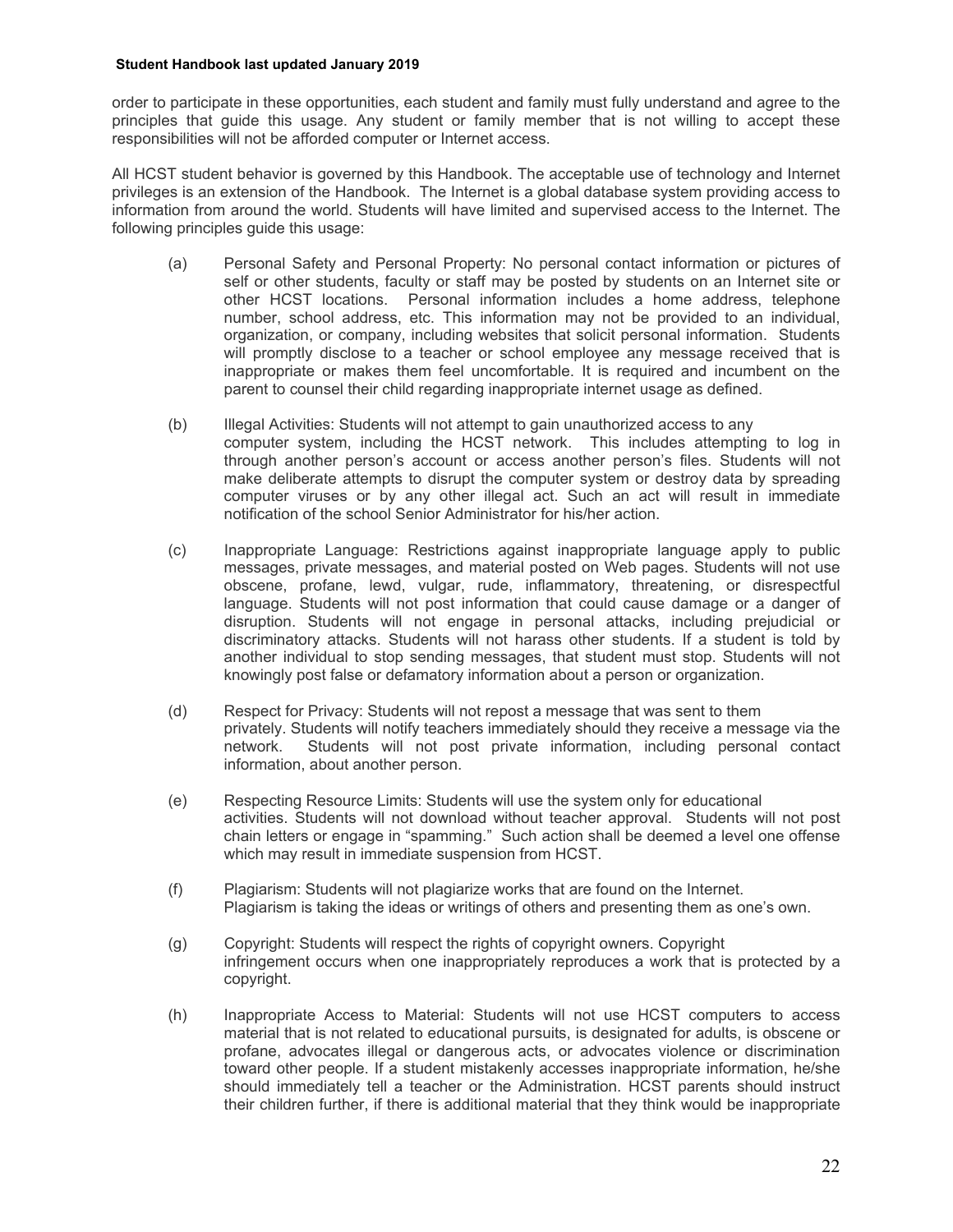for their children to access. HCST fully expects that students will follow their parents' instructions in this matter.

(i) Disciplinary Actions: Any student who violates these principles will be disciplined by the Administration in accordance with this Handbook. In addition to other consequences, future computer use may be fully or partially taken away from the student.

**Students and Parents: Technology is a very powerful and effective learning tool. Abuse by any HCST student in the utilization of technology while on campus or while off campus as it directly impacts HCST will be considered a Level One Offense, with the offending student subject to immediate removal from HCST by the Senior Administrator.** 

## **600.02 Electronics**

**No electronic devices (radios, CD players, pagers, etc.) shall be allowed on campus, at any time,**  with the exception of cell phones, which shall be surrendered to the teacher upon arrival. No text **messaging or telephone calls will be permitted, unless in the event of an emergency. All electronic devices shall be confiscated the first time seen, unless these devices have been approved for educational purposes. The devices will only be released to a parent or guardian. The school shall not accept the responsibility for damaged personal property or cost of replacement.** 

## **600.03 Cell Phones and Usage**

The school's governing board and administration have a very well defined policy on possession and use of cell phones while present any time on the school's campus and/or school sponsored events. Due to the changing challenges of communications and school safety, the HCST Administration fully understands the necessity for students, faculty and staff to have on their person, during the school and work day, cellular phones. Because cellular phone usage disrupts the normal instructional day the administration shall require restraint from cellular phone usage.

Students may bring a cell phone to school so long as it is surrendered to the adult in charge upon arrival. The cell phone may not be activated. Usage of that cell phone is strictly prohibited during the school day, unless notified by HCST personnel, in an emergency situation, that they may activate the phone. This includes no picture taking with camera phones or text messaging. Any student found with a cell phone visible and/or in use will have the cell phone confiscated and only a parent may claim the cell phone. Should a student need to utilize a phone for school related business, access to a HCST phone will be provided in the main office by authorization of the school Administrator or designee. Students are strictly prohibited from using school phones located in classrooms or other HCST areas outside of the main office. Employees are strictly prohibited from allowing student usage of their classroom or cell phone without authorization from the Senior Administrator or designee.

Cell phones may be used by students **after** exiting the school buildings. Any cell phone usage inside the school facility must be approved by HCST staff.

Usage of the school's phone is strictly authorized by the Senior Administrator and must be used for school business only.

## **SECTION 700 - PATRIOTISM**

## **700.01 Student Rights**<br>1 Students are encouraged to

Students are encouraged to show love for their country and allegiance to its flag, however there is no requirement for any student to participate in the Pledge of Allegiance.

2. Students have the right to recite and display their feeling of patriotism providing they do not interrupt the educational rights of others, and participate in, or refrain from activities, involving loyalty oaths, saying a pledge, singing an anthem, saluting a flag, or taking part in a patriotic ceremony.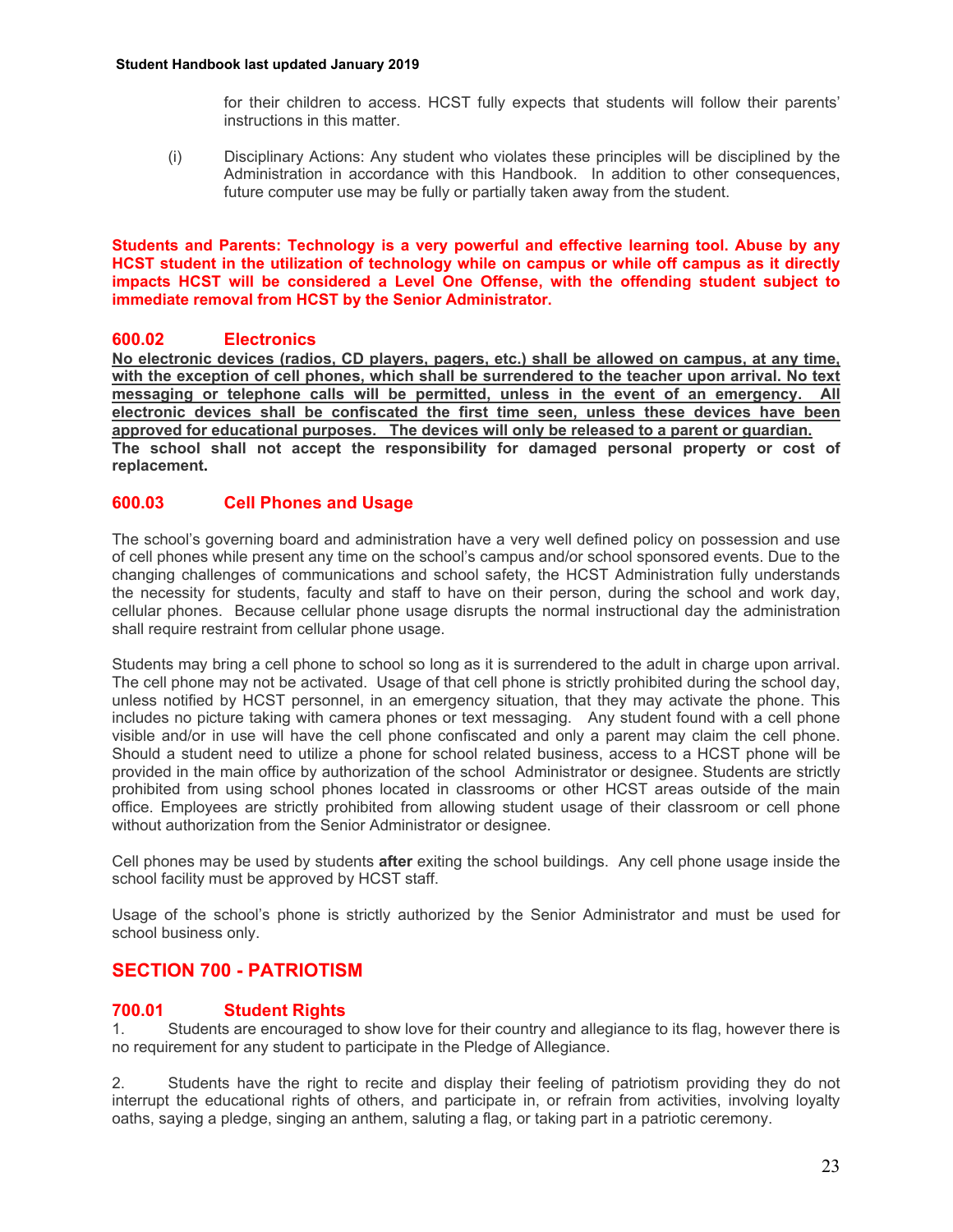3. Students have the responsibility not to interfere with the rights of other students to express or refrain from expressing patriotism.

## **SECTION 900 - RIGHTS AND RESPONSIBILITIES**

## **900.01 Student Safety and Security**

The total purpose of the school program and the personnel who support that program in any way is to provide for the maximum personal and educational development of each and every student who is in attendance and is affected by that program in a safe, secure and respectful environment. Therefore:

1. Students are entitled to the protection of themselves and their property. To enjoy a safe school environment, students must understand and respect people and the property of others.

- 2. Students have the right to:
	- (a) be protected from threats, assaults, or physical injury;
	- (b) have their property protected from misuse, damage, or theft;
	- (c) be protected from conditions that may be harmful or injurious to their health, safety, or property.
	- (d) be informed of the established rules and regulations that govern their conduct and discipline;
	- (e) a meaningful curriculum that shall meet their immediate and future needs;
	- (f) voice their opinions in the development of their curriculum;
	- (g) pursue their education under competent instruction;
	- (i) take part in in-school (instructional) activities and to decide if they want to take part in after-school (co-curricular) activities.
- 3. Students have the responsibility to:
	- (a) not threaten, assault, or cause physical injury to others;
	- (b) not possess, handle, transmit, or use weapons, drugs, or other materials that may be harmful to themselves or others;
	- (c) be informed and observe all the established rules and regulations that govern their conduct and discipline;
	- (d) attend all classes regularly and on time;
	- (e) contribute to the total classroom and school atmosphere in a manner that keeps it wholesome and conducive to learning;
	- (f) do all classroom assignments (except in the case of an unexcused absence) and meet all requirements of all classes;
	- (g) respect the rights of others and to respect the views and backgrounds of those different from their own;
	- (h) meet the approved criteria required for participation in instructional and co-curricular activities.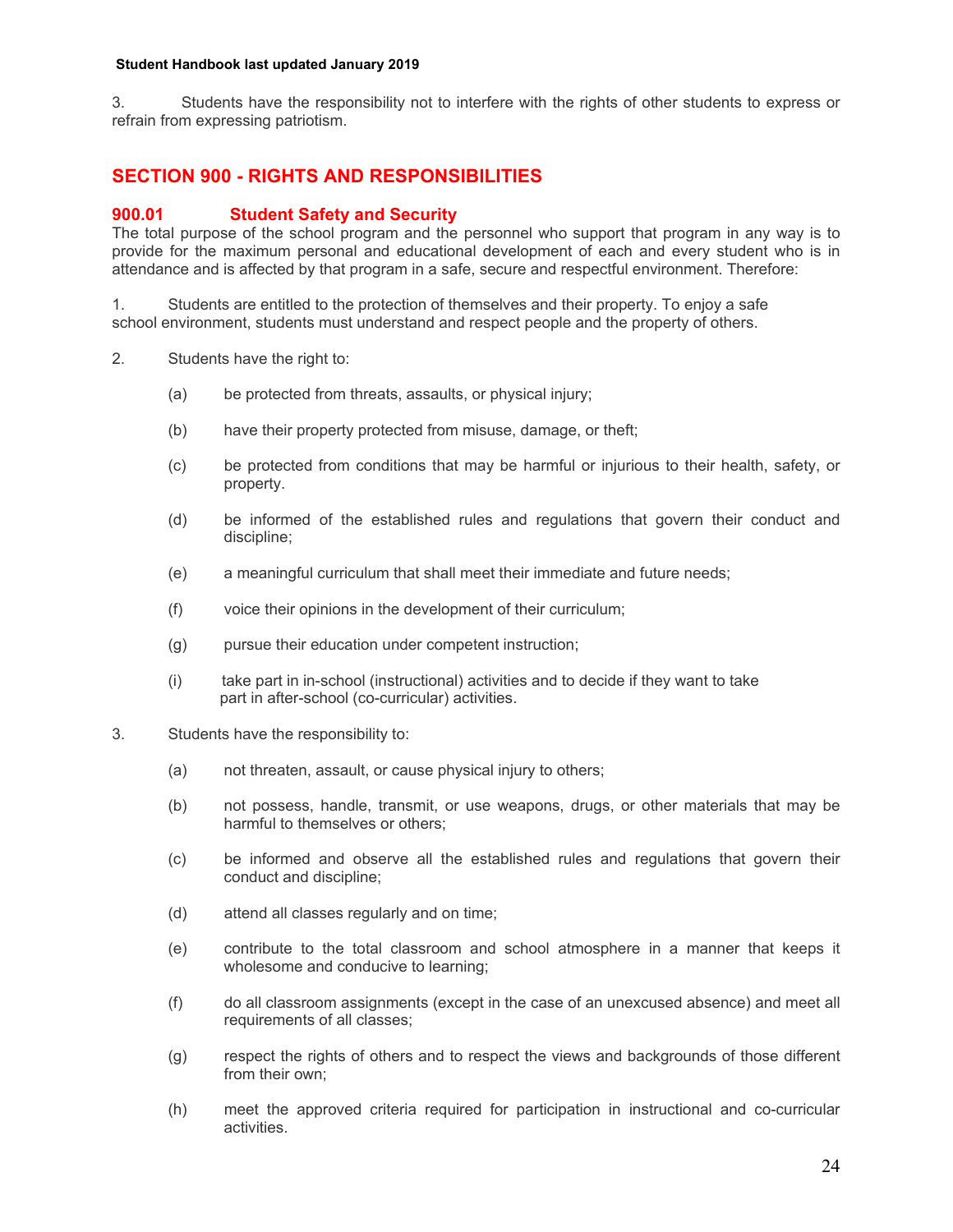#### **SECTION 1002 – VANDALISM**

HCST is a publicly funded school run privately by the Child and Family Developmental Center, Inc. on a charter from the School District of Hillsborough County. HCST equipment, supplies, furniture and classroom instructional tools are indirectly owned by the state.

F.S. 1002.01 Vandalism and the defacing of school property is a serious offense. Students committing these infractions shall face severe disciplinary action, which may include suspension and/or dismissal and/or reporting to the appropriate law enforcement agency. This includes spray painting buildings and similar types of vandalism.

#### **SECTION 2000 - GENERAL SCHOOL POLICIES**

Students with FSA Levels 1 or 2 will receive special consideration for any mentoring or tutoring opportunities that arise.

## **SECTION 2001 - GRADING/PROGRESS REPORT**

|   | 90-100   | Outstanding                | 4 Quality Points |
|---|----------|----------------------------|------------------|
| В | 80-89    | Above Average              | 3 Quality Points |
|   | 70-79    | Average                    | 2 Quality Points |
|   | 60-69    | Lowest Acceptable Progress | 0 Quality Points |
|   | $0 - 59$ | Failure                    | 0 Quality Points |
|   | No Grade | Incomplete                 | 0 Quality Points |

#### **Grading Scale**

**The following grading scale is used by HCST to determine quality points earned.** 

**Grading and progress reports fall under the supervision of the Assistant Principal.** 

#### *Interim/Progress Reports*

School wide progress reports are issued at the approximate midpoint of each nine-week period. These reports are to be completed by the appropriate teachers and sent home with students that day. The students must return the reports signed by themselves as well as a parent/guardian within the designated time. Additionally, teachers may send home individual or class progress reports periodically during the year, as they see fit. Teachers are strongly encouraged to communicate with parents when students appear to be struggling with the curriculum. Students and parents are encouraged to check grades online for continual updates.

#### *Grading & Commentary*

Feedback is vital to the learning process. Students must have significant response to their work from their teachers.

Grading will take place four times per year given at the end of each quarter. Each quarter will last approximately nine weeks.

The second type of feedback, commentary, is just as important. Students must receive frequent or periodic responses to their work, both positive and critical. Faculty will provide feedback, oral or written, on assignments. Brief notes, a short meeting before or after class, or an e-mail will provide instant feedback to students regarding their work and progress.

#### *Incomplete Grades*

When a teacher gives an incomplete grade, the grade becomes an "F" if the work is not made up during the first three weeks of the next grading period, unless special arrangements are made. Incomplete grades are not given at the end of the second semester, unless special arrangements have been made.

## **SECTION 2002 - HOMEWORK**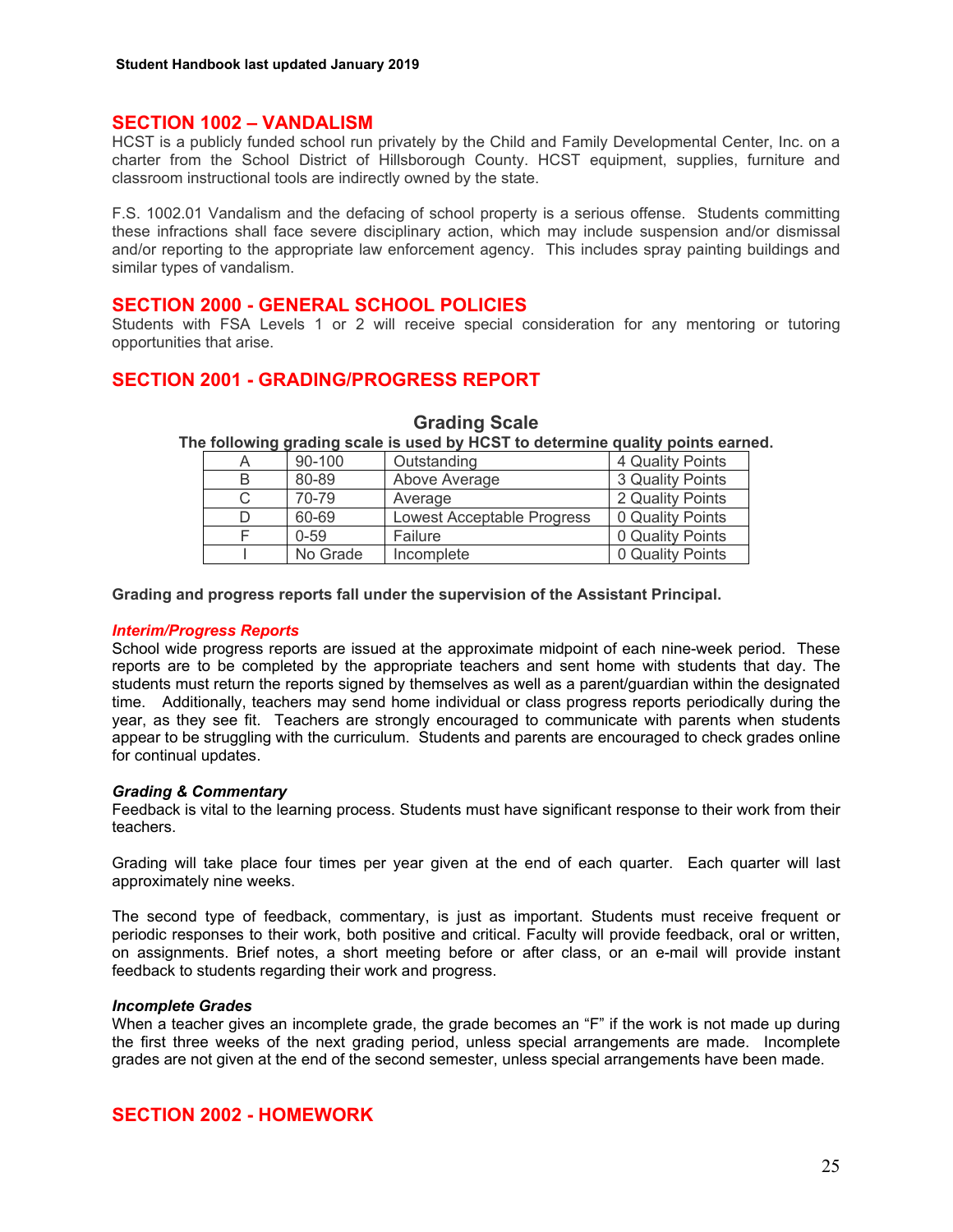Homework is assigned for the purpose of reinforcing material covered during the day. Practicing concepts through work at home, being responsible for the completion of assignments, organizing materials, and working efficiently and independently are skills that are learned through the completion of homework assignments. Students will receive up to 10 minutes of meaningful homework per evening, per every grade level. For example a  $6<sup>th</sup>$  grade student should have 10 minutes x  $6<sup>th</sup>$  grade= 60 minutes. Homework may be assigned on weekends only if a student is behind in his/her work.

In middle school a student shall learn to be fully responsible for their actions and work ethic. Homework and all projects assignments fall into this category. Therefore, the following is stipulated by this board policy:

- **At no time will a student's homework, which included assigned classroom and out of classroom projects be accepted late, unless pre-cleared by the classroom teacher and for emergency circumstances only.**
- **Under no condition may a family member bring a student's homework, projects, book bags, etc to school. These items will not be accepted by any HCST employee.**

#### **735 Policy on research papers for all HCST students**

The administration believes that a student must be prepared to address all facets of research and analysis including application in some form of a product and/or performance. Therefore, each teacher is required to uphold the policy on research paper – term report requirements for recommendation of promotion of the student.

## **SECTION 2003 - ATHLETICS AND CO-CURRICULAR ACTIVITIES**

#### **2003.**

Currently, HCST has no organized athletic programs due to space considerations.

institutuion, as well as the amount of the check, will be due in cash.

## **SECTION 2004 - FINANCIAL**

## **2004.01 Check Policy**

1. Checks written by parents of current students must have the most current information on file at the school. Any non-parent will be required to produce a photo I.D. before acceptance of the check**. Any check that is returned for any reason will result in a fee of the amount currently charged by the school's banking institution, to be paid in cash to cover administrative costs of collection.** Any check returned for any reason will be re-deposited once as a courtesy. However, if the check is returned

2. If any family has two (2) checks that are returned at any time during the time the student(s) is (are) enrolled at HCST, checks may no longer be accepted from that family.

again, it will be deemed worthless and fee equal to the amount charged by the school's banking

**3. Any outstanding debts not paid by the end of the school year may result in the student being prohibited from participating in end-of-the-year festivities. In addition, if any outstanding debt has not been resolved by the end of the year, the matter of attendance at HCST will be reviewed by the administration. In the event that a student's account is not satisfied by the end of the school year, or adequate arrangements are not made and completed as arranged, the**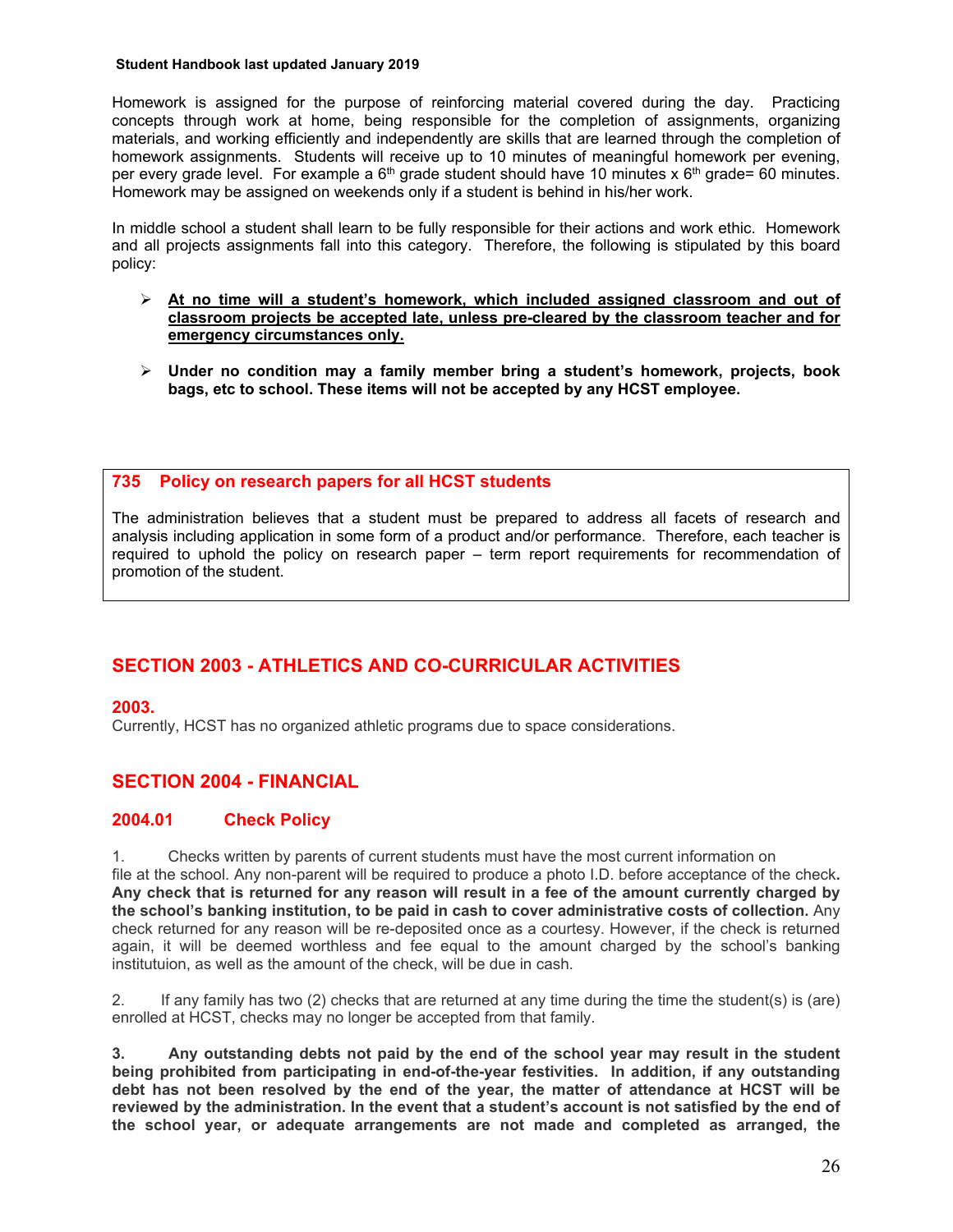**administration will bring the situation to the attention of the Governing Board who will determine whether or not the student may continue in attendance at HCST or remanded back to his or her**  home school. In addition, any 8<sup>th</sup> grade student who has an outstanding debt at the end of the **year will not have his/her records forwarded to their high school until said debt is resolved. Any student who has an outstanding debt at the end of the year will not have his/her records released to another school or any other agency until such debt is settled.** 

## **2004.02 Administrative Fee Policy**

Should a student leave HCST to attend a private or out of county school, the new school requires copies of the student's cumulative files. The actual files are the property of the School District of Hillsborough County and cannot be forwarded to the new school. Before the end of the school year, your student will receive his/her records.

HCST will issue one copy of the records for delivery to the new school by the parents. If, during the course of the summer, a request for records is received by the child's new school, a phone call will be made to your home to inquire if the records had been delivered to the new school.

If another set of copies is required, an administrative fee of \$15 will be charged, which will cover the administrative costs associated with this second issuance.

Any student wishing to submit an application to a private school may request that the Administration and Faculty assist them in completing the documents required by the school. The Administration and Faculty will comply with any request that is usual and customary, so long as the information required does not necessitate additional collection of data on the part of the school employee. Professional Staff members may refuse to assist families if the time to complete or information requested does not constitute constraint in content, completion time, or total number of applications per student.

## **2004.03 Student Fees**

The student Activity fee is the only fee charged at Horizon Charter School of Tampa. Currently (2016) this fee is \$25.00 and is due prior to the start of school. Any student who has not paid the Activity Fee or made satisfactory arrangements to pay the Activity Fee , prior to the Friday before school begins shall lose his or her seat at Horizon Charter School of Tampa.

## **SECTION 2005 - SCHOOL HEALTH CENTER**

## **2005.01 Clinic, Health Issues and Medication**

1. Students too ill to remain in class must request permission from their course teacher to the office. Parents or guardians shall be contacted and the determination made whether the students shall go home or return to class. Whenever possible, medication schedules should be arranged so all medication is given at home. Students bringing medicine to school must have on file a "Parental Authorization for Student to Self-Medicate," which applies only to inhalers. (See #9 below.)

## 2. **Prescription Medications**

If your child is on prescription medication it must be accompanied by a physician's order and be brought in the pharmacy-issued container by a parent or legal guardian. Medication shall not be transported between home and school on a daily or weekly basis. Under no circumstances will the medication be sent home with the student.

3. A separate supply of medication must be kept at school. Medication shall not be transported between home and school on a daily or weekly basis. If it is necessary for the medication to be brought home, the parent/guardian must come to the school and pick up the medication in person. Under no circumstances will the medication be sent home with the student.

4. The medication label must indicate the student's name, name of medication, physician's name, dosage (amount), and time (frequency).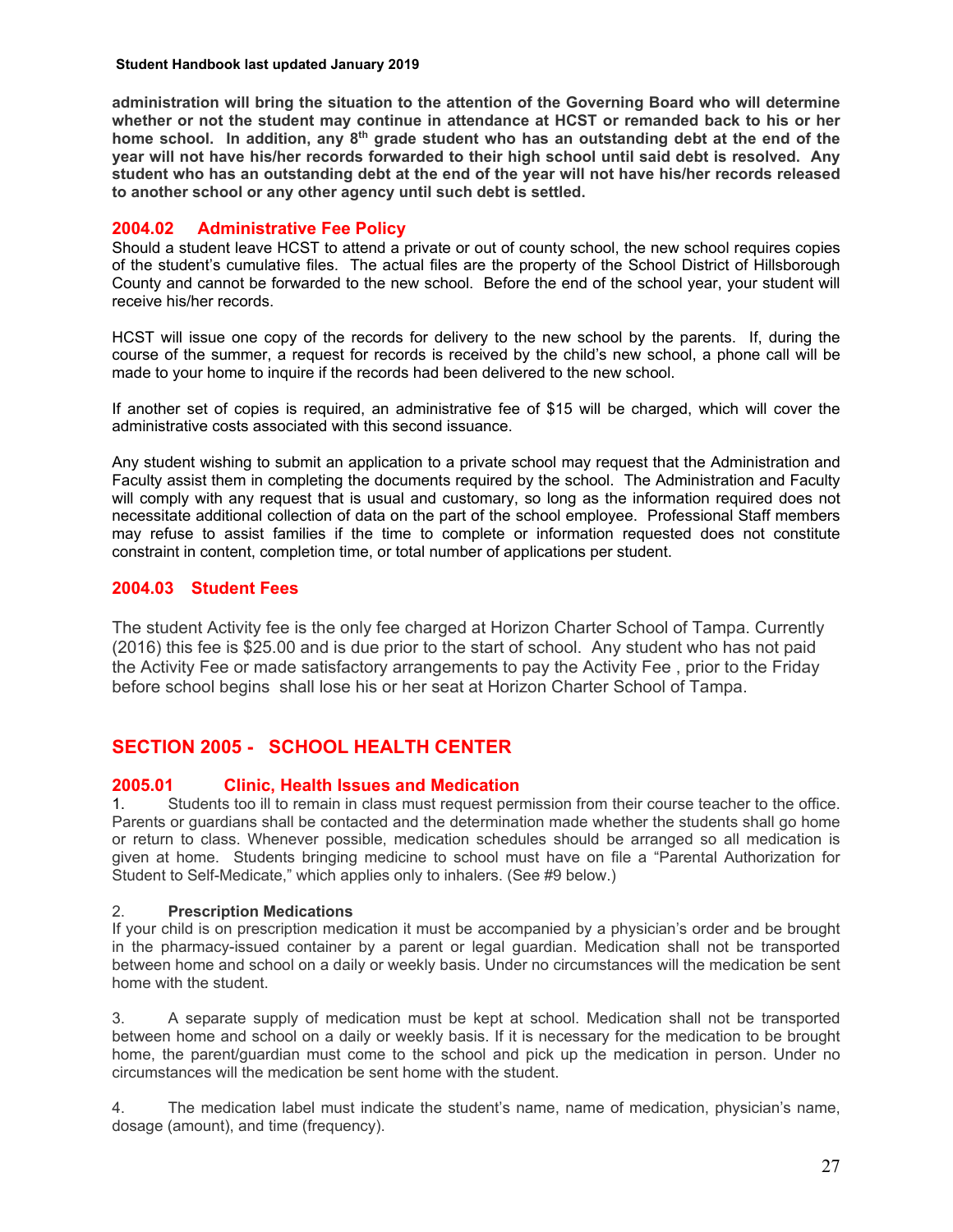5. If the medication requires equipment for administration (cup, spoon, or dropper), the parent/guardian is responsible for supplying the articles labeled with the student's name.

6. New parental authorization forms shall be requested periodically any time there is a change in medication or dosage, as well as at the beginning of the new school year.

7. When medication is discontinued or the end of the school year arrives, medication not taken home by the parent shall be destroyed.

8. Special arrangements must be made if a student is self-medicating (INHALERS ONLY). The administration has the authority to decide which students may carry their inhalers with them during school hours.

9. School Health Services Program conducts health-screening activities at various times during a student's school experience. Screening activities occur on a schedule, dependent on guidelines established by the Department of Children and Family Services and local school health personnel. Health screening may include the following activities: vision screening, hearing screening, measurement of height and weight, dental screening, scoliosis screening, and screening for hypertension (high blood pressure). Parents or guardians must inform the school in writing if they do not wish their student to participate in any portion of this program.

10. Students with symptoms indicating the possible presence of a communicable disease shall be isolated from other students. The parent or guardian shall be contacted and asked to take the student home. The student shall be readmitted with a written statement from a licensed physician and/or when in the Senior Administrator's or designee's judgment the student meets the criteria for readmission set forth in the School Health Services Manual, Chapters IV and V.

11. Hillsborough County` has a "No Nit" policy. Nits are the white eggs that lice lay which adhere to the strands of hair. If a child is identified as having head lice, he/she shall be excluded from school and shall not be permitted to return to school until his/her head is free from lice and nits. Parents or guardians are responsible for providing the appropriate treatment to eliminate head lice and nits before the child returns to school. Excessive absences due to head lice shall be addressed according to the provisions of the compulsory school attendance law.

12. **Students with a temperature may not attend school under any circumstance.** The student's parent/guardian is required to come to school to pick up the child.

13. Any changes in the Laws of the State of Florida or any changes in the Guidelines of the Department of Health shall supersede the guidelines given in #1-12 above.

## **SECTION 2006 - LEARNING BEYOND THE CLASSROOM**

## **2006.01 Field Trips**

1. Field trips are an integral part of education at HCST. It is the school's policy to use field trips to enhance the curriculum being taught to students throughout the year.

2. Field trips are considered **privileges** that must be earned by the students. That means that students whose grades are not what they should be or those who have not exhibited exemplary behavior, may not be allowed to go on field trips. The Senior Administrator or designee has the authority to exclude a student from participating in school related activities if the student's conduct, at school or outside of school, is deemed unacceptable.

3. Parents may have to pay a fee in order for a student to participate in a field trip. Field trips shall not be of a prohibitive cost to a student. **Any money that is paid toward a field trip is non-refundable. This includes students who are suspended and/or not permitted to attend due to behavioral**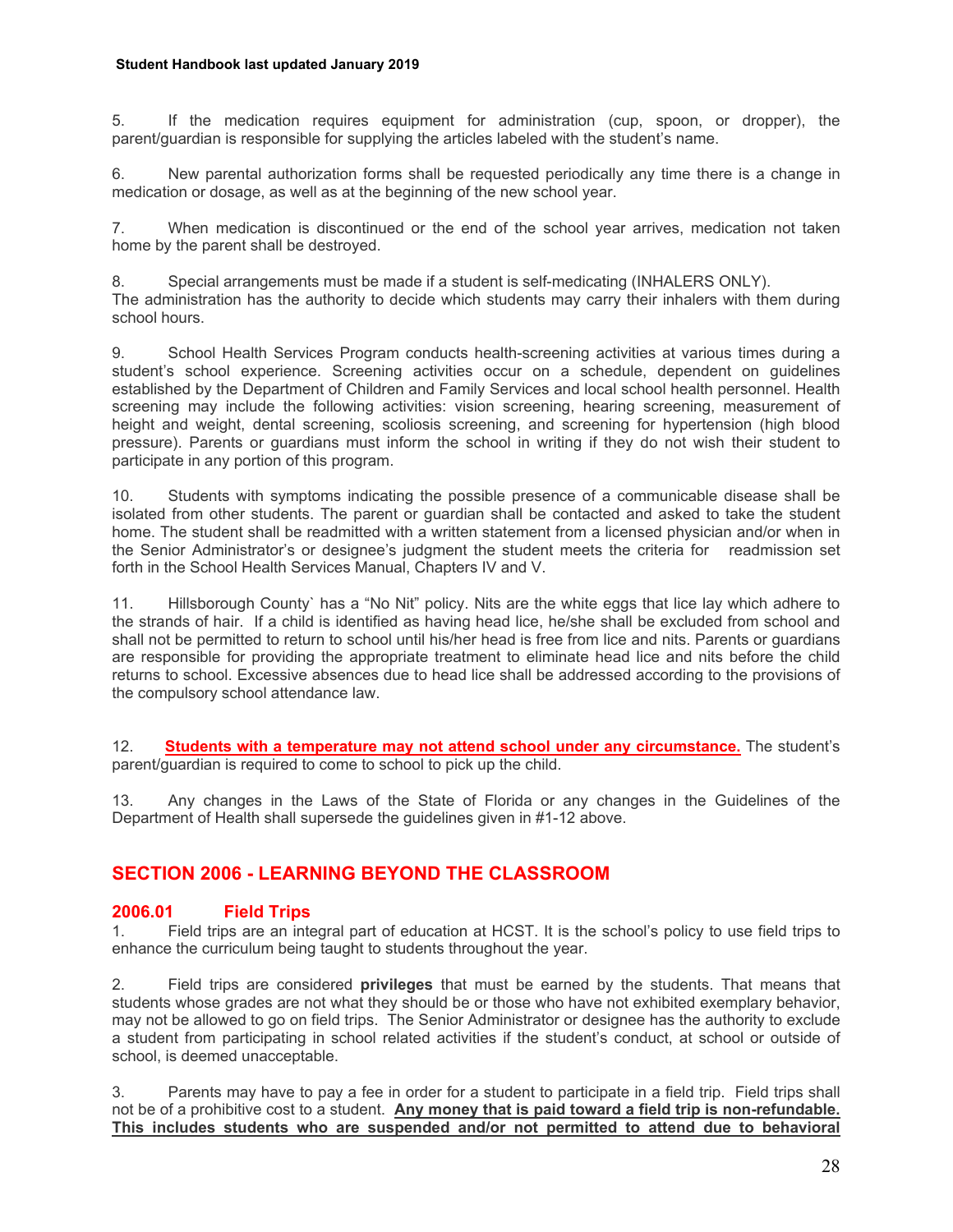**issues.** Reservations for field trips are made based on a good faith estimate of the number of students going and costs are considered accordingly; therefore, additional costs due to cancellations will not be incurred by the remaining students going on the field trip or incurred by the school.

4. Parents or guardians shall be notified prior to any field trip. Such notice shall state the place to be visited, the date of the trip, time of departure, time of return to the school and any costs. Any student making a trip shall present a note from his/her parent or guardian giving permission to make the trip. The field form is to be completed by the parent/guardian giving permission.

**5. Students who are ill the day of the field trip or who have not been free of a fever for at least 24 hours shall not attend the field trip. This is in the best interest of the student. If a student becomes ill during the field trip, the teacher will contact the parent so the parent can pick up the student.** 

The Administration requires all field trips, and any and all other school related events and activities which require student transportation to be provided by district and commercial bus service to be self funded.

## **2006.02 Student Field Trip Fees**

The parents of students are responsible for the cost incurred of attending field trips.

## **SECTION 2007 - FUNDRAISING**

- 1. The Senior Administrator must approve all fundraising, both internal and external.
- 2. All fundraising activities will be placed on the school calendar prior to the start of the school year.
- 3. No fundraising activity will be in direct competition with another.
- 4. An account of all internal and external fundraising will be filed with the Senior Administrator at the end of the activity. Failure to comply will result in cancellation of any future fundraising events requested by the sponsor.

## **SECTION 2008 – GRIEVANCES**

1. A "grievance" is another name for a complaint. A student/parent grievance exists when a student/parent believes that he/she has been treated unfairly. Students/parents wishing to register a school level grievance must do so within ten school days from the time that they became aware of the alleged infraction. The grievance procedure is available only to enrolled HCST students or parents of currently enrolled HCST students. Students should involve their parents or guardians in resolving school grievances.

2. Ask the teacher or school staff person who allegedly treated you unfairly to schedule a conference for the purpose of discussing your complaint.

3. If the person charged with the alleged infraction does not resolve your complaint, arrange to talk with an Administrator regarding the issue.

4. Most student grievances can be resolved at the school level through informal conferences with teachers or other school personnel. If efforts to resolve the grievance with school level administrators fail, the parent may file a Level I Grievance with the Senior Administrator. The current steps for filing grievances can be obtained by calling school office and requesting to speak with an Administrator. The Senior Administrator shall provide the grievant with a response and/or resolution to the issue within fifteen days.

5. A parent wishing to appeal the Senior Administrator's Level I decision must file a Level II grievance with the HCST Personnel Committee no later than ten school days from the date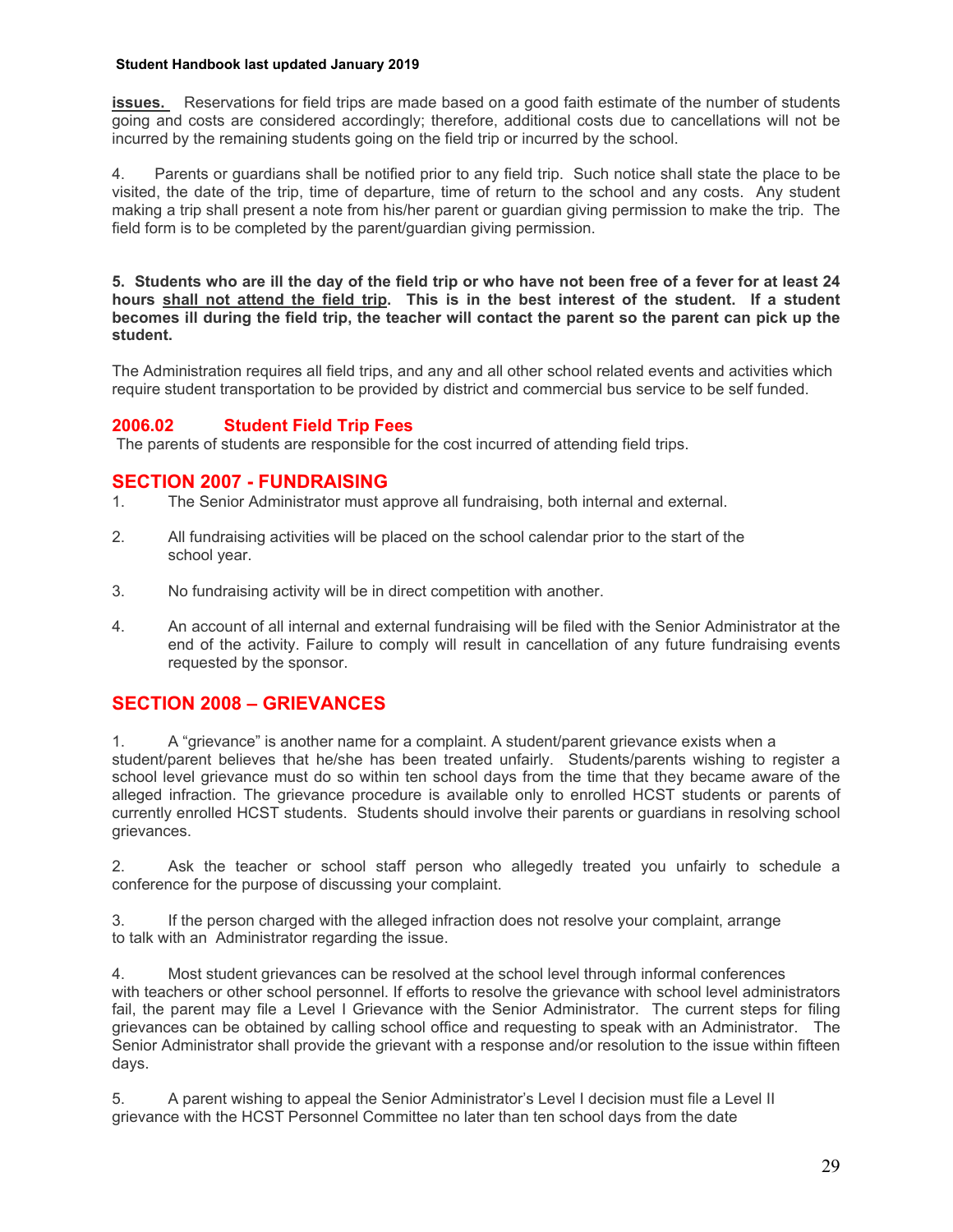of said decision. The current steps for filing grievances are shall be provided upon request. A Level II grievance shall be forwarded to the HCST Personnel Committee for review. Within thirty days of receiving the Level II grievance, the HCST Personnel Committee shall meet to discuss the grievance. The grievant shall be invited to participate in the meeting and bring evidence in support of his or her complaint. The HCST Personnel Committee shall render a resolution as to the grievance.

6. If the grievant is not satisfied with the Level II decision, he/she may appeal for a Level III HCST Board hearing. This appeal must be filed within ten school days from the time that said decision was rendered by the HCST Personnel Committee.

7. On receiving a Level III appeal request, the Chair of the Board shall have thirty days in which to inform the Board of the request and schedule a meeting.

8. The Level III meeting shall not be a retrial of the grievance and no evidence shall be taken. The HCST Board shall review the evidence and testimony presented at Level I and Level II. The HCST Board shall render a final decision in writing with respect to the grievance.

## **SECTION 2010 - FOOD SERVICES**

## **2010.01 Lunch**

Horizon Charter School of Tampa does not participate in the School District of Hillsborough County satellite food service. We offer our students limited menu choices from restaurants in the area.

#### **Ordering from the menu**

Menus are published in advance due to the time necessary to prepare the orders for each vendor. Each month the menu is sent out to parents in advance.

All lunches must be ordered and paid on a monthly basis and must be turned in by 3:30 pm on the due date. No late orders will be accepted.

#### *From Home lunches*

Microwaves are available for student use. Please try to send items that take 5 minutes or less to heat. There are a limited number of microwaves for a large number of students. If your student brings a lunch from home please be reminded that knives are not allowed on campus. Rounded plastic knives are acceptable.

#### *Emergency lunches*

Emergency lunches will be available to students who forget their lunches or money to purchase a lunch at the Snack Shack.

#### *School Store*

The school store is available during lunch hours. Items to purchase include easy lunch items, snacks and drinks.

**Vendors are subject to change throughout the year**. Families are reminded that vendors are chosen to provide a wide variety of lunch options. It is not appropriate to ask that vendors be dismissed due to your personal feelings or convictions. It is the privilege of every parent to choose what they feel is best for his or her child, and each family has their own unique idea of what is appropriate. If you are not pleased with a vendor, then you are free to send in another option for your child.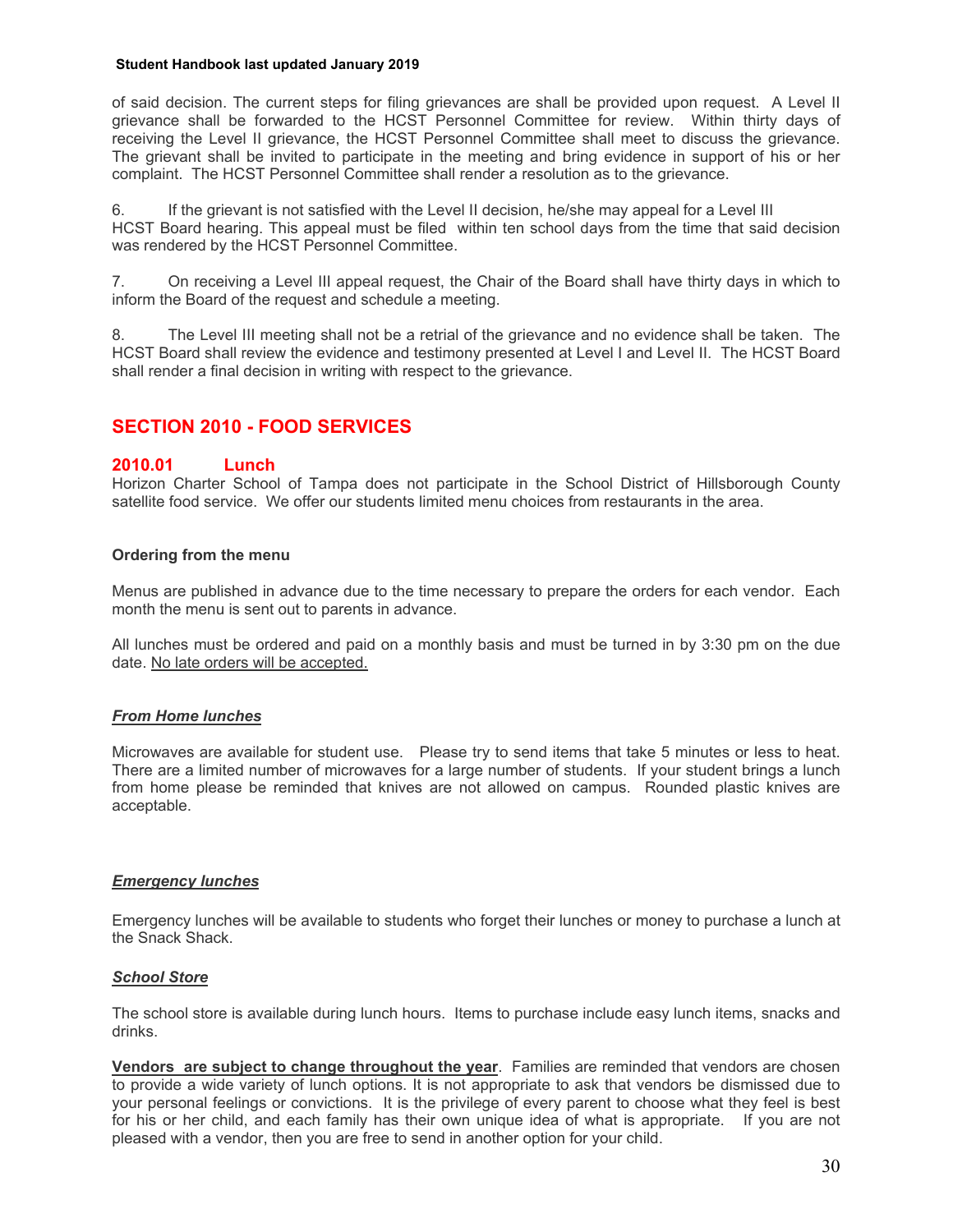You may order from the menus **OR** provide your child with a lunch from home.

- **Microwaves are available for student use.**
- **All lunches must be ordered on a monthly basis…no exceptions!**
- **Please write one check for the full amount of the order**
- **The lunch order forms will be e-mailed to your home at the end of each month. PLEASE BE AWARE OF THE DEADLINE FOR THE ORDERS TO BE RETURNED TO THE OFFICE. NO LATE ORDERS WILL BE ACCEPTED.**
- **Our Lunch Manager will be responsible for reviewing lunch orders, placing orders with vendors, coordinating student's daily menu items to be distributed.**
- **NO REFUNDS FOR MISSED LUNCHES DUE TO ILLNESS OR OTHER ABSENCES, scheduled field trip days listed, holidays listed, lunches not picked up.**
- **Emergency lunches will be available and parents my return the cost at a later time.**

## **SECTION 2011 - COMMUNICATIONS TO HOME**

HCST has an excellent middle school model for parent and community communications. As a student matriculates, our philosophy of middle school fosters a school business climate which promotes maturity and self-responsibility. While we know from time to time that a maturing adolescent "forgets" and we are very supportive with those first few transitions, we believe that it is important to ensure that school information, paper work, homework, newsletters, and the like are delivered to the parent/guardian.

## **2011.01 Means of Communication**

- HCST website (www.horizoncharter.org)
- School flyers
- Faculty and Grade Level House mass email mailings and newsletters

Communication for primary students vary widely by age group. In each case parents will be expected to work cooperatively with the classroom teachers to ensure that information is shared in a timely and routine fashion.

## **2011.02 Additional Mailings**

N/A

## **SECTION 2012 - PARENTAL INVOLVMENT**

## **2012.01 Parental Input**

The administration strongly encourages, and invites parents to attend all conferences and events at Horizon Charter School of Tampa. Parents are also invited to participate in our Hawk Parents organization.

## **2012.02 Surveys**

Parent surveys are occasionally sent out to collect input into school operations.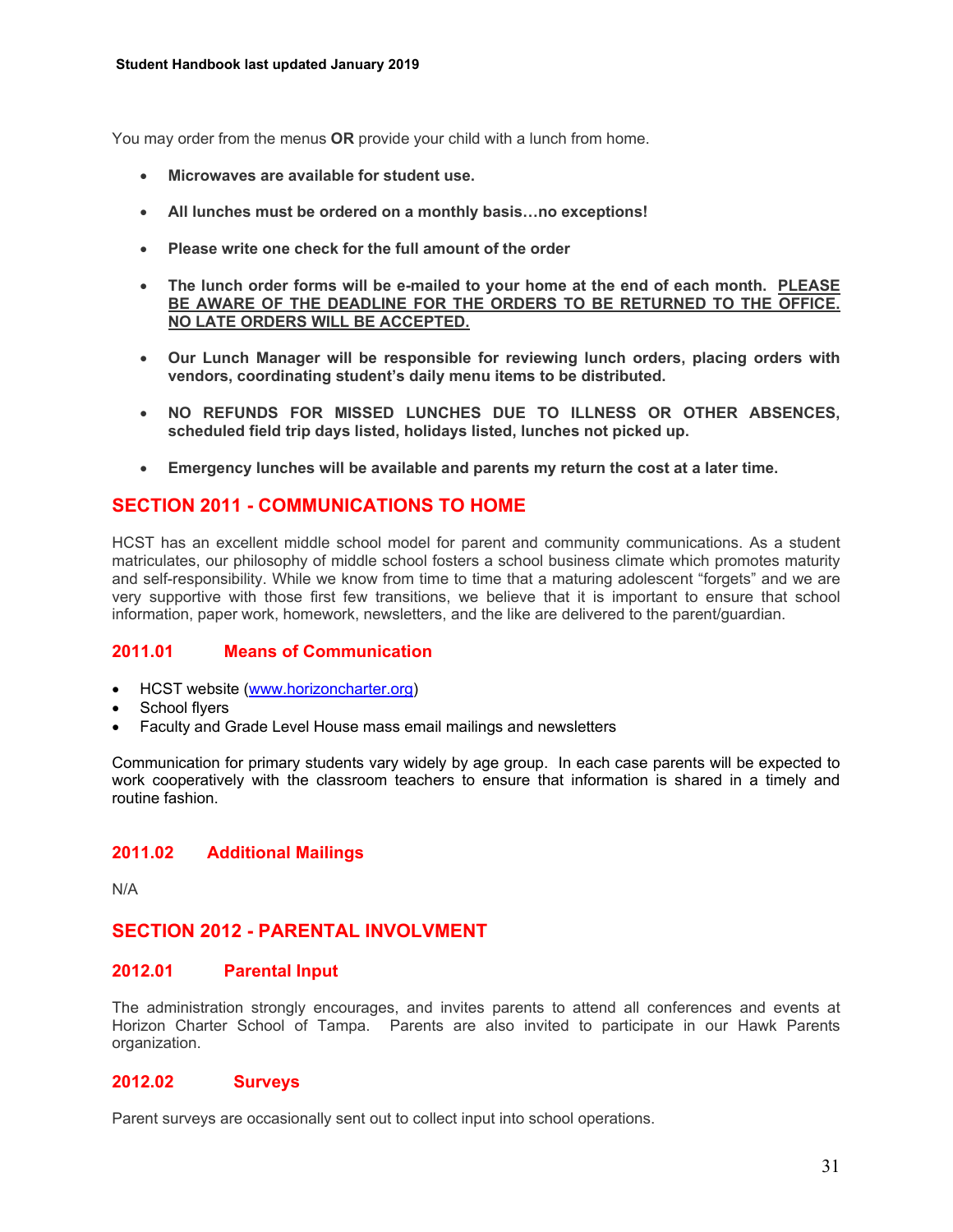## **SECTION 2013 - PROPERTY INSURANCE**

## **2013.01 Personal Insurance for Property**

1. HCST does not provide any insurance coverage and assumes no liability for damage to or theft of students' property, for example, bicycles, textbooks, etc.

2. Students have the responsibility of securing their personal property. Damage to or theft of students' property should be covered by personal insurance policies.

## **SECTION 2014 - STUDENT MATRICULATION**

## **2014.01 Placement and Grading**

**The Board's Policy is clear on placement. All courses offered at HCST shall have higher standards and be offered in heterogeneously grouped classes.** 

Placement which facilitates optimum learning for each student will be determined by established principles of growth and development, by the academic and career interests of the student, and by acquisition of subject area skills and competencies. Each student will be scheduled into specific courses according to each grade level:

**K-8th Grades** - Language arts, mathematics, science, social studies, and reading.

Initial placement of a new student will be based upon the previous school's recommendation. Students seeking initial placement from a home education program or private school may be screened by HCST to determine the most appropriate grade-level placement. Criteria to be considered may include age, maturity, standardized achievement test results, state assessments, records, and evidence from student's portfolio of work and achievement while in home schooling. In no instance shall placement be considered automatic or based solely on the recommendation of the private school or home educator. The placement decision is subject to review and revision, after school personnel have had the opportunity to observe the student's work.

- 7. Grading: REFER TO GRADING SCALE IN SECTION 2001
	- (a) Students shall be informed by the school of their academic progress and shall have periodic reviews of their instructional achievement by the school staff.
	- (b) Students' academic marks in each class should represent fairly and impartially their academic progress in that class. They should have the opportunity to periodically review their marks with their teacher.
	- (c) Students shall be graded on their progress and class work. Conduct, while not a part of a student's grade, may bear a relationship when a student is absent from a class and unable to make up work due to misbehavior.

## **2014.02 Promotion**

Promotion will occur when a student demonstrates that acceptable skills have been acquired in the subjects enrolled.

(a) To be promoted, a student must comply with the HCST Pupil Progression Plan in place at the time that the student matriculates.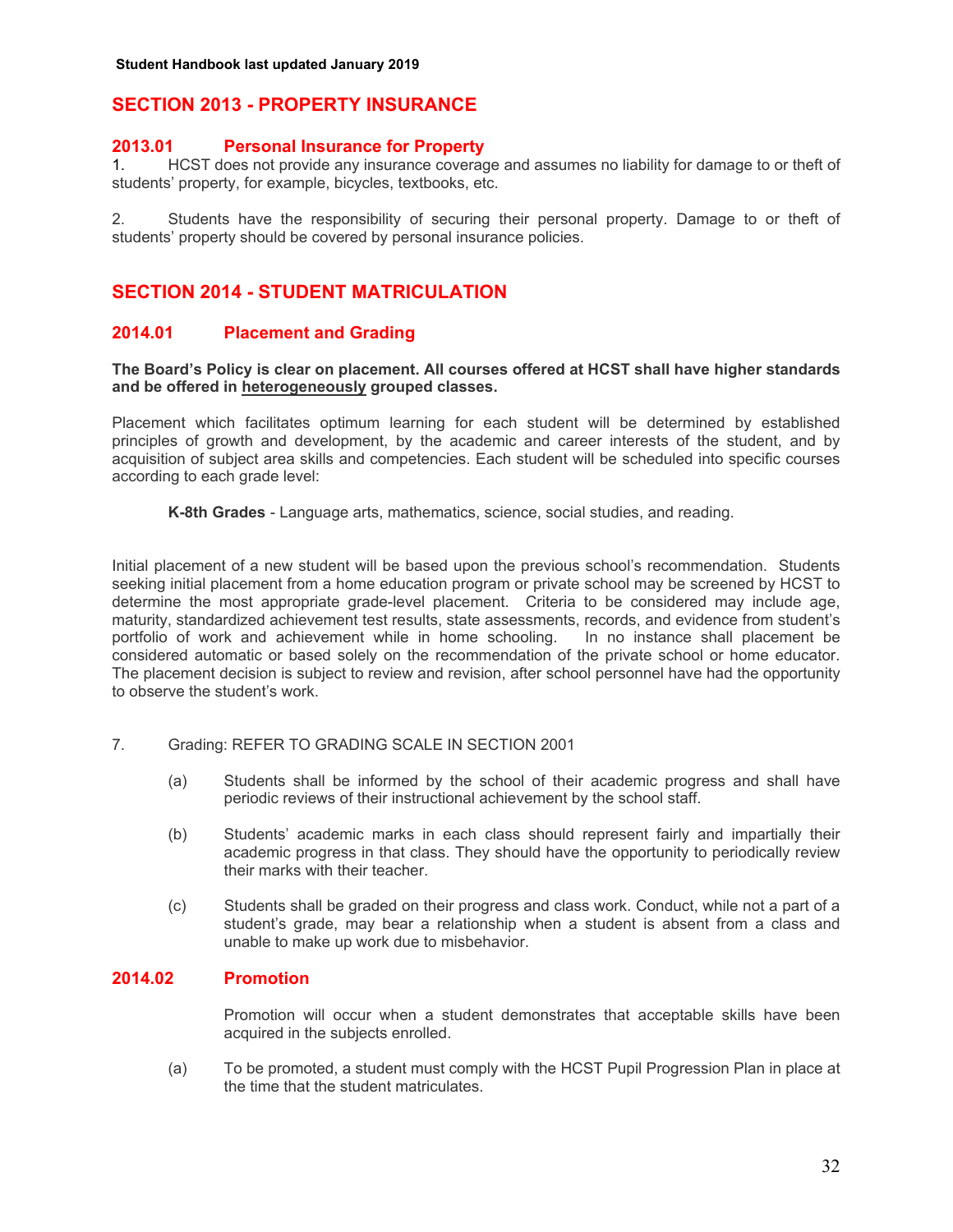- (b) Promotion in  $3<sup>rd</sup>$  grade shall follow the Statutes of the State of Florida that are in force at the time that the student matriculates.
- (c ) The parent of any student who does not demonstrate the necessary skills for promotion may submit additional standardized testing or professional testing for consideration as a part of due process for the student. . Such testing will be reviewed by the Promotion/Retention committee and shall be considered when promotion/retention decisions are made. No student shall be promoted unless clear and convincing evidence is present.

## **SECTION 2015 – PUBLICATIONS**

1. Students should play an important part in providing for and participating in activities that express their views and should consider the rights and freedoms of those with differing views.

- 2. Students have the right to:
	- (a) express their opinions verbally and in writing;
	- (b) publish leaflets, newspapers, and other materials that are not offensive or disruptive to others with permission from the school administration.
- 3. Students have the responsibility to:
	- (a) express their opinions and ideas in such a manner so as not to offend or defame others;
	- (b) consider and respect the rights of all persons involved in the educational process when publicizing information;

(c) select periods for the distribution of petition materials that do not interfere or conflict with class procedures with the permission of the school administration.

## **SECTION 2016 - RECORDS**

1. Students have the right to be protected by legal provisions prohibiting the release of personal information to other than legally authorized persons without the consent of the parent, guardian, or student. HCST will abide by Hillsborough County School Board Public Notice and policies governing student records.

2. Parents, guardians, or eligible students (eighteen years or older who are self-supporting) shall have access to their records. Information about grades, test scores, evaluations, promotions, and counseling services shall be provided. Records kept by the school shall contain useful information for setting educational goals, planning instructional programs, and evaluating pupil progress.

3. Parents, guardians, or eligible students have the right to inspect, review, and challenge the information contained in the records directly relating to the student.

4. Parents, guardians, or eligible students may appeal any disagreement of records to the Senior Administrator.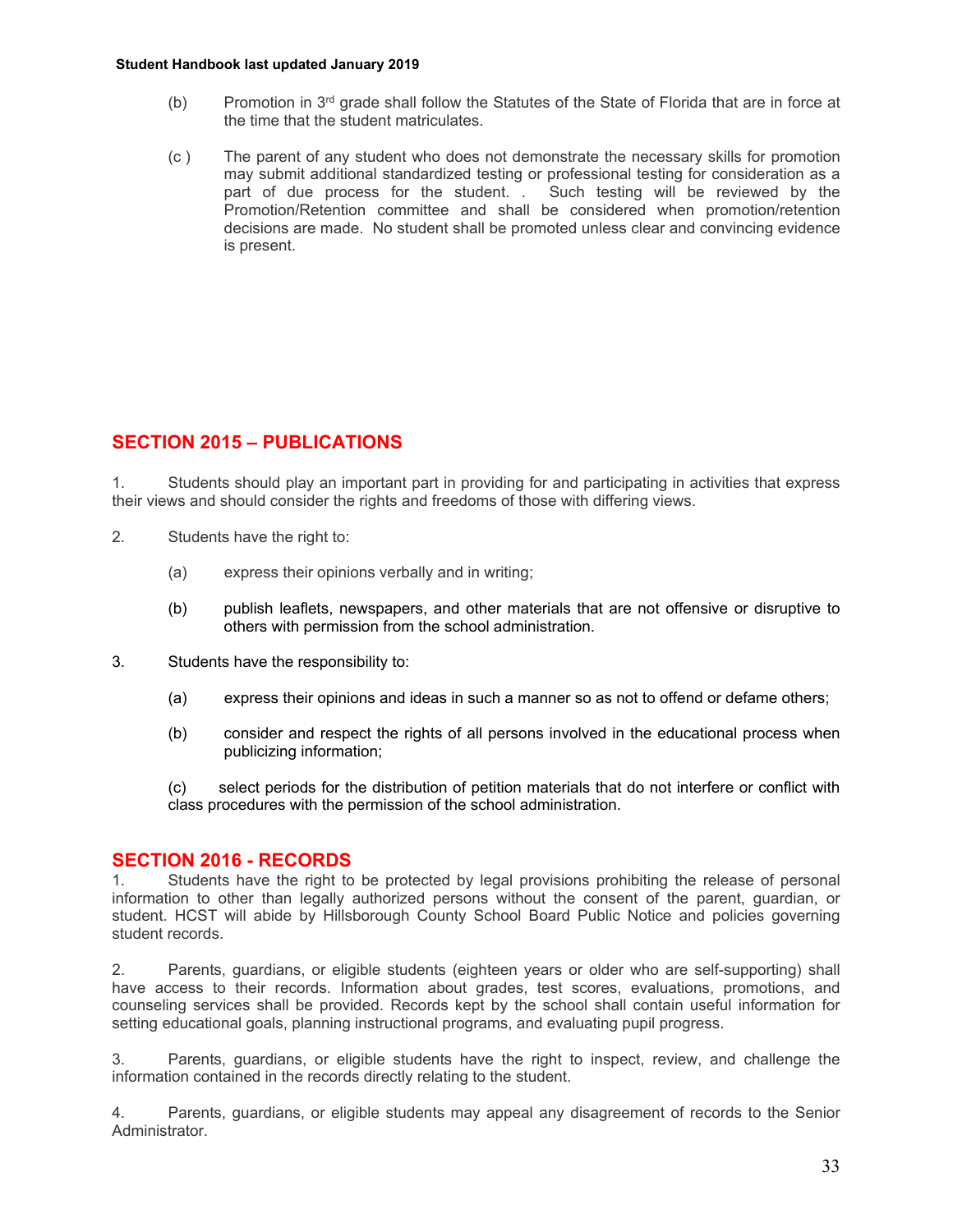5. Parents, guardians, or eligible students have the responsibility to provide the school with any information that could be useful in making appropriate educational decisions.

6. Parents, guardians, or eligible students have the responsibility to authorize the release of information to those individuals or agencies who are working for the benefit of the student.

7. Parents, guardians, or eligible students have the responsibility to follow HCST policies for release of student information through the school.

8. Parents, guardians, or eligible students have the responsibility to make an appointment with the school when they wish to review a record.

## **SECTION 2017 - REGISTRATION AND IMMUNIZATION**

1. Requirements for registration are listed below. A parent must accompany all students at registration and bring the proper documents.

- 2. If coming from a public school within Florida, the following items are required:
	- (a) report card or a copy of a transcript from the last school attended (HCST shall send for the permanent record);
	- (b) immunization records showing proof of proper immunization, including MMR (See #6 below).

3. If coming from a public school outside of Florida or from ANY private school, the following items are required:

- (a) physical examination by a private physician or the Hillsborough County Health Department, 1105 East Kennedy Boulevard;
- (b) report card or transcript from the last school attended (HCST shall send for the permanent record);
- (c) birth certificate;
- (d) immunization records showing proof of proper immunization, including MMR (See #6 below).

4. All students must reside with one parent or legal guardian. A photocopy of the court order appointing guardianship shall be acceptable as proof of guardianship.

5. Because HCST is a public charter school (considered a "school of choice"), the school accepts students from all of Hillsborough and other outlying counties. A student who wishes to attend HCST from a county other than Hillsborough must request an out-of-county transfer from his/her respective district. Special assignment forms are available in the school office.

- 6. Immunization requirements for school entry.
	- (a) Every child entitled to entrance to kindergarten or entitled to any other initial entrance to a Florida school (K-12) shall present a certification of a school entry health examination performed within one year prior to enrollment into a Florida school. A pupil shall be exempted from this requirement only upon written request of the parent or guardian stating objections on religious grounds.
	- (c) Seventh and eighth grade students are required to have the following immunizations: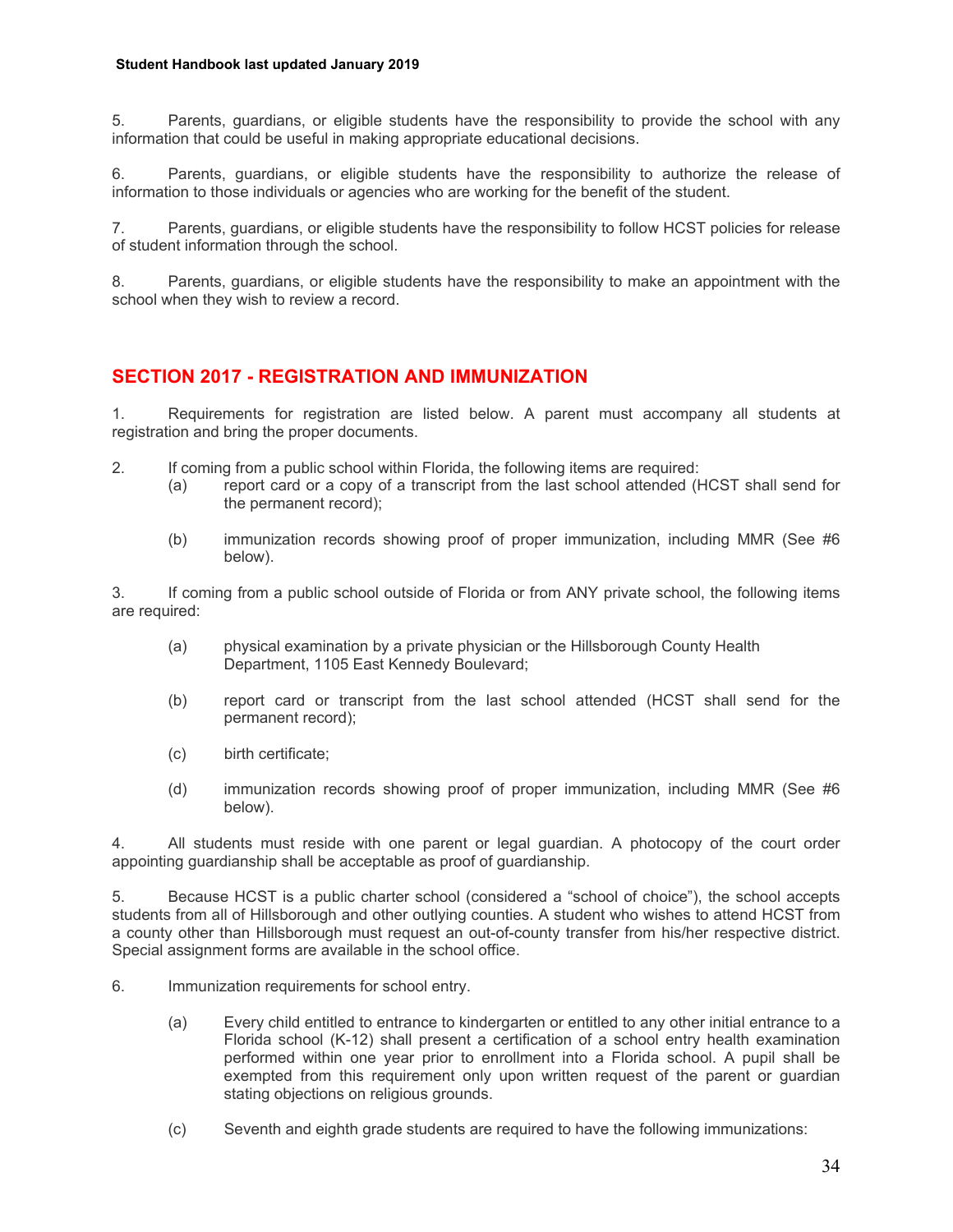- (1) 5 doses DPT (diphtheria, pertussis, and tetanus);
- (2) 4 doses OPV (oral polio vaccine);<br>(3) 2 doses MMR (measles, mumps, i
	- 2 doses MMR (measles, mumps, rubella);
- (4) 3 doses Hepatitis B vaccine (HBV) given over a six-month period;
- (5) 1 dose TD (tetanus, diphtheria).
- (6) Any additional immunization required by Florida Law

#### **3. THIS SECTION MUST BE COMPLETED PRIOR TO THE FIRST DAY OF SCHOOL. STUDENTS NOT IN COMPLIANCE ARE NOT PERMITTED TO ATTEND SCHOOL UNTIL COMPLIANCE IS MET.**

Parents of seventh grade students who have not met the requirements listed above will be notified by letter by the RN who is assigned to HCST by the School District. A letter will be sent home with the child. If the shot requirements are not met by the date stated on the letter, another notice will be sent home. Any student who does not have his or her immunizations completed will not be allowed to return to school. A notice will be given to the student and the student is responsible for calling his/her parent from the office to advise the parent of the receipt of this letter. This procedure is in compliance with the policy of the SDHC and is a HCST requirement.

## **SECTION 2018 – RELIGION**

1. Students at HCST are free to study, examine, and discuss religious ideas and institutions for their literary and historic qualities when presented objectively as part of a program of education.

- 2. Students have the right to:
	- (a) be released time from school to observe religious holidays (with written parental permission);
	- (b) practice their religion as long as their acts do not endanger the physical health or safety of themselves or others or disrupt the educational process.

(c) decide for themselves whether they wish to participate in extracurricular activities that are religious in content but not sponsored and/or promoted by the board and/or administration (i.e., Praying at the Flagpole).

- 3. Students have the responsibility to:
	- (a) develop tolerance and respect for the beliefs of others;

(b) inform school officials about any religious practices or beliefs that may be in conflict with school rules and regulations.

## **SECTION 2019 - SALES AND ADVERTISING**

1. Students should be exposed to experiences that enhance competitive attitudes and improve their ability to succeed in a free enterprise system.

- 2. Students have the right to:
	- (a) advertise and sell items approved by proper school authorities that promote the cause of wholesome education;
	- (b) sell or advertise items at specified locations and designated times that are related to clubs, classes, and departments associated with the school.
- 3. Students have the responsibilities to:
	- (a) refrain from advertising and selling any items or products for outside agencies;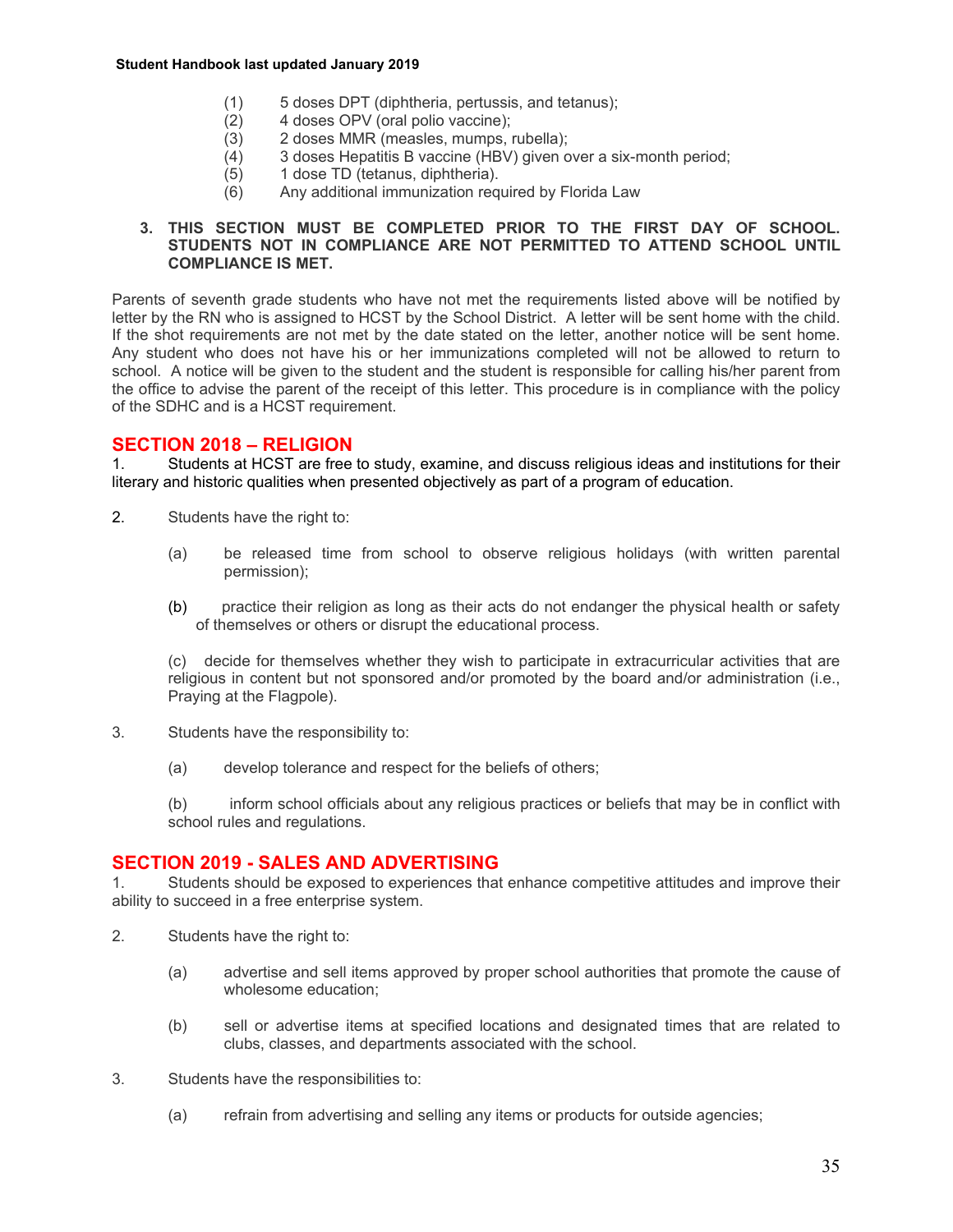- (b) refrain from advertising and selling any products that are obscene and/or disruptive to class procedures as well as those items that have not been approved by proper school authorities;
- (c) get approval from the proper school authorities on the time and place for making all sales and advertisements and to adhere to school policy regarding sales and advertising.

## **SECTION 2020 - SEARCH AND SEIZURE**

1. The Senior Administrator, a teacher or any other school staff member may temporarily detain and question a student when circumstances indicate that such student has committed, is committing or is about to commit a violation of Florida law or school rules and regulations.

2. In accordance with Florida Statutes, school authorities may search any locker or area without notice if he or she has a reasonable suspicion that a prohibited or illegally possessed substance or object is contained in the locker or other area.

## **SECTION 2022 - SPECIAL STUDENT SERVICES**

1. Students are entitled to consultations with special services personnel (social worker, guidance counselor, etc.) in the areas of vocational opportunities, personal and social development, and educational planning. Students have the responsibility to make use of the special services available to them and to offer assistance in the continuous improvement of those services.

2. Students have the right to be informed of all special student services available in the school.

3. Students, on an individual and/or group basis, have the right to consultation with special service personnel or other school staff members for personal and educational concerns.

4. Students have the right to be informed about the availability of community services to help them with their counseling needs.

5. Students have the responsibility to take advantage of the special student services offered in school on either a referred or self-referred basis.

6. Students have the responsibility to schedule appointments with the necessary school personnel in advance, unless the concern is one of an emergency nature.

7. Students or parents or guardians have the responsibility to inquire about additional counseling services available in the community to assist students with special needs.

#### **SECTION 2023 - STUDENT ASSISTANCE**

1. When students are experiencing learning or behavioral difficulties, the HCST Child Study Team provides support and assistance to teachers in developing and implementing interventions.

2. Child Study Team members can consult without formal written referral and include such professionals as administrators, special education teachers/consultants, other regular education classroom teachers, social workers, school psychologists, guidance counselors, educational diagnosticians, and health professionals.

3. In the process of consultation, students may be observed and/or counseled for curriculum-based assessment.

4. The Child Study Team is the recommended first step in providing teachers and parents with assistance in dealing with a student's unique educational adjustment problems.

## **SECTION 2024 -TELEPHONES**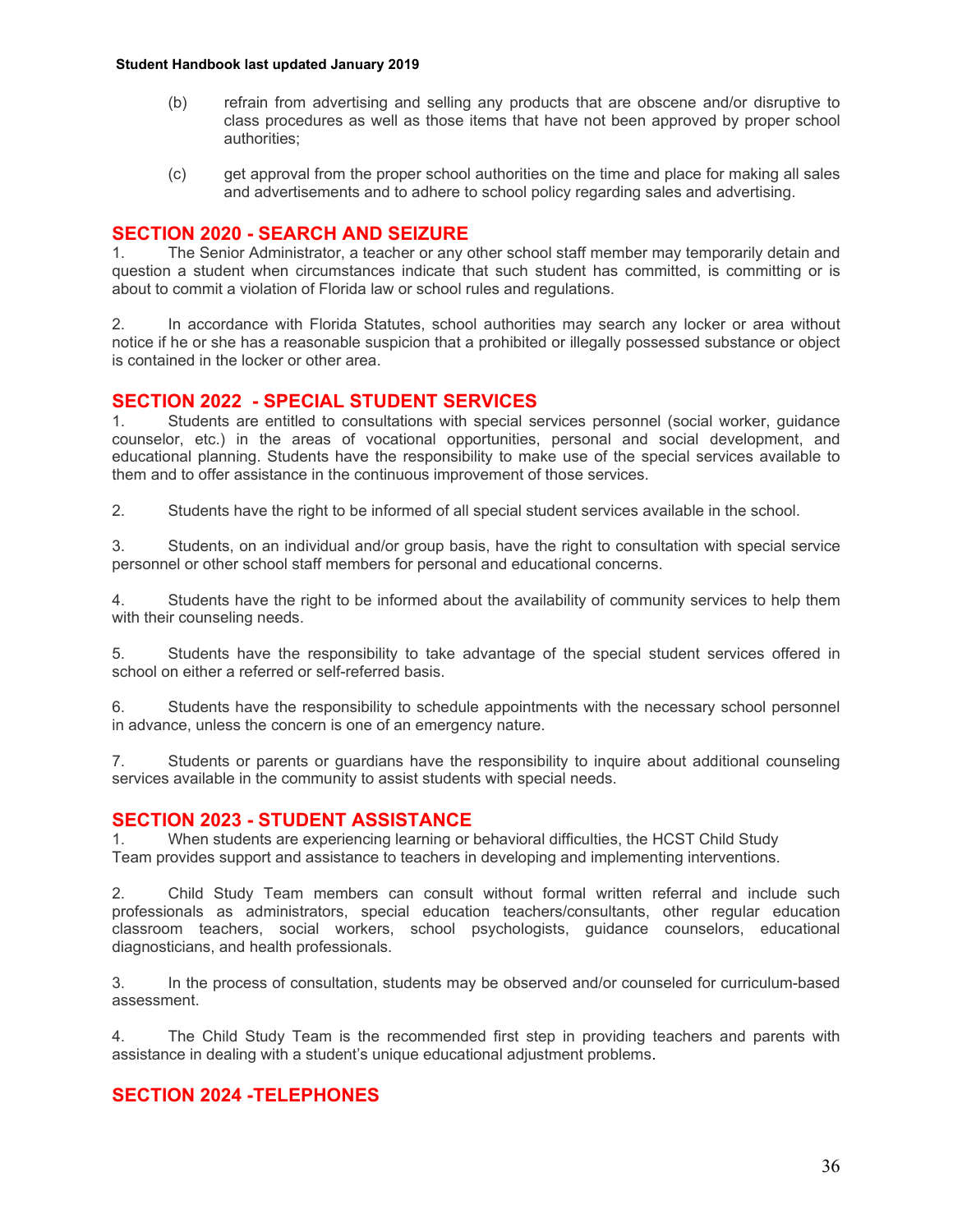1. Telephones shall not be used by students except in emergency cases, such as a forgotten lunch, a change in transportation plans, or an illness. **No student shall request permission to use the phone to ask a parent to bring his/her forgotten assignments, books, projects, or P.E. clothing**.

2. Only emergency messages shall be taken for students.

3. Students shall not be called from class to the telephone.

## **SECTION 2025 – TEXTBOOKS**

1. Students are expected to take good care of textbooks. Computers and textbooks may be furnished by HCST and all students must assume full responsibility for the care of items issued to them. Should a textbook/issued item be damaged, student and parent assume full responsibility for replacement and/or repair costs.

2. Books are issued by the subject teacher and must be returned to the same teacher upon completion of the school year or upon withdrawal from school.

3. Responsibility for textbooks rests with the student to whom the textbook is issued.

4. Lost books are no excuse for not doing class assignments. It is the student's responsibility to get the needed information.

5. The full purchase price shall be collected for lost or damaged, or unnecessarily damaged textbooks.

6. Failure on the part of any student/parent to pay the full purchase price of a damaged or lost book may deprive the student of further issuance of free textbooks.

7. Loss of books due to theft or other circumstances shall not be accepted as an excuse for nonpayment. If the book is found and returned, the school shall issue a refund to the student.

8. Textbooks or replacement textbooks will not be issued until all textbook indebtedness has been paid.

## **SECTION 2026 – VISITORS TO CAMPUS**

For the safety of our students, school personnel, parents, and visitors . Any suspicious activity will be immediately investigated any unlawful activity will be reported to the proper authorities.

1. Visitors to the campus must sign and present a current valid picture I.D. Once signed in the I.D. must be left at the front desk and retrieved upon exit. A pass shall be issued to those persons who have legitimate business with the school. Persons on campus without permission from the school administrative staff may be arrested for trespassing.

2. HCST students shall not visit any other school without the permission of the administrative personnel at the visiting school. Any student found in violation of this policy shall be subject to school disciplinary action.

3. Visitors must have arranged a date and time with Administration.

4. Visitors cannot stop or interrupt classroom activities or instruction.

5. Students cannot arrange for their friends or relatives from other schools to visit the school at any time.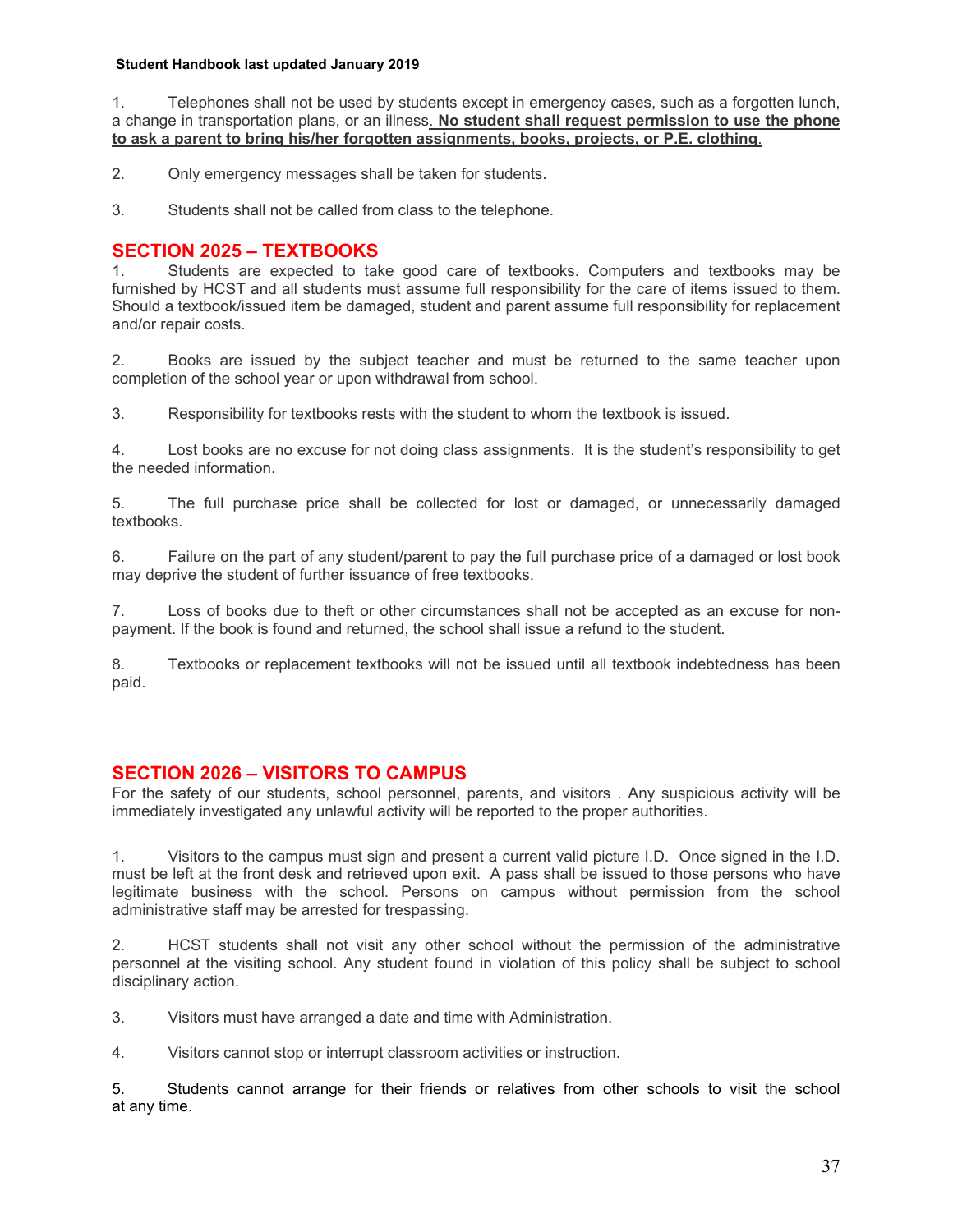6. Former HCST students may visit the campus AFTER the school day has ended.

## **SECTION 2027 – STUDENT WITHDRAWALS**

1. Any student who wishes to withdraw from the school must report to the school office with a parent or guardian and receive a clearance from that office. Any request for a withdrawal from HCST must be made in writing by the parent/guardian at least 24 hours prior to the withdrawal.

2. The withdrawal form must be signed by all of his/her teachers and by the office.

These signatures indicate that the student is clear of obligations, including textbooks, library books, and any other school equipment that might have been in his/her possession.

## **SECTION 2028 - SCHEDULE FOR EARLY RELEASE DAYS**

 **Early release days shall end at 11:30am, with pickup complete by 12:00 noon.** 

## **IMPORTANT ADMINISTRATIVE POLICIES ARE LISTED HERE FOR STUDENT AND PARENT INFORMATION**

## **731 Security Policy and Procedure**

Visitors to the campus must sign and present a current valid picture I.D. Once the visitor has signed in, the I.D. must be left at the front desk and retrieved upon exit. A pass shall be issued to those persons who have legitimate business with the school. Persons on campus without permission from the school administrative staff may be arrested for trespassing.

## **732 Student Behavioral Expectations**

Students at Horizon Charter School of Tampa are expected to respect their peers, the staff and the administration. Students will be expected to follow all school rules and policies, and parents will be expected to support HCST by insisting that students conform.

Any student who enters HCST with a history of negative behavior should expect to present a personal plan to avoid such behavior in the future. Parents of any student with a history of negative behavior should be included in this discussion and all parents should be aware of the behavior requirements of HCST.

Should any student demonstrate negative behavior, a behavior contract meeting will be convened with that student, and his or her family. Parents should familiarize themselves with the expectations of the school and be aware of any areas where the school expectations might differ from their personal expectations. School expectations must be met at school.

Continued student disruptions create a situation in which that student moves outside of his or her contract with HCST. Such behavior may result in the dismissal of that student from Horizon Charter School of Tampa with cause.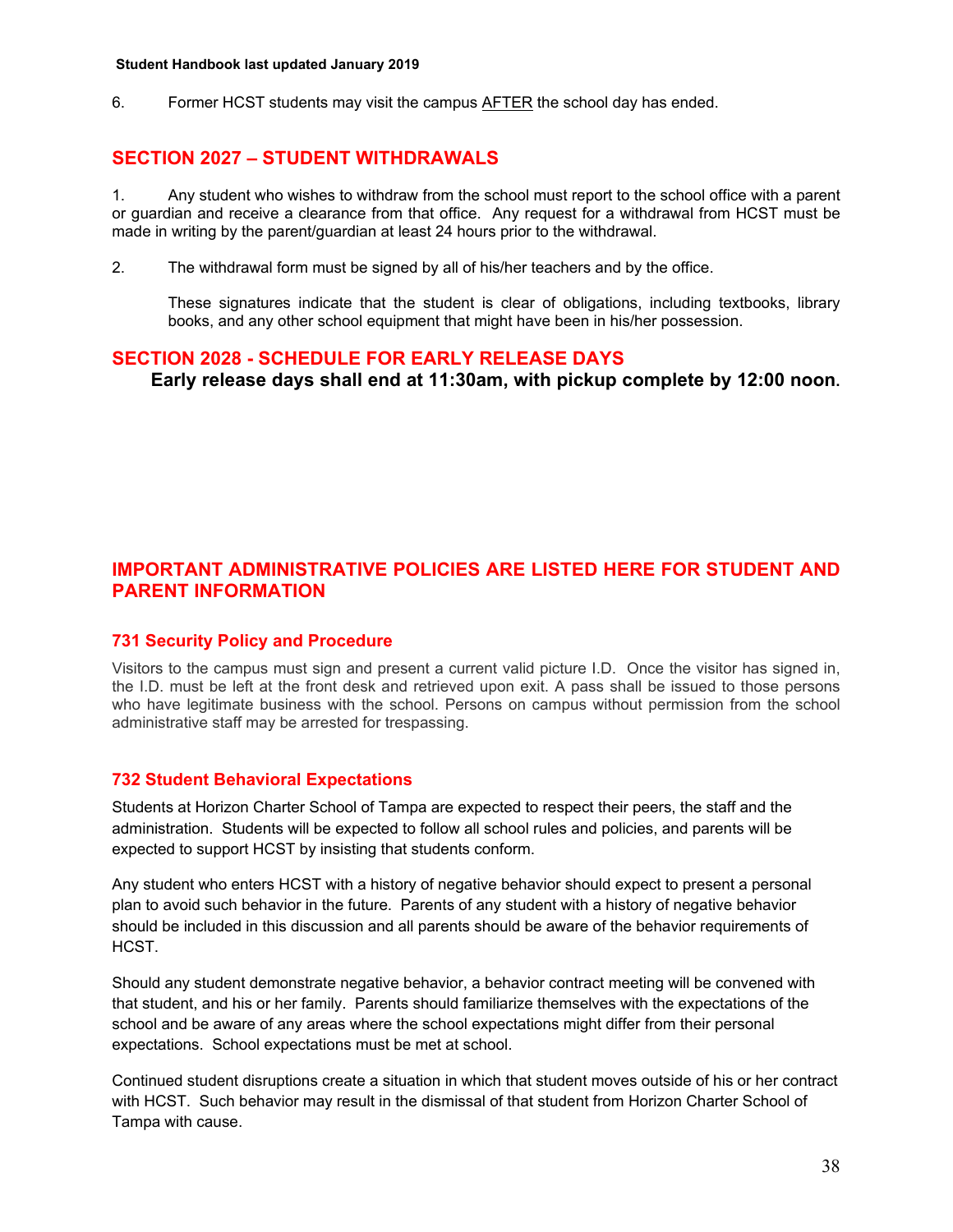## **733 Promotion/Retention of Arriving and Existing Students**

Students arriving at HCST will be reviewed and placed in the grade indicated by the sending school unless the placement committee determines otherwise. Factors that could impact an alternative placement might include, but are not limited to:

- FSA Scores
- NRT Scores
- Placement tests administered by HCST
- Inconsistent school attendance
- Psychological evaluation and recommendation
- Age
- Missing school credits (middle school)

The committee will review the documents and assist the principal in determining the most appropriate grade placement for a student. The committee will not consider placement of a student to the next grade who shows FCAT scores in Reading and Math of Level 1 without convincing evidence that these scores do not reflect the student's actual skill level. Likewise, students with NRT scores that are below the 25<sup>th</sup> percentile should not be promoted or accepted for promotion without convincing evidence that the student has skills that are beyond that level.

ESE status, while imperative for instructional strategies, shall not determine placement. ESE students are expected by HCST, and by the State of Florida, to meet the same standards as same age peers.

## 734 Enrollment

Enrollment at Horizon Charter School of Tampa is open first to any student residing within Hillsborough County, and secondly to students in surrounding counties. By state statute, no Out-Of-County student may displace an In-County student for a seat at Horizon Charter. However Out-Of-County students will be considered as space allowed. Preference will be given to students in the following groups:

- Siblings of currently enrolled students
- Children of Governing Board Members or Employees of HCST
- Children associated with any Horizon Charter business partner
- Children attending a Pre-K program operated by Horizon
- Children of current military personnel
- Children who have documented legal issues that specify attendance

Horizon Charter School of Tampa Enrollment Process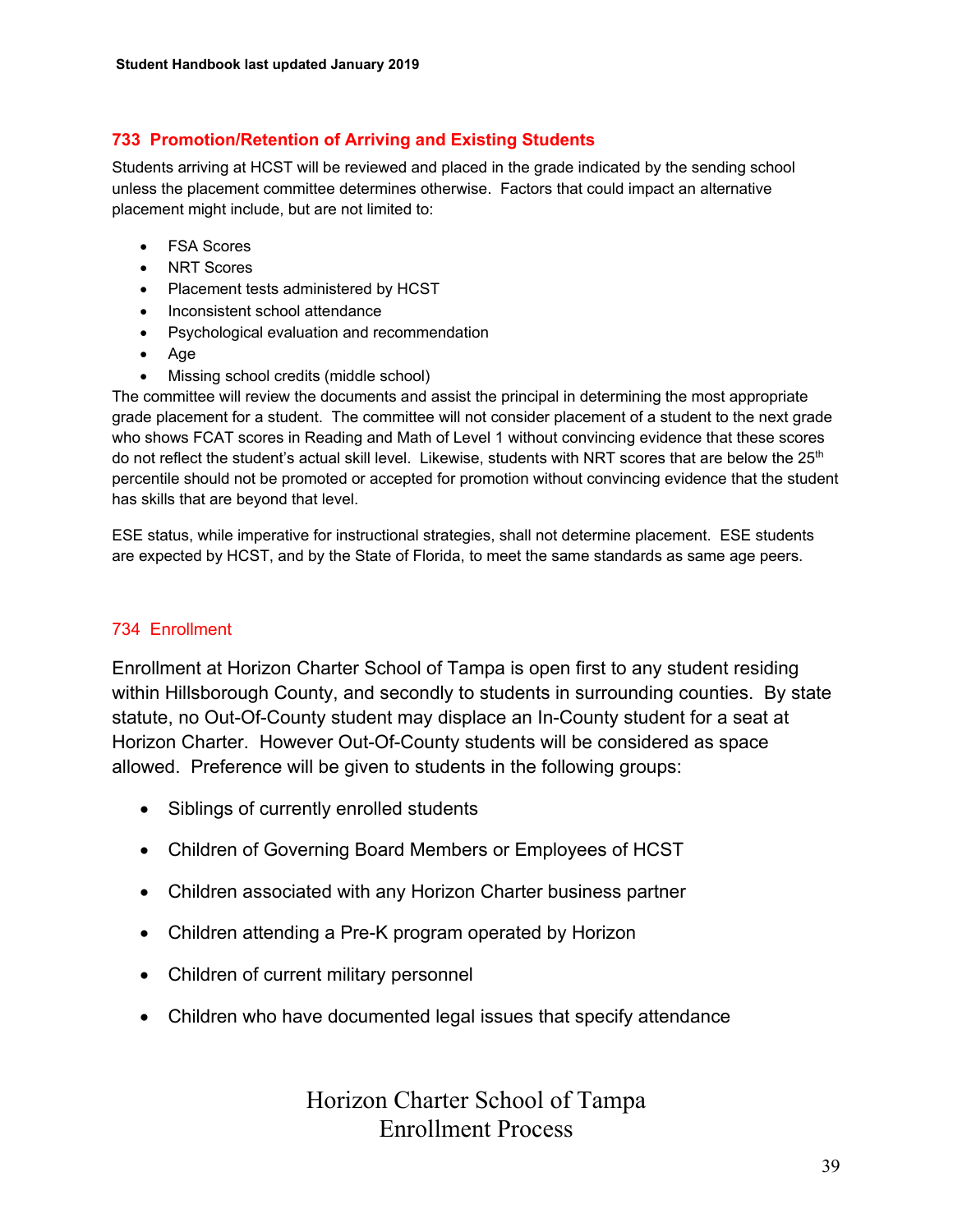The following reflects the Policy for Enrollment Process for Horizon Charter School when preparing to seat students for an upcoming school term:

- 1. **Enrollment Form Distribution:** HCST communicates in writing with the families of all current students to give them an opportunity to retain their child's seat for the upcoming term. Parents are requested to return the form indicating that they will return, or fill out the child's name and signing the form, writing "not returning" across the face of the form. Parents are given a time frame not less than three weeks to return the form. Reminders are given to families who have not yet responded in an effort to ensure that every parent makes his or her intentions clear. The re-enrollment process is concluded by January 15, and open enrollment continues for new students until February 1.
- 2. **Siblings, Families of Employees, or Board Members:** Siblings and students who are related to employees or the Governing Board are seated in any open seats. Siblings, for the purposes of enrollment, are identified as blood relatives or children residing with their parent or guardian in the same home as a current student.
- 3. **Interview Process:** Each student, and his or her parent, must attend an "in person" meeting with an admission's teacher. During this interview, the family watches an "infomercial" about the school and has an opportunity to ask questions about HCST. At the close of the interview, interested parents request an enrollment packet. This enrollment packet must be returned to HCST, where completed applications are dated, sorted by grade level and placed in the Seating Committee folder. Only completed packets are considered as an official application.
- 4. **Seating of Students:** The Seating Committee examines each application for completeness and reviews any additional documents such as Individual Education Plans, 504 Plans, etc. to ensure that HCST is able to meet the needs of that student. Students are then seated, based on date of arrival, if a seat is available. The parent is then sent a letter indicating that a seat is being offered to his or her student. Parents must contact the school by email, phone or mail in the time frame specified by the Offer Letter to accept the seat. Parents who do not contact the school to accept the seat will be considered as having rejected the enrollment offer.
- 5. **Lottery:** If more applications are received for a grade level during open enrollment than seats available, a lottery is conducted to randomly place students in a sequential order. Available seats in a grade level are filled from the open enrollment pool, based on lottery number.
- 6. **Waitlist Students:** If further applications are received after the open enrollment period is concluded and no seat is available, then applications are retained until a seat becomes available. After all open enrollment and lottery applicants have been seated, available seats in a grade level are filled from waitlist, based on application date.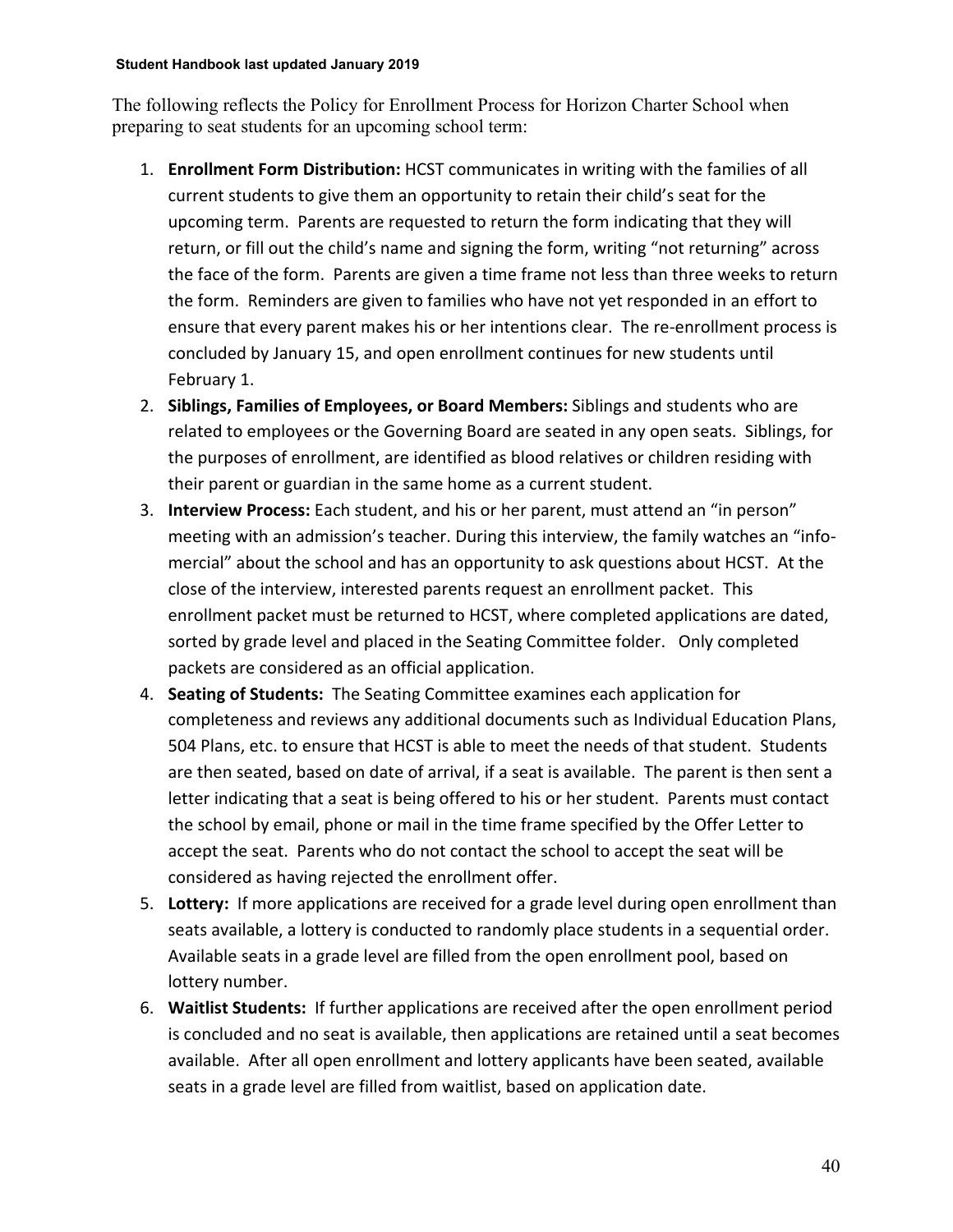## **735 Transfer**

Florida Statute 1003.3101 states: Additional educational choice options. Each school district board shall establish a transfer process for a parent to request his or her child be transferred to another classroom teacher. This section does not give a parent the right to choose a specific classroom teacher. A school must approve or deny the transfer within 2 weeks after receiving a request. If a request for transfer is denied, the school must notify the parent and specify the reasons for the denial. An explanation of the transfer process must be made available in the student handbook or a similar publication.

In keeping with the above referenced statute, any parent may request transfer to another class by completing the steps below:

- The parent may send by USPS mail or bring to the school a written request for a transfer to another classroom. It is the responsibility of the parent to verify that the request was received by email, phone or asking in person. The request must be addressed to the Principal or designee and must contain: child's name, parent's name, parent's signature, and date of the request.
- The request will be considered and the parent notified of the decision in writing on the timeline as indicated in the statute.
- Please note: Horizon Charter has a small-school design. Due to our small size, there are very few situations where a student can be transferred to another classroom, as there are few grade levels with more than one class, and our teacher instruct in teaching teams. In most cases, the only way a request can be met for a transfer to another teacher is by changing schools.
- Should the staff be unable to approve the request, our staff will be happy to assist the parents in transferring to a school that will meet the needs of that child.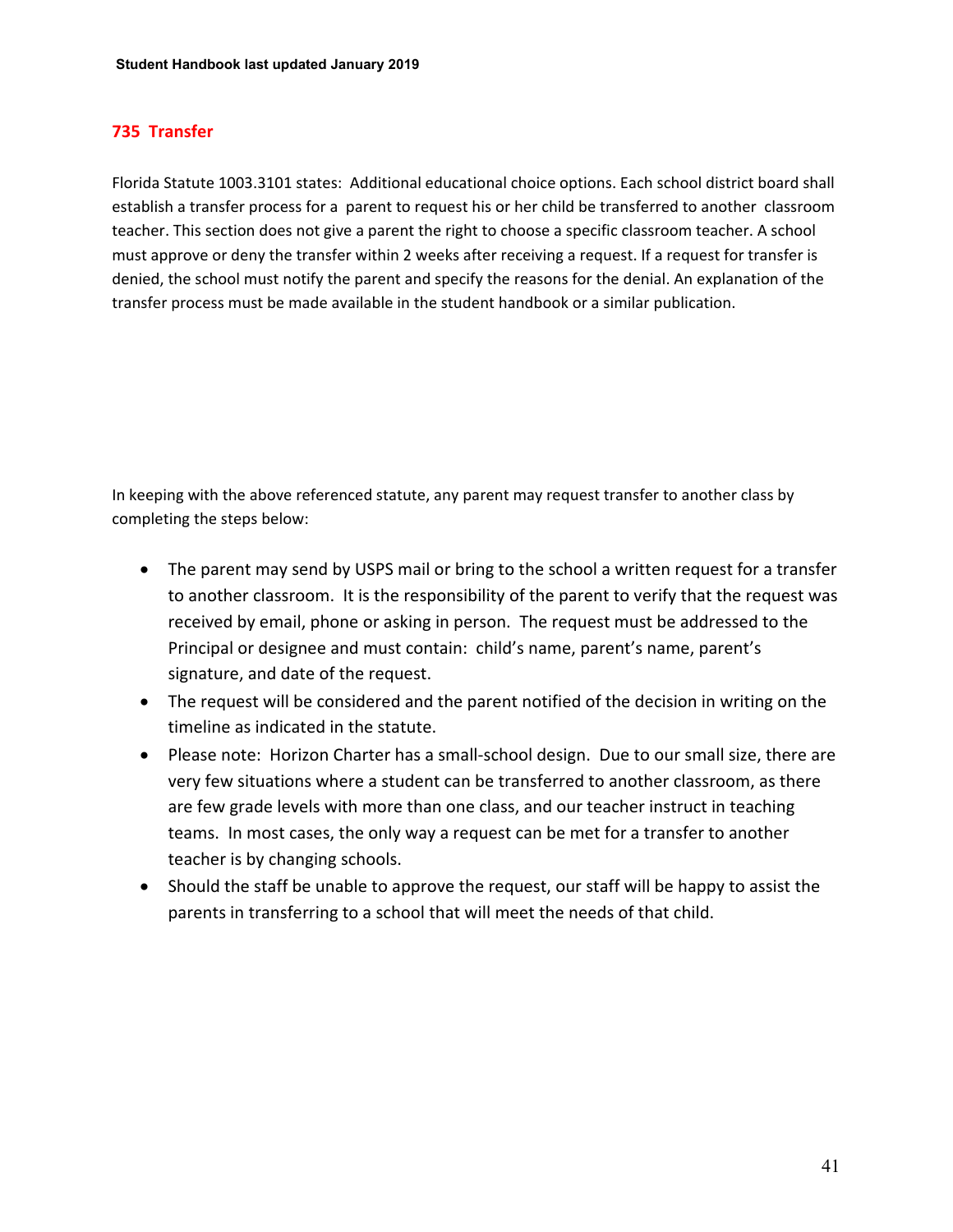## **APPENDIX 1**

#### **GLOSSARY**

**Aggravated Battery:** when a person intentionally or knowingly causes great bodily harm or permanent disfigurement, or uses a deadly weapon.

**Alcohol:** alcoholic beverages of any amount, including, but not limited to, beer, wine or wine coolers, and liquor.

**Arson:** setting a fire on or in school property.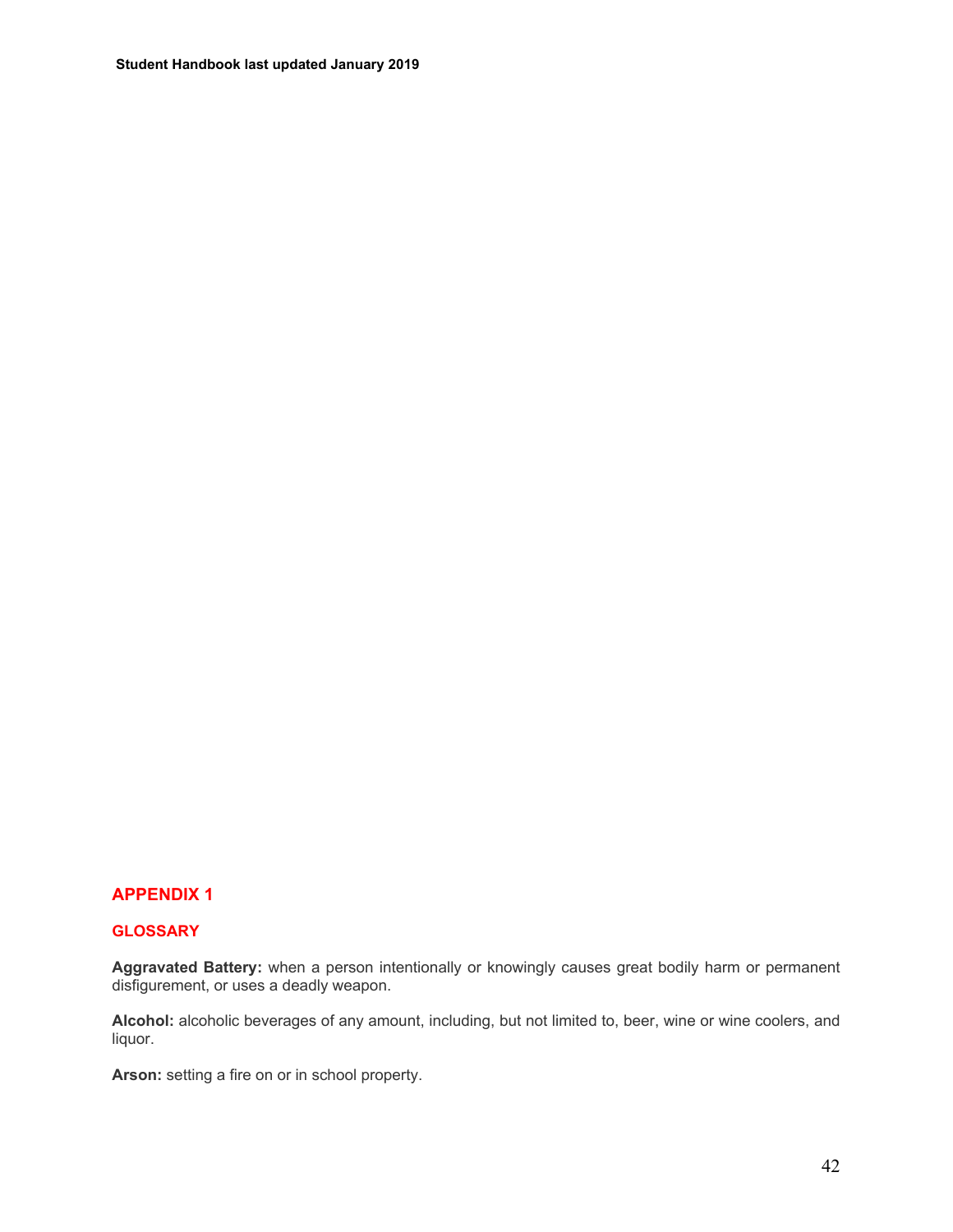Assault: intentional unlawful threat by word or act to do violence to the person of another, coupled with the apparent ability to do so, and doing some act which creates a well founded fear in such another person that such violence is imminent. (Quoted directly from FL State Statute)

**Battery**: an actual and intentional touching or striking of another person against his/her will or intentionally causing bodily harm to an individual.

**Bomb/Explosive:** any chemical compound, mixture, or device, with the primary purpose of function by explosion. The term "explosion" is defined as a rapid buildup of gases that overcome the structural or material resistance of its container and a blast.

**Breaking/Entering:** the unlawful entry into a building or other structure or vehicle with the intent to commit a felony or theft.

**Bullying:** physical or verbal acts that frighten or tyrannize those who may be smaller or weaker.

**Cheating:** the act or the intent to fraudulently deceive.

**Computer (Technology) Misuse:** inappropriate use including, but not limited to, breaking into restricted accounts or networks, modifying files without permission, illegally copying software, and entering or distributing inappropriate or unauthorized files (for example, pornographic files); vandalism of computer equipment.

**Continuous Disruptive Behavior:** behavior which disrupts a classroom or the school, continually engaging in behavior which jeopardizes the health, safety, and welfare of others on campus, or schoolsponsored transportation.

**Controlled Substance:** any medication, drug, or substance that is regulated by law. Prescribed medications must be registered and distributed by school personnel using the HCST Board procedures.

**Copyright**: exclusive rights that regulate the use of an idea or expression

**Cyberbullying:** the act of using information and communication technologies such as e-mail, cell phone, text messaging, defamatory personal Web sites, and defamatory online personal polling Web sites, to support deliberate, repeated, hostile behavior by an individual or group, that is intended to harm others.

**Defiance:** blatant refusal to follow school directive.

**Detention:** supervised before school, at lunch time, or after school

**Dismissal**: the removal of the right and obligation of a student to attend HCST.

**Disrespect:** display of a lack of respect, regard, or esteem towards a school employee or student.

**Disorderly Conduct:** any act which substantially disrupts the orderly conduct of a school function, behavior substantially disrupting the orderly learning environment or posing a threat to the health, safety, and/or welfare of students and/or staff.

**Drugs:**; drugs which require a physician's prescription, or the possession of which is prohibited by law, or those classified as "designer drugs" under Florida Statutes. Also prohibited is the sale or distribution of any substance represented by the student to be a controlled substance, the use of any legal substance to attain a mood-altering effect, and the possession of any equipment or device for preparing or taking drugs.

**Electronic Devices:** radios, mp3 players, tape players, digital recorders, beepers, laser pointers, electronic games, or any unnecessary devices deemed potentially disruptive shall be allowed at school unless authorized by the teacher or school administrator. Students bringing any of these for a class project must make arrangements with the teacher or an administrator for safekeeping.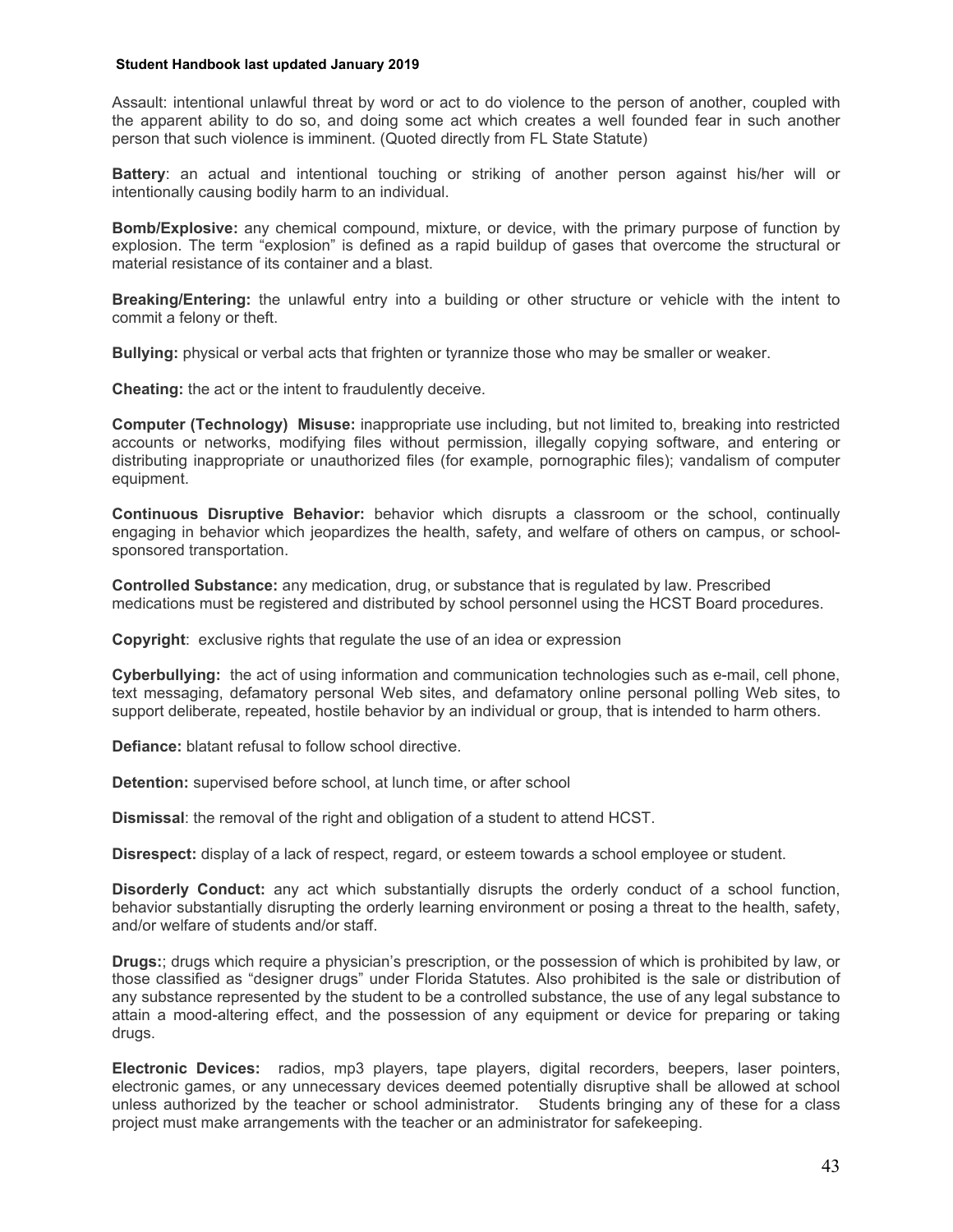**Firearms:** operable or inoperable, loaded or unloaded firearms of any kind. Included in this list are pellet or BB guns and starter pistols. (See Weapons.)

**Forgery:** the making of a false or misleading written communication with the intent to deceive.

**Gambling:** any participation in games (or activities) of chance for money and/or other things of value.

**Gang-related Activity:** any activity or behavior that indicates involvement with a gang (for instance, hand signals, graffiti, gang attire, wearing of colors).

**Harassment:** using repeated unwelcome remarks to annoy, demean, or ridicule another.

**HCSB:** Hillsborough County School Board.

**Homicide:** murder and non-negligent manslaughter, killing of one human being by another, killing a person through negligence.

**Kidnapping:** the unlawful seizure, transportation, and/or detention of a person against his/her will, or of a minor without the consent of his/her custodial parent(s) or legal guardian(s).

**Motor Vehicle Theft:** the theft or attempted theft of a motor vehicle, including, but not limited to, cars, trucks, motorcycles, and mopeds.

**Out-of School Suspension:** the temporary removal of a student from all classes of instruction on school grounds and all other school-sponsored activities, except as authorized by the Senior Administrator or designee for a period not to exceed ten school days.

**Plagiarism:** the unauthorized use or close imitation of another's thoughts, writings, or ideas without permission and representing them as one's own original work

**PRA: Parent Resource Association.** 

**Profanity:** disrespectful language or gestures that are deemed vile, vulgar, or debasing.

**Restitution:** restoring or paying for damaged or stolen property.

**Robbery/Extortion (using force):** the taking or attempting to take, anything of value under confrontational circumstances from the control, custody, or care of another person by force, or by threat of force or violence, and/or by putting the victim in fear.

**Sexual Assault (includes attempted):** any sexual act directed toward another person, forcibly and/or against the person's will, or not forcibly or against the person's will, where the victim is incapable of giving consent because of his/her youth or because of temporary or permanent mental incapacity.

**Sexual Offenses:** sexual behavior or conduct without force or threat of force and where the victim is capable of giving consent, includes, but is not limited to, consensual sexual acts, indecent exposure, obscenity, and the possession or distribution of pornographic materials.

**Sexual Harassment:** when a person offends another person using sexual words, pictures, gestures, or conduct. Sexual harassment can also occur when a person is forced by his or her location or situation to see or overhear sexual comments, gestures, or conduct that he or she finds offensive. It also consists of unwelcome sexual advances, requests for sexual favors, and other inappropriate oral, written, or physical contact of a sexual nature, when such conduct creates a disruptive, intimidating, hostile, or offensive school environment. It includes, but is not limited to, verbal harassment or abuse, pressure for sexual activity, repeated remarks to a person with sexual or demeaning implication, unwelcome or inappropriate touching, or suggesting or demanding sexual involvement accompanied by implied or explicit threats.

**Skipping:** unexcused absence(s) from class period(s) or unexcused absence(s) for school days.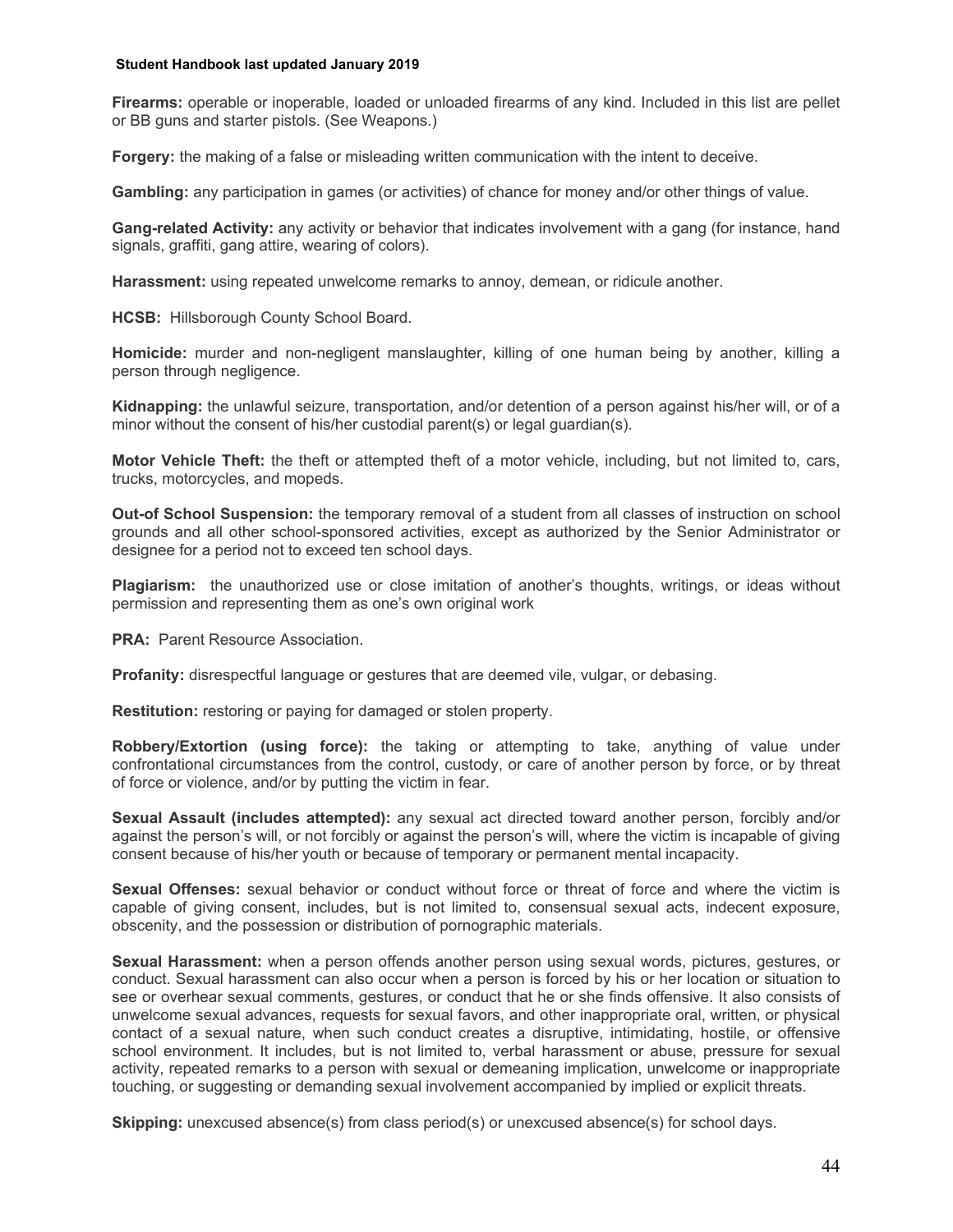**Tardy:** late for school or class.

**Theft/Larceny (Personal or School Property**): the unlawful taking, carrying, leading, or riding away of property from the possession or constructive possession, of another person, including, but not limited to, pocket-picking, purse or backpack-snatching, and theft of bicycles.

**Threat/Intimidation:** forcing another to do something or preventing another from doing something by threatening, bullying, or making him/her afraid.

**Trespassing:** to enter or remain on school property without proper authorization or invitation and with no lawful purpose for entry.

**Vandalism**: the willful and/or malicious destruction, damage, or defacement of public or private property without the consent of the owner or the person having custody or control of it, including, but not limited to, graffiti.

**Weapons (other than firearms):** any pointed, sharp, or blunt instrument which has no legitimate educational purpose for the student at school, and items that closely resemble weapons (look-a-likes) or operate similarly, such as pellet guns, BB guns, and starter pistols. Toy guns, water pistols, facsimiles, or gun look-alikes that are used in a threatening or disruptive manner shall be considered weapons. Also, any article or substance not normally considered to be a weapon, for instance, rocks, pens, pencils, scissors, laser pointers.

**Willful Disobedience:** deliberate failure to follow directions given by school personnel or follow established rules and regulations of the school.

**Work Detail:** supervised activities related to the upkeep and maintenance of school facilities as an alternative to other disciplinary responses.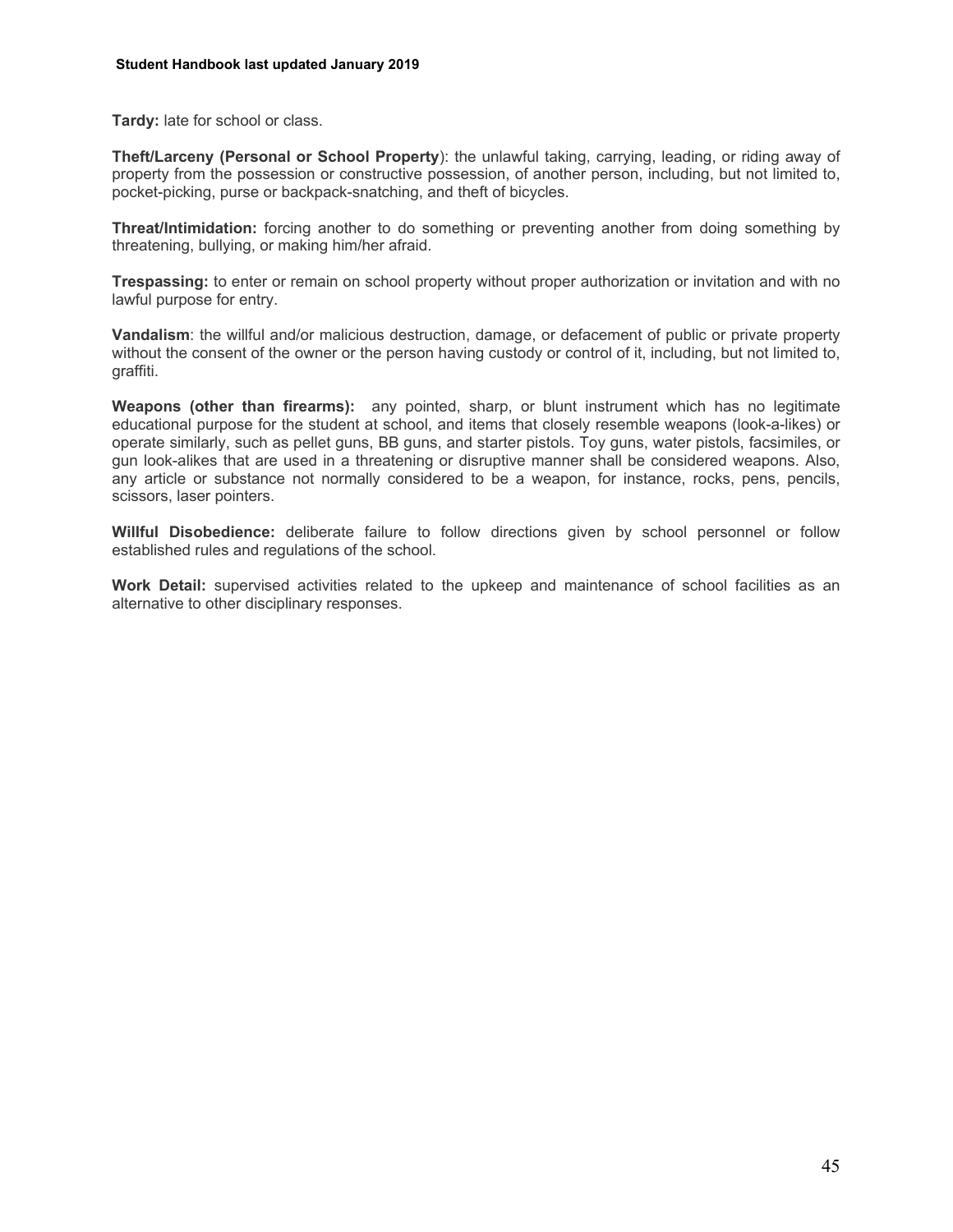## **APPENDIX 2**

**PUBLIC NOTICE Student Records Maintained by the Hillsborough County School System Adopted by the School Board, April 18, 1978 Updated and Revised in Accordance with the Family Educational Rights and Privacy Act (FERPA) Federal Register, November 21, 1996** 

### **WHAT ARE STUDENT RECORDS?**

Education records are records maintained by the school and are directly related to a student. Education records of students are sometimes maintained at several locations. The Senior Administrator has a list of all the types and locations of education records maintained by the school system and the titles and addresses of the school officials responsible for these records. Parents, guardians, and eligible students over the age of eighteen may inspect and review that list upon oral or written request.

#### **WHY MAINTAIN STUDENT RECORDS?**

Florida Statutes mandate that each Senior Administrator maintains a permanent cumulative record for each student enrolled in a public school. Such record shall be maintained as prescribed by regulations of the State Board of Education. Student records are used for planning instructional programs, for guidance of students, for preparation of State and Federal reports, and for research.

#### **WHAT INFORMATION IS IN A STUDENT'S RECORD?**

Education records are maintained in accordance with policies of the School Board of Hillsborough County and contain identifying data (student and parent name, address, birth date, sex, race), academic record, standardized test results, attendance records, and health data. The record may also contain family background information, verified reports of serious recurrent behavior patterns, record of extracurricular participation and participation in special programs, psychological reports, and anecdotal records of professional staff. The Senior Administrator may maintain a separate disciplinary file for students involved in misconduct to include, but not limited to, description of misconduct, suspension notice(s), record of disciplinary action(s) taken. These records are updated annually and information no longer pertinent is removed.

## **WHO HAS ACCESS TO STUDENT RECORDS?**

The following persons can access a student's records: parent, eligible student over the age of eighteen, school officials, a party with the written permission of the parent or eligible student, certain state and local officials who are part of the juvenile justice system, federal grand jury or other law enforcement agency issuing a subpoena directing information to a particular party.

Note: Court may order nondisclosure of a subpoena or information provided in response to a subpoena. Footnote: A release of information without parent or student (over the age of eighteen) consent can be made to school officials with a legitimate educational interest. A school official is considered to have a legitimate educational interest if the official needs to review a student record in order to fulfill his/her professional responsibility. A school official is a person employed by HCST, such as an administrator, teacher or support staff (including health and medical staff), a person serving on the HCST Board, a person or company with whom the school has contracted to perform a certain task (such as an attorney, auditor, consultant, or therapist), or a parent or student on an official committee, such as disciplinary or grievance committee, or another school official performing his/her professional responsibility.

## **WHAT ARE THE RIGHTS OF A PARENT?**

Parents or eligible students over the age of eighteen have the right to inspect and review all education records. A parent's or eligible student's request to inspect and review a student's education records must be in writing. The request shall be granted within a reasonable period of time, not to exceed thirty days. The inspection and review of records shall be held in the presence of an official of the school system. A parent or eligible student has the right to a response to reasonable requests for explanations and interpretations of the records. A parent or eligible student has the right to obtain copies of the education records of a student. The schedule of fees for copies is on file with the Senior Administrator. No fee for copying may by charged to any parent if it would effectively prevent that parent from exercising his/her right to inspect and review the records.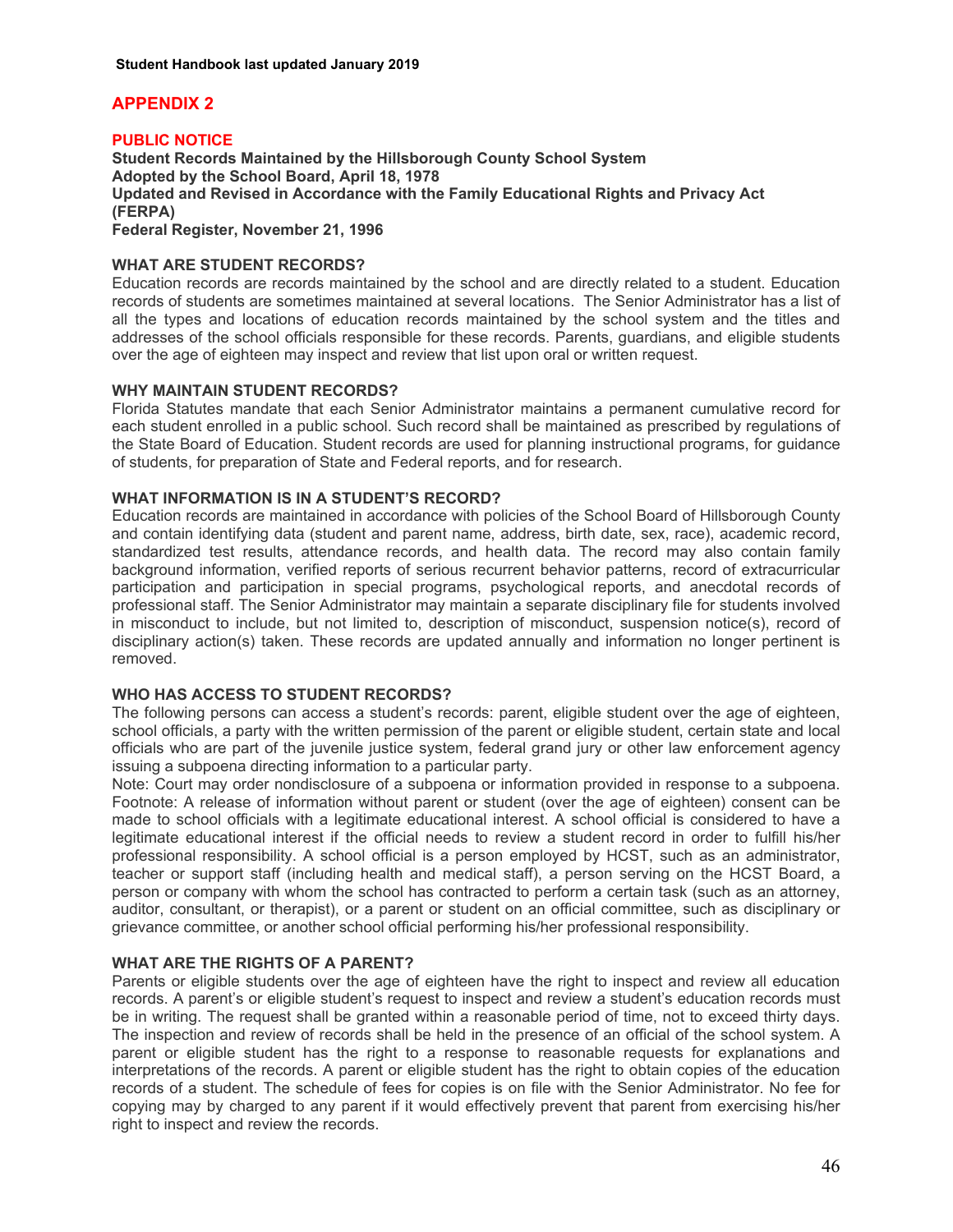A parent or eligible student who believes that information contained in the education records of a student is inaccurate, misleading, or violating the privacy or the rights of the student, may request in writing an informal conference with the Senior Administrator for the purpose of amending the records. The Senior Administrator shall decide whether to amend the education records within a reasonable period of time. If the Senior Administrator refuses to amend the records, he or she shall inform the parent or eligible student of that refusal, and advise the parent or eligible student of the right to file a grievance (refer to Grievance Procedure).

Parents or eligible students have the right to file a complaint with the U.S. Department of

Education concerning an alleged failure by the school to comply with the requirements of FERPA. (See address below.) Whatever rights are vested in the parent shall pass to the student whenever the student has attained eighteen years of age or is attending an institution of post-secondary education. (Parents shall have access to their dependent children's records regardless of age and shall have the right of signing for the release of dependent children's records.

#### **WHAT INFORMATION IS RELEASED WITHOUT PARENT PERMISSION?**

Copies of a student record may be sent to a school outside the Hillsborough County Public School System upon receipt of a written official school request. Parents or eligible students are to be notified of such transfers. Requests for records from all other sources require *written* permission of the parent or eligible student. Schools reserve the right to release "directory information" without prior permission of the parent or eligible student for school publications, yearbooks, programs for school events, handbills, rosters, and news releases. Such information shall be limited to name, grade level, age, participation in school sponsored activities, height and weight of athletic team members, graduation dates, and awards and honors received. Parents objecting to this use of directory information must notify the Senior Administrator no later than ten days after

receipt of this Handbook.

Schools shall furnish data to state agencies when an agreement between the said agency and the school existed prior to November 19, 1974. Such information may include "directory information" plus address, telephone number, date and place of birth, dates of attendance, and former schools attended.

In the preparation of cases for prosecution under the Compulsory School Attendance:

Child Welfare Law, the school is authorized to release pertinent school data in interpretative form to the State Attorney's Office, to the Office of Youth Services, and to the Circuit Court, Juvenile Division, without parent consent. It is not necessary for parents and students (over the age of eighteen) to be notified if information from the student record is requested by subpoena from a federal grand jury. In addition, if a court or other agency with the power to issue a subpoena does so for law enforcement purposes and orders the school not to disclose the existence or the contents of the subpoena, the school is not required to notify the parent or student before compliance with the subpoena.

In cases of child abuse, school officials are authorized and mandated by Florida Statute to report the same to the Department of Children and Families and to provide them with the necessary information to pursue such complaints.

#### **WHERE CAN COPIES OF POLICY BE OBTAINED?**

Parents of students or eligible students may obtain copies of Hillsborough County School Board policies at any public school location.

#### **ADDRESS:**

*Family Policy Compliance Office U.S. Department of Education 600 Independence Avenue Washington, D.C. 20202-4605*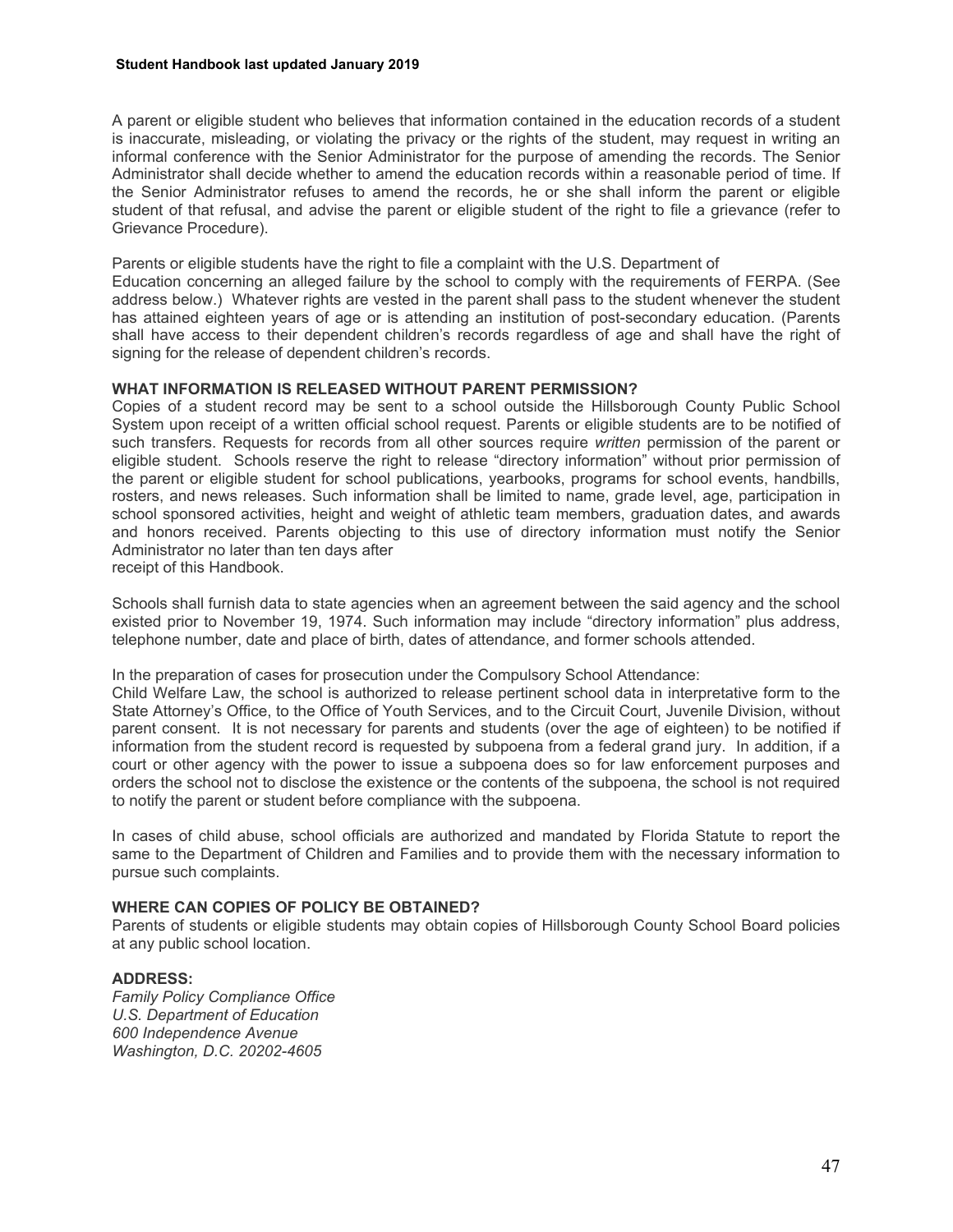## **APPENDIX 3**

## **HCST-T120: Acceptable Use Policy and Parent Permission Form Signature Page (this page should be returned to your child's homeroom teacher)**

As a user of technology at HCST, I hereby agree to comply with the Acceptable Use Policy:

Print Name of Student \_\_\_\_\_\_\_\_\_\_\_\_\_\_\_\_\_\_\_\_\_\_\_\_\_\_\_\_\_\_\_\_\_\_\_\_

Student Signature \_\_\_\_\_\_\_\_\_\_\_\_\_\_\_\_\_\_\_\_\_\_\_\_\_\_\_\_\_\_\_\_\_\_\_\_ Date \_\_\_\_\_\_\_\_\_\_\_\_\_\_\_\_\_\_\_\_\_\_\_\_\_

As the parent or legal guardian of the student signing above, I grant permission for my son/daughter to access the HCST services including e-mail and the internet. I understand that individuals and families may be held liable for violations. I understand that some materials on the internet may be objectionable, but I accept responsibility for guidance of internet use – setting and conveying standards for my son/daughter to follow when selecting, sharing or exploring information. This agreement applies until the end of the student's academic career at HCST.

Parent Signature (if student is under 18 years old):

\_\_\_\_\_\_\_\_\_\_\_\_\_\_\_\_\_\_\_\_\_\_\_\_\_\_\_\_\_\_\_\_\_\_\_\_\_\_\_\_\_\_\_\_\_ Date \_\_\_\_\_\_\_\_\_\_\_\_\_\_\_\_\_\_\_\_\_\_\_\_\_\_\_\_\_\_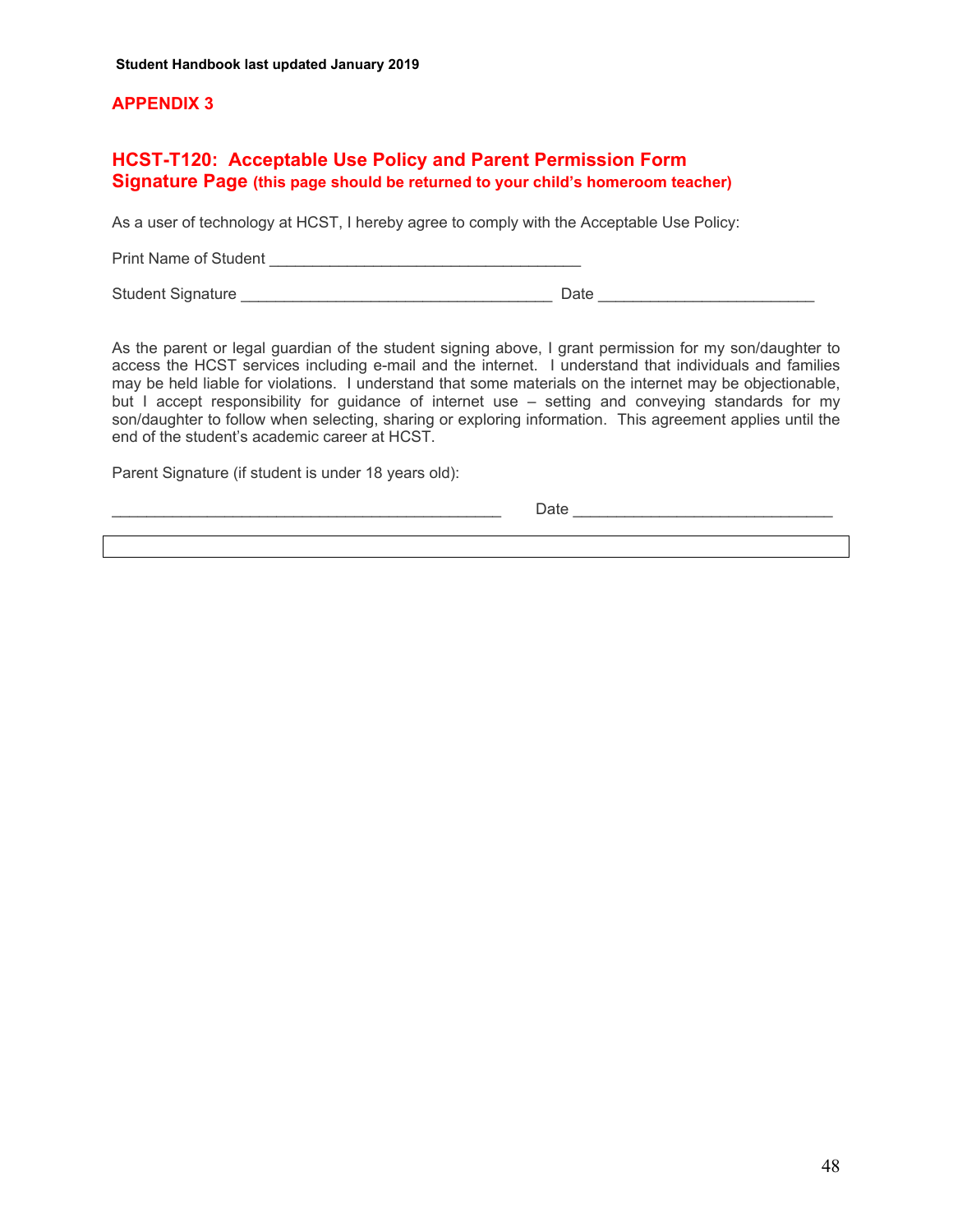## **HCST 2019-2020 SCHOOL YEAR HANDBOOK AGREEMENT**

## **Please read the following, sign in the appropriate areas, make a copy for yourself, and return the signature page to the child's homeroom teacher.**

Student Name (please print) **Example 20** and the student of the student  $\mathbf{S}$  and  $\mathbf{S}$  and  $\mathbf{S}$  and  $\mathbf{S}$  and  $\mathbf{S}$  and  $\mathbf{S}$  are students of the students of the students of the students of the students

Date: 2008. 2008. 2008. 2008. 2008. 2008. 2008. 2008. 2008. 2009. 2009. 2009. 2009. 2009. 2009. 2009. 2009. 20

I understand that, in signing this agreement for the upcoming year, I acknowledge that I have read and agree to abide by the rules and regulations of the Horizon Charter School of Tampa.

Student Signature

 $\overline{\phantom{a}}$  ,  $\overline{\phantom{a}}$  ,  $\overline{\phantom{a}}$  ,  $\overline{\phantom{a}}$  ,  $\overline{\phantom{a}}$  ,  $\overline{\phantom{a}}$  ,  $\overline{\phantom{a}}$  ,  $\overline{\phantom{a}}$  ,  $\overline{\phantom{a}}$  ,  $\overline{\phantom{a}}$  ,  $\overline{\phantom{a}}$  ,  $\overline{\phantom{a}}$  ,  $\overline{\phantom{a}}$  ,  $\overline{\phantom{a}}$  ,  $\overline{\phantom{a}}$  ,  $\overline{\phantom{a}}$ Parent/Guardian Signature

Parent/Guardian - Please initial in order to indicate your agreement with the following:

 $\overline{\phantom{a}}$  ,  $\overline{\phantom{a}}$  ,  $\overline{\phantom{a}}$  ,  $\overline{\phantom{a}}$  ,  $\overline{\phantom{a}}$  ,  $\overline{\phantom{a}}$  ,  $\overline{\phantom{a}}$  ,  $\overline{\phantom{a}}$  ,  $\overline{\phantom{a}}$  ,  $\overline{\phantom{a}}$  ,  $\overline{\phantom{a}}$  ,  $\overline{\phantom{a}}$  ,  $\overline{\phantom{a}}$  ,  $\overline{\phantom{a}}$  ,  $\overline{\phantom{a}}$  ,  $\overline{\phantom{a}}$ 

\_\_\_\_\_\_I agree and authorize the student(s) to participate in all school activities, including athletics and other school sponsored activities away from the school's campus, unless the Principal receives written notice to the contrary.

I grant permission for my child to be photographed and/or videotaped during school related activities or for school/media coverage.

*Rev. July 26, 2010*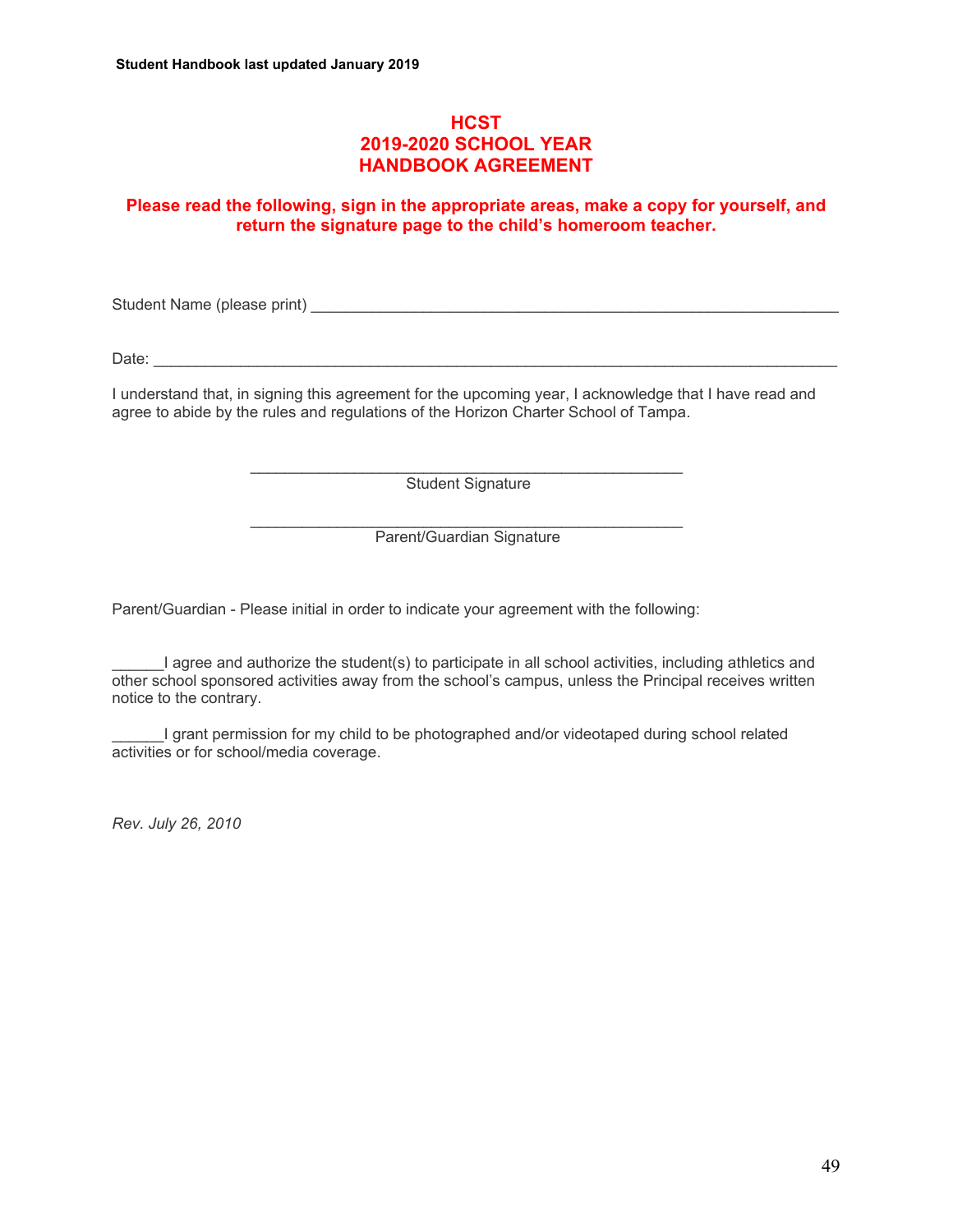## **HCST-T120: Acceptable Use Policy and Parent Permission Form Signature Page (this page should be returned to your child's homeroom teacher)**

As a user of technology at TCl, I hereby agree to comply with the Acceptable Use Policy:

Print Name of Student \_\_\_\_\_\_\_\_\_\_\_\_\_\_\_\_\_\_\_\_\_\_\_\_\_\_\_\_\_\_\_\_\_\_\_\_

Student Signature \_\_\_\_\_\_\_\_\_\_\_\_\_\_\_\_\_\_\_\_\_\_\_\_\_\_\_\_\_\_\_\_\_\_\_\_ Date \_\_\_\_\_\_\_\_\_\_\_\_\_\_\_\_\_\_\_\_\_\_\_\_\_

As the parent or legal guardian of the student signing above, I grant permission for my son/daughter to access the HCST services including e-mail and the internet. I understand that individuals and families may be held liable for violations. I understand that some materials on the internet may be objectionable, but I accept responsibility for guidance of internet use – setting and conveying standards for my son/daughter to follow when selecting, sharing or exploring information. This agreement applies until the end of the student's academic career at HCST.

Parent Signature (if student is under 18 years old):

\_\_\_\_\_\_\_\_\_\_\_\_\_\_\_\_\_\_\_\_\_\_\_\_\_\_\_\_\_\_\_\_\_\_\_\_\_\_\_\_\_\_\_\_\_ Date \_\_\_\_\_\_\_\_\_\_\_\_\_\_\_\_\_\_\_\_\_\_\_\_\_\_\_\_\_\_